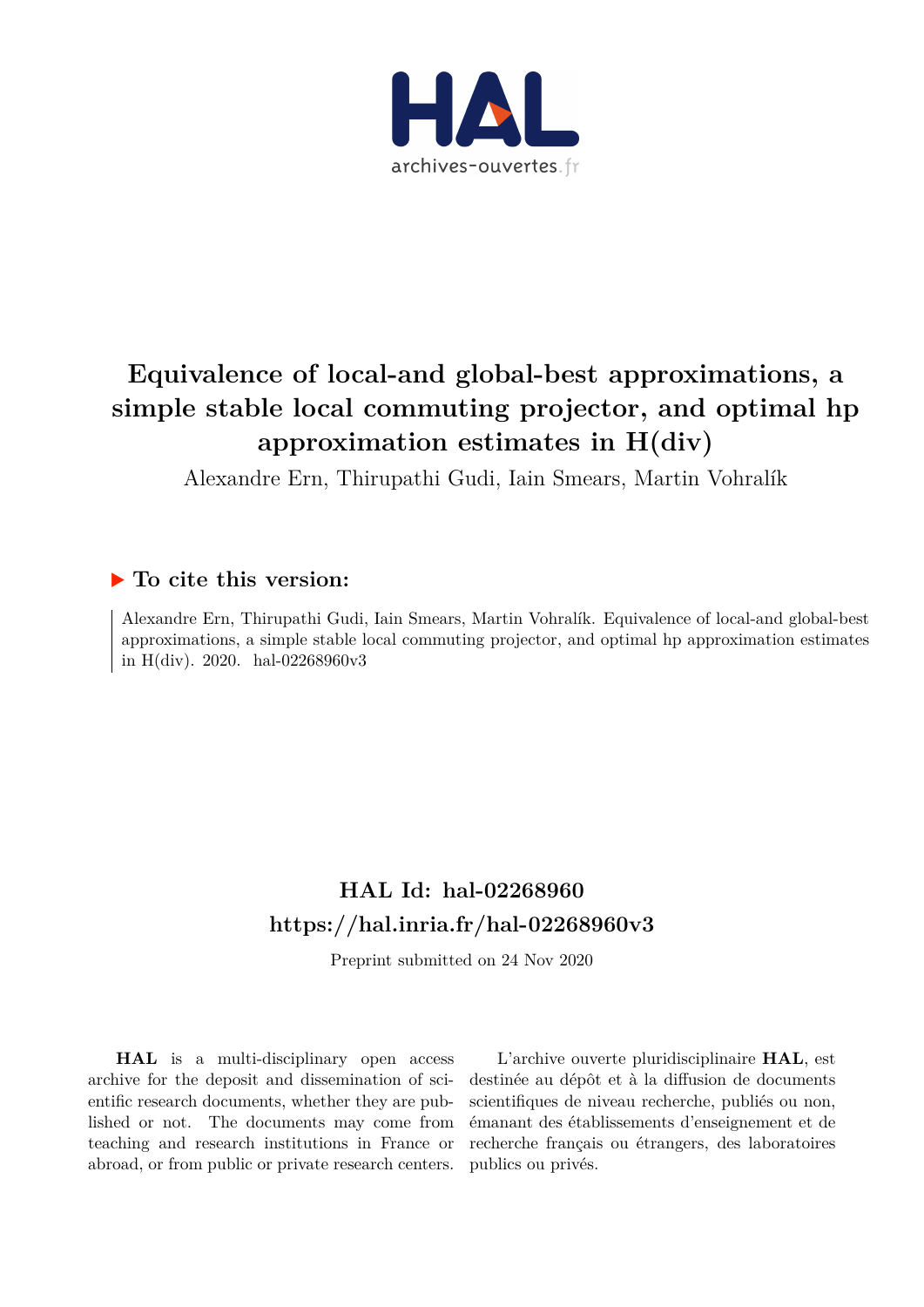# Equivalence of local- and global-best approximations, a simple stable local commuting projector, and optimal hp approximation estimates in  $\mathbf{H}(\text{div})^*$

Alexandre  $\text{Err}^{\dagger}$  Thirupathi Gudi<sup>§</sup> Iain Smears<br/> $\P$  Martin Vohralík $^{\ddagger\uparrow}$ 

November 24, 2020

#### Abstract

Given an arbitrary function in  $H(\text{div})$ , we show that the error attained by the global-best approximation by  $H(\text{div})$ -conforming piecewise polynomial Raviart–Thomas–Nédélec elements under additional constraints on the divergence and normal flux on the boundary, is, up to a generic constant, equivalent to the sum of independent local-best approximation errors over individual mesh elements, without constraints on the divergence or normal fluxes. The generic constant only depends on the shape-regularity of the underlying simplicial mesh, the space dimension, and the polynomial degree of the approximations. The analysis also gives rise to a stable, local, commuting projector in  $H(\text{div})$ , delivering an approximation error that is equivalent to the local-best approximation. We next present a variant of the equivalence result, where robustness of the constant with respect to the polynomial degree is attained for unbalanced approximations. These two results together further enable us to derive rates of convergence of global-best approximations that are fully optimal in both the mesh size  $h$  and the polynomial degree  $p$ , for vector fields that only feature elementwise the minimal necessary Sobolev regularity. We finally show how to apply our findings to derive optimal a priori hp-error estimates for mixed and least-squares finite element methods applied to a model diffusion problem.

**Keywords.** best approximation, piecewise polynomial, localization,  $H(\text{div})$  Sobolev space, Raviart– Thomas–N´ed´elec space, minimal regularity, optimal error bound, commuting projector, mixed finite element method, least-squares method, a priori error estimate.

### <span id="page-1-0"></span>1 Introduction

Interpolation operators that approximate a given function with weak gradient, curl, or divergence by a piecewise polynomial of degree p are fundamental in numerical analysis. Typically, this is done over a computational domain  $\Omega$  covered by a mesh  $\mathcal T$  with characteristic size h. The canonical interpolation operators associated with the degrees of freedom commute with the appropriate differential operators and they are projectors, i.e., they leave the interpolated function invariant if it is already a piecewise polynomial; the term "commuting projector" is commonly used in the literature in such a case. They are also local (defined independently on each element  $K$  of the mesh  $\mathcal T$ ) and they lead to optimal approximation error bounds with respect to the mesh size  $h$ . However, the canonical interpolation operators have two main deficiencies. Firstly, they can act on a given function only if it possesses more regularity beyond the minimal  $H^1$ ,  $H(\text{div})$ , or  $H(\text{curl})$ . And secondly, they are not well-suited to derive approximation error bounds that are optimal in the polynomial degree p.

<sup>&</sup>lt;sup>†</sup>CERMICS, Ecole des Ponts, 77455 Marne la Vallée cedex 2, France.

Inria, 2 rue Simone Iff, 75589 Paris, France.

Emails: [alexandre.ern@enpc.fr](mailto:alexandre.ern@enpc.fr), [martin.vohralik@inria.fr](mailto:martin.vohralik@inria.fr).

<sup>§</sup>Department of Mathematics, Indian Institute of Science Bangalore, India 560012. Email: [gudi@iisc.ac.in](mailto:gudi@iisc.ac.in).

<sup>¶</sup>Department of Mathematics, University College London, London WC1E 6BT, UK. Email: [i.smears@ucl.ac.uk](mailto:i.smears@ucl.ac.uk).

<sup>\*</sup>This project has received funding from the European Research Council (ERC) under the European Union's Horizon 2020 research and innovation program (grant agreement No 647134 GATIPOR).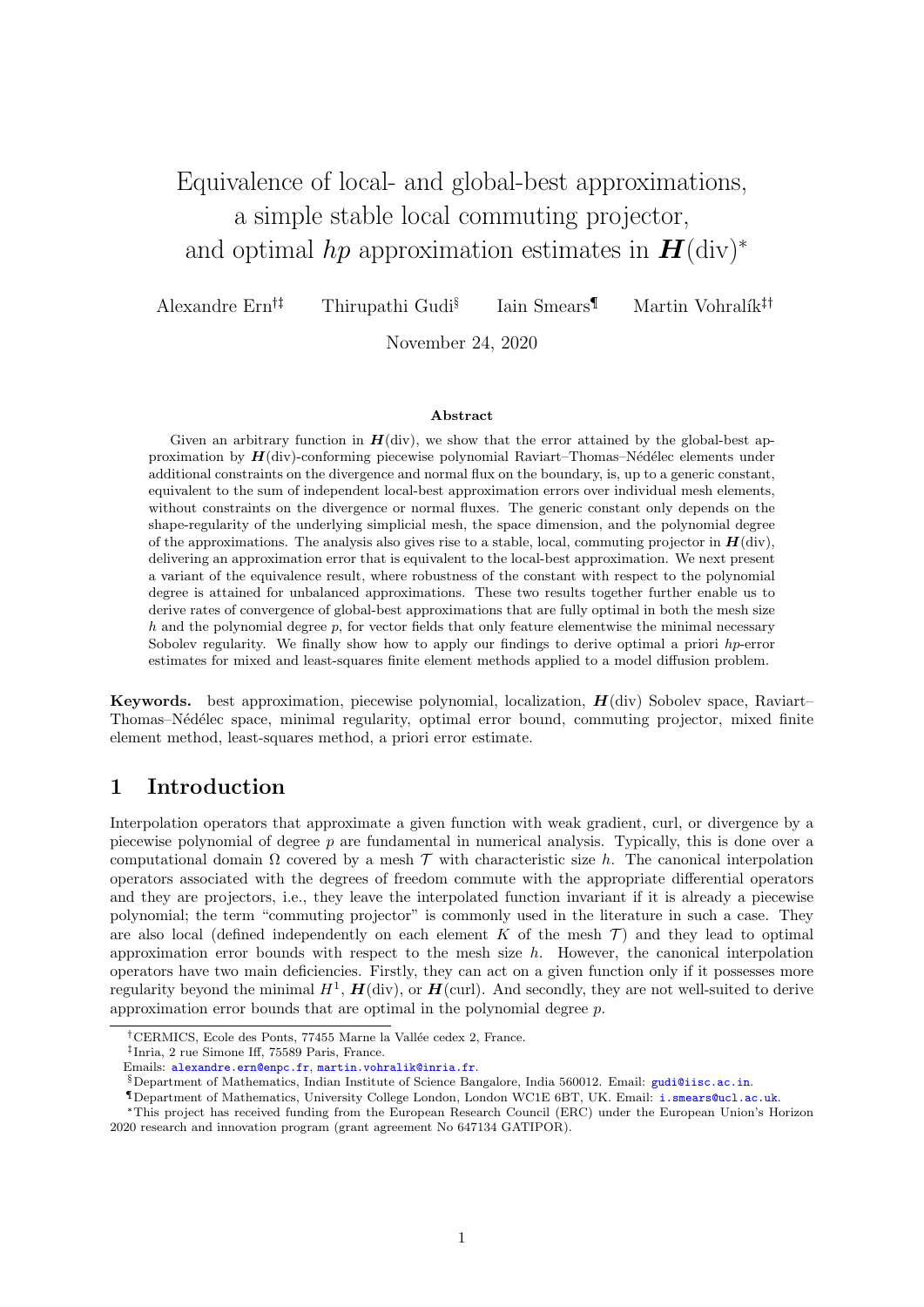#### 1.1 Interpolation operators and  $hp$ -approximation

The projection-based interpolation operators, see Demkowicz and Buffa [\[18\]](#page-19-0), Demkowicz [\[17\]](#page-19-1), and the references therein, lead to optimal approximation properties in the mesh size h and quasi-optimal approx*imation properties* in the *polynomial degree p* (up to logarithmic factors). They were derived under a conjecture of existence of commuting and polynomial-preserving extension operators from the boundary of the given element K to its interior which was later established by Demkowicz et al. in [\[19,](#page-19-2) [20,](#page-20-0) [21\]](#page-20-1); the approximation results are summarized in [\[21,](#page-20-1) Theorem 8.1]. Thus, these operators essentially lift the second drawback of the canonical interpolation operators described above (up to logarithmic factors), while still being local commuting projectors. However, they again require more regularity beyond the minimal  $H^1$ ,  $\mathbf{H}$ (div), or  $\mathbf{H}$ (curl).

In the particular case of  $H(\text{div})$ , which constitutes the focus of the present work, the normal component of the interpolate on each mesh face is fully dictated by the normal component of the interpolated function on that face, which requires  $H^s$ (div) regularity with  $s > 0$ , which is slightly more than  $H$ (div). Some further refinements can be found in Bespalov and Heuer [\[6\]](#page-19-3) and Ern and Guermond [\[26\]](#page-20-2). Recently, a local commuting projector that has *optimal p-approximation properties* (does not feature the logarithmic factors) has been devised by Melenk and Rojik in [\[36\]](#page-20-3). To define the projector, though, higher regularity is needed, with in particular  $\mathbf{H}^s(\text{div})$ ,  $s \geq 1$ , in the case of interest here.

The issue of constructing (quasi-)interpolation projectors under the minimal regularities  $H^1$ ,  $H(\text{div})$ , and  $H$ (curl) has been addressed before, cf., e.g., Clément [\[15\]](#page-19-4), Scott and Zhang [\[44\]](#page-21-0), and Bernardi and Girault [\[4\]](#page-19-5) in the  $H^1$  case, Nochetto and Stamm [\[38\]](#page-20-4) in the  $H(\text{div})$  case, and Bernardi and Hecht [\[5\]](#page-19-6) in the  $H$ (curl) case; see also the references therein. Stability and h-optimal approximation estimates in any  $L^p$ -norm,  $1 \leq p \leq \infty$ , has recently been achieved by Ern and Guermond in [\[25\]](#page-20-5) in a unified setting for a wide range of finite elements encompassing the whole discrete de Rham sequence. The arguments used in [\[25\]](#page-20-5) are somewhat different from those in the previous references: a projection onto the fully discontinuous (broken) piecewise polynomial space is applied first, followed by an averaging operator to ensure the appropriate  $H^1$ ,  $H(\text{div})$ , or  $H(\text{curl})$  trace continuity. Unfortunately, all of the quasiinterpolation projectors mentioned in this paragraph do not commute with the appropriate differential operators and, moreover, they are only shown to be optimal in  $h$  but not in  $p$ .

### 1.2 Stable local commuting projectors under minimal regularity

Constructing projectors applicable under the *minimal regularities*  $H^1$ ,  $H$ (div), and  $H$ (curl) that would in addition be *commuting, stable,* and *locally defined* represents a long-standing effort. Stability, commutativity, and the projection property were obtained by Christiansen and Winther in [\[14\]](#page-19-7) by composing the canonical interpolation operators with mollification, following some earlier ideas in particular from Schöberl  $[42, 43]$  $[42, 43]$ , cf. also Ern and Guermond  $[24]$  for a shrinking technique avoiding the need of extensions outside of the domain and Licht [\[34\]](#page-20-7) for essential boundary conditions only prescribed on a part of the boundary of  $\Omega$ . These operators are, however, not locally defined. This last remaining issue was finally remedied in  $[31]$ , where a patch-based construction resembling that of the Clément operator is introduced. However, no approximation properties are discussed, and stability is achieved only in the graph space of the appropriate differential operator, e.g.,  $H(\text{div})$  but not in  $L^2$  for the case of interest here.

#### 1.3 Equivalence of local-best and global-best approximations

In a seemingly rather unconnected recent result, Veeser [\[45\]](#page-21-3) showed that the error in the best approximation of a given scalar-valued function in  $H<sup>1</sup>$  by *continuous* piecewise polynomials is *equivalent* up to a generic constant to that by discontinuous piecewise polynomials. This result is termed equivalence of global- and local-best approximations. A predecessor result in the lowest-order case  $p = 1$  and up to data oscillation can be easily deduced from Carstensen *et al.* [\[12,](#page-19-8) Theorem 2.1 and inequalities  $(3.2)$ ,  $(3.5)$ , and (3.6)], see also the references therein; equivalences between approximations by different numerical methods are studied in  $[12]$ . A similar result is also given in Aurada *et al.* [\[1,](#page-19-9) Proposition 3.1], and an improvement of the dependence of the equivalence constant on the polynomial degree in two space dimensions is developed in [\[11,](#page-19-10) Theorem 4].

This equivalence result might be surprising at a first glance, since the local-best error is clearly smaller than the global-best one. The twist comes from the fact that any  $H<sup>1</sup>$  function is continuous in the sense of traces, so one does not gain in approximating it by discontinuous piecewise polynomials. For finite element discretizations of coercive problems, this result in particular allows one to obtain estimates without the passage through the Bramble–Hilbert lemma, see Gudi [\[32\]](#page-20-9) or Carstensen and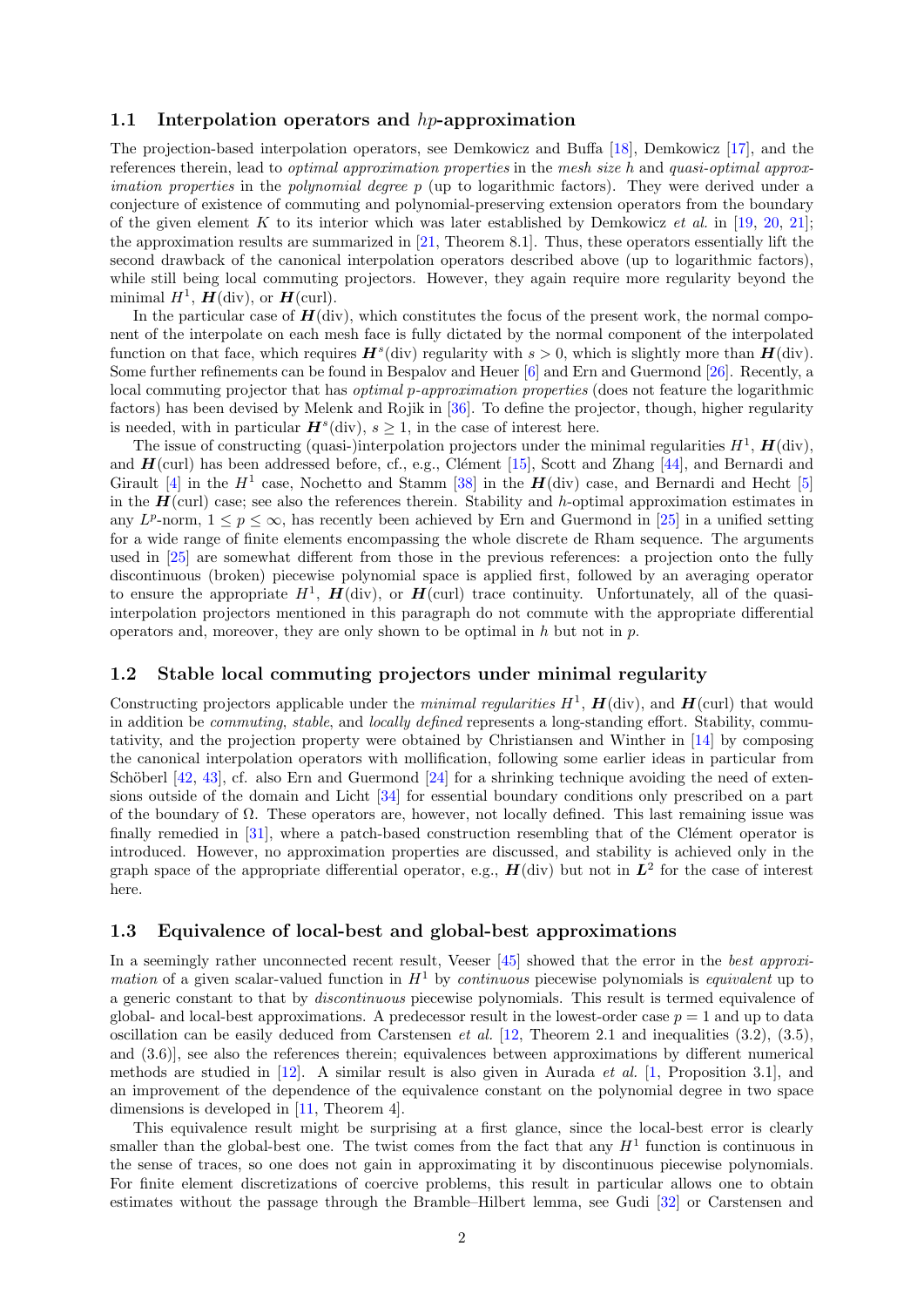Schedensack [\[13\]](#page-19-11) for examples of such tools in a priori error analysis. Another important application is in approximation classes in a-posteriori-based convergence and optimality, cf. [\[45\]](#page-21-3).

#### 1.4 Main results of the manuscript

Our main results can be divided into three parts.

1) A simple stable local commuting projector defined under the minimal  $H(\text{div})$  regularity We define an interpolation operator on the entire  $H(\text{div})$  space that is a projector, enjoys a commuting property with the divergence operator, is locally defined over patches of elements, and is stable in  $L^2$ up to a  $hp$  data oscillation term for the divergence. It also takes into account essential (no-flux) boundary conditions on only a part of the computational domain and it achieves, on each element, an error equivalent to local-best errors over a patch of neighbouring elements. All these results are summarized in Definition [3.1](#page-5-0) and Theorem [3.2](#page-6-0) below. Our main tool for defining the projector is the *equilibrated flux* reconstruction. This technique has been traditionally used in a posteriori error analysis of primal finite element methods derived from  $H^1$ -formulations, see Destuynder and Métivet [\[22\]](#page-20-10), Luce and Wohlmuth [\[35\]](#page-20-11), Braess and Schöberl [\[9\]](#page-19-12), Ern and Vohralík [\[28,](#page-20-12) [29\]](#page-20-13), Becker *et al.* [\[3\]](#page-19-13), and the references therein. We now employ it here in the context of a priori error analysis of dual approximations in  $H(\text{div})$ .

2) Equivalence of local- and global-best approximations in  $H(\text{div})$  under minimal regularity In Theorem [3.3,](#page-7-0) we show that the *global* best-approximation error defined in  $(3.10)$  is, up to a generic constant, equivalent to the local-best approximation errors defined by elementwise minimizations [\(3.11\)](#page-7-2). This actually results from the properties of the above projector. This extends the results of [\[1,](#page-19-9) [11,](#page-19-10) [12,](#page-19-8) [45\]](#page-21-3) to the  $H$ (div) case, where we are importantly able to remove *constraints* on *both* the *normal trace* interelement continuity and the divergence.

3) Optimal hp-approximation estimates in  $H$ (div) Our third main result is Theorem [3.6](#page-8-0) where we derive hp-approximation estimates. These estimates feature the following four properties: i) they request no global regularity of the approximated function v beyond  $H(\text{div})$ ; ii) only the minimal local (elementwise)  $\mathbf{H}^s$ -regularity,  $s \geq 0$ , is needed; iii) the convergence rates are fully optimal in both the mesh-size h and the polynomial degree  $p$ , in particular featuring no logarithmic factor of the polynomial degree p; iv) no higher-order norms of the divergence of v appear in the bound whenever  $s \geq 1$ . This improves on [\[18,](#page-19-0) [17\]](#page-19-1) in removing the suboptimality with respect to the polynomial degree, on [\[18,](#page-19-0) [17,](#page-19-1) [36\]](#page-20-3) in reducing the regularity requirements, and on approximations using Clément-type operators in removing the need for regularity assumptions over the (overlapping) elemental patches while reducing it instead to (nonoverlapping) elements.

### 1.5 Applications to mixed finite element and least-squares mixed finite element methods

The above results can be immediately turned into fully optimal hp a priori error estimates for two popular classes of numerical methods for second-order elliptic partial differential equations, the mixed finite element methods and the least-squares methods, as we show in Lemmas [6.1–](#page-15-0)[6.3.](#page-17-0) Note also that an immediate application of the commuting projector of Definition [3.1](#page-5-0) in the context of mixed finite elements is the construction of a Fortin operator under the minimal  $H(\text{div})$  regularity.

#### 1.6 Organization of the manuscript

The rest of the manuscript is organized as follows. In Section [2,](#page-4-0) we introduce the setting and notation. In Section [3,](#page-5-1) we state our main results, whereas Sections [4](#page-8-1) and [5](#page-12-0) are concerned with their proofs and Section [6](#page-15-1) with the application. A result on polynomial-degree-robust equivalence between constrained and unconstrained best approximations in  $H(\text{div})$  on a simplex is presented in Appendix [A;](#page-18-0) it is of independent interest. We present our results in two or three space dimensions only since this is the current limitation of Lemma [4.4,](#page-9-0) building itself on [\[16\]](#page-19-14) and [\[21\]](#page-20-1). Lemma [4.4,](#page-9-0) with the involved constant independent of the polynomial degree  $p$ , is only crucial for Theorem [3.6;](#page-8-0) the other results actually hold in arbitrary space dimension. Variable polynomial degrees can be taken into account by proceeding as in, e.g., [\[23\]](#page-20-14). We avoid it here for the sake of clarity of exposition.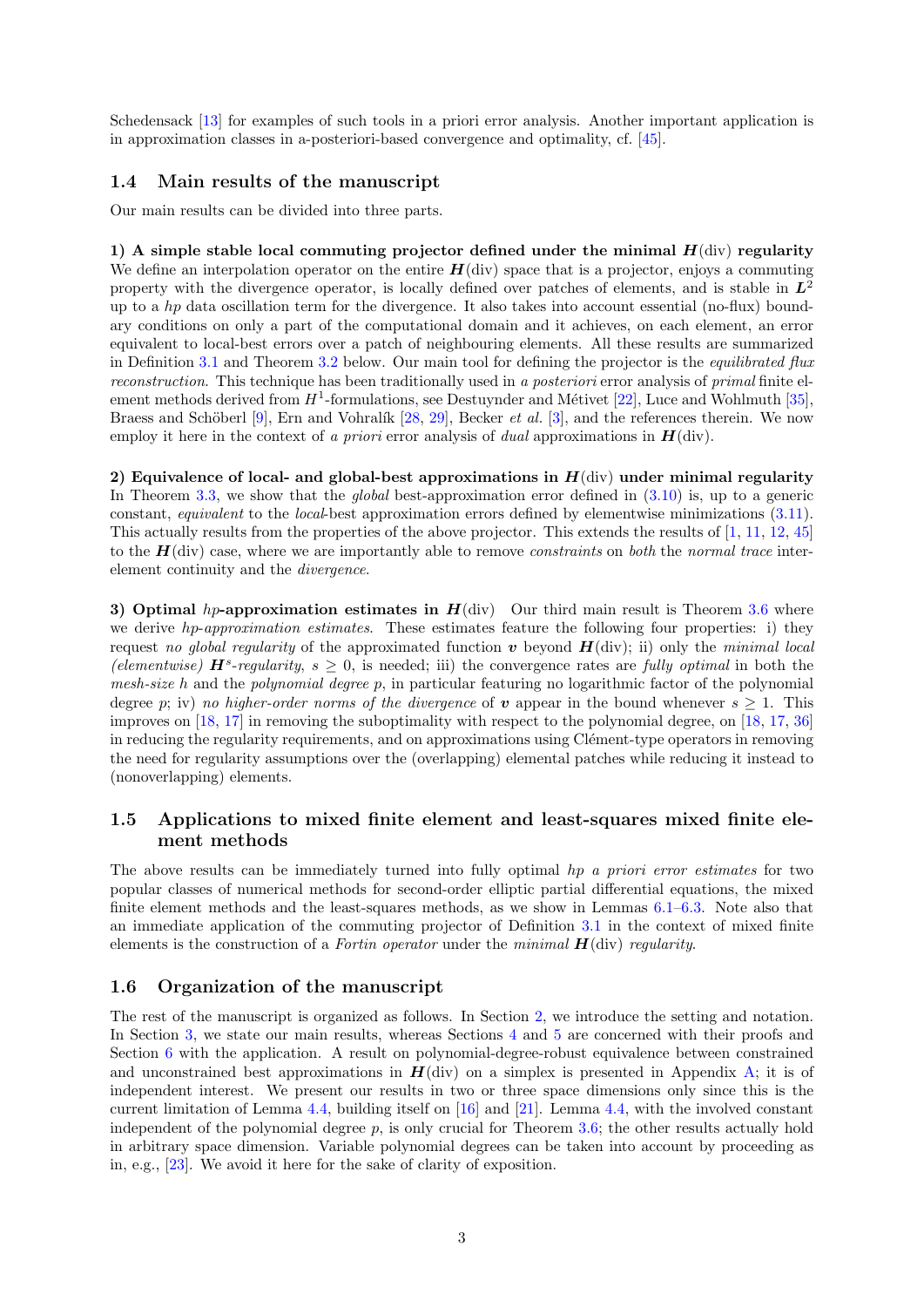### <span id="page-4-0"></span>2 Setting and notation

### 2.1 Domain  $\Omega$ , space  $H_{0,\Gamma_{\rm N}}(\mathrm{div}, \Omega)$ , and simplicial mesh  $\mathcal I$

Let  $\Omega \subset \mathbb{R}^d$  for  $d \in \{2,3\}$  be an open, bounded, connected polygon or polyhedron with Lipschitz boundary Γ. Let T be a given conforming, simplicial, possibly locally refined mesh of  $\Omega$ , i.e.  $\overline{\Omega}$  =  $\cup_{K\in\mathcal{T}} K$ , where any K is a closed simplex and the intersection of two different simplices is either an empty set or their common vertex, edge, or face. Let  $\Gamma_D$  be a (possibly empty) closed subset of  $\Gamma$ , and let  $\Gamma_N := \Gamma \setminus \Gamma_D$  be its (relatively open) complement in Γ, with the assumption that  $\mathcal T$  matches  $\Gamma_D$  and  $\Gamma_N$  in the sense that every boundary face of the mesh  $\mathcal T$  is fully contained either in  $\Gamma_D$  or in  $\overline{\Gamma_N}$ . Let  $L^2(\Omega) \coloneqq L^2(\Omega;\mathbb{R}^d)$ , and  $H(\text{div},\Omega) \coloneqq \{v \in L^2(\Omega), \nabla \cdot v \in L^2(\Omega) \}$ . Furthermore, we define the space  $\boldsymbol{H}_{0,\Gamma_{\rm N}}(\mathrm{div},\Omega) \coloneqq \{\boldsymbol{v}\in \boldsymbol{H}(\mathrm{div},\Omega),\,\boldsymbol{v}\!\cdot\!\boldsymbol{n}=0\,\,\text{on}\,\,\Gamma_{\rm N}\},\,\text{where}\,\, \boldsymbol{v}\!\cdot\!\boldsymbol{n}=0\,\,\text{on}\,\,\Gamma_{\rm N}\,\,\text{means that}\,\,\langle \boldsymbol{v}\!\cdot\!\boldsymbol{n},\varphi\rangle_{\Gamma}=0\,\,\text{for}\,\,\,\Gamma_{\rm N}\,\,\text{in}\,\,\Gamma_{\rm N}\,,$ all functions  $\varphi \in H^1(\Omega)$  that have vanishing trace on  $\Gamma_{\mathcal{D}}$ ; here  $\langle v \cdot n, \varphi \rangle_{\Gamma} := \int_{\Omega} [v \cdot \nabla \varphi + (\nabla \cdot v) \varphi]$ . For an open subset  $\omega \subset \Omega$ , let  $L^2(\omega) \coloneqq L^2(\omega; \mathbb{R}^d)$  and  $\boldsymbol{H}(\text{div}, \omega) \coloneqq \{ \boldsymbol{v} \in L^2(\omega), \nabla \cdot \boldsymbol{v} \in L^2(\omega) \}.$  We also denote by  $(\cdot, \cdot)_{\omega}$  and  $\|\cdot\|_{\omega}$  the  $L^2$ -inner product and norm for scalar- or vector-valued functions on  $\omega$ . In the special case where  $\omega = \Omega$ , we drop the subscript, i.e.  $(\cdot, \cdot) := (\cdot, \cdot)_{\Omega}$  and  $\|\cdot\| := \|\cdot\|_{\Omega}$ .

The diameter of  $\omega$  is denoted by  $h_{\omega}$ , and its outward unit normal by  $n_{\omega}$ .

#### <span id="page-4-1"></span>2.2 Elements, vertices, faces, and patches of elements

For any mesh element  $K \in \mathcal{T}$ , its diameter is denoted by  $h_K$ , and we set  $h := \max_{K \in \mathcal{T}} h_K$ . Let  $\mathcal{V}_{\Omega}$ denote the set of interior vertices of  $\mathcal{T}$ , i.e. the vertices contained in  $\Omega$ . Let  $\mathcal{V}_{\Gamma}$  denote the set of vertices of T on the boundary Γ, and set  $\mathcal{V} := \mathcal{V}_{\Omega} \cup \mathcal{V}_{\Gamma}$ . We divide  $\mathcal{V}_{\Gamma}$  into two disjoint sets  $\mathcal{V}_{\Gamma}$  and  $\mathcal{V}_{N}$ , where  $\mathcal{V}_{\Gamma}$ contains all vertices in  $\Gamma_D$  (recalling that  $\Gamma_D$  is assumed to be closed) and  $V_N$  consists of all vertices in  $\Gamma_N$ . For each vertex  $a \in V$ , define the patch  $\mathcal{T}_a := \{K \in \mathcal{T}, a \text{ is a vertex of } K\}$  and the corresponding open subdomain  $\omega_a := \{ \cup_{K \in \mathcal{T}_a} K \}^{\circ}$ . The piecewise affine Lagrange finite element basis function associated with a vertex  $a \in V$  is denoted by  $\psi_a$ . Let F denote the set of all  $(d-1)$ -dimensional faces of T. By convention, we consider faces to be closed sets. For an element  $K \in \mathcal{T}$ , we denote the set of all faces of K by  $\mathcal{F}_K$ , and the set of all vertices of K by  $\mathcal{V}_K$ . For each interior vertex  $a \in \mathcal{V}_\Omega$ , we let  $\mathcal{F}_a^{\text{in}}$  denote the set of all faces that contain the vertex  $\boldsymbol{a}$  (and thus do not lie on the boundary of  $\omega_{\boldsymbol{a}}$ ). For boundary vertices  $a \in V_{\Gamma}$ , let  $\mathcal{F}_a^{\text{in}}$  collect the faces that contain the vertex  $a$  but do not lie on the Dirichlet boundary  $\Gamma_D$ . The mesh shape-regularity parameter is defined as  $\kappa_{\mathcal{T}} := \max_{K \in \mathcal{T}} h_K / \varrho_K$ , where  $\varrho_K$  is the diameter of the largest ball inscribed in K.

#### 2.3 Piecewise polynomial and Raviart–Thomas–Nédélec spaces

Let  $p \ge 0$  be a nonnegative integer. For  $S \in \{K, F\}$ , where  $K \in \mathcal{T}$  is an element and  $F \in \mathcal{F}$  is a face, we define  $\mathcal{P}_p(S)$  as the space of all polynomials of total degree at most p on S. If  $\widetilde{\mathcal{T}}$  denotes a subset of elements of  $\mathcal{T}, \mathcal{P}_p(\tilde{\mathcal{T}}) := \{v_h \in L^2(\Omega), v_h|_K \in \mathcal{P}_p(K) \,\,\forall K \in \tilde{\mathcal{T}}\}$  is the space of piecewise polynomials of degree at most p over  $\tilde{\mathcal{T}}$ . Typically,  $\tilde{\mathcal{T}}$  will be either the whole mesh  $\mathcal{T}$  or the vertex patch  $\mathcal{T}_a$  as defined above. We define the piecewise Raviart–Thomas–Nédélec space  $\overline{RTN}_p(\mathcal{T}) \coloneqq \{ \varsigma_{\mathcal{T}} \in L^2(\Omega), \ \varsigma_{\mathcal{T}} |_{K} \in$  $\pmb{RTN}_p(K)$ , where  $\pmb{RTN}_p(K) \coloneqq \mathcal{P}_p(K;\mathbb{R}^d) + \pmb{x} \mathcal{P}_p(K)$  and  $\mathcal{P}_p(K;\mathbb{R}^d)$  denotes the space of  $\mathbb{R}^d$ -valued functions defined on K with each component being a polynomial of degree at most p in  $\mathcal{P}_p(K)$ . Note that with this choice of notation, functions in the space  $\mathbf{RTN}_p(\mathcal{T})$  do not necessarily belong to  $\mathbf{H}(\text{div}, \Omega)$ ; thus,  $\mathbf{RTN}_p(\mathcal{T}) \cap \mathbf{H}(\text{div}, \Omega)$  is a proper subspace of  $\mathbf{RTN}_p(\mathcal{T})$  which is classically characterized as those functions in  $\mathbf{RTN}_p(\mathcal{T})$  having a continuous normal component across interior mesh faces. Moreover,  $\pmb{RTN}_p(\mathcal{T})$  is a subspace of  $\pmb{C}^1(\mathcal{T}) \coloneqq \{ \pmb{v} \in \pmb{L}^2(\Omega), \pmb{v}|_K \in \pmb{C}^1(K) \text{ for all } K \in \mathcal{T} \},\$  the space of piecewise (broken) first-order component-wise differentiable vector-valued fields over  $\mathcal T$ . To avoid confusion between piecewise smooth and globally smooth functions, we denote the elementwise gradient and the elementwise divergence by  $\nabla_{\mathcal{T}}$  and by  $\nabla_{\mathcal{T}}$ ; respectively.

#### $2.4$ <sup>2</sup>-orthogonal projection and elementwise canonical interpolant

For each polynomial degree  $p \geq 0$ , let  $\Pi^p_{\mathcal{T}}: L^2(\Omega) \to \mathcal{P}_p(\mathcal{T})$  denote the  $L^2$ -orthogonal projection of order p. Similarly, let  $\Pi_F^{\bar{p}}$  denote the  $L^2$ -orthogonal projection of order p on a face  $F \in \mathcal{F}$ , which maps  $L^2(F)$  to  $\mathcal{P}_p(F)$ . Let  $I^p_\mathcal{T}: C^1(\mathcal{T}) \to \mathbf{R} \mathbf{T} \mathbf{N}_p(\mathcal{T})$  be the *elementwise* canonical (Raviart–Thomas–Nédélec) interpolant. The domain of  $I^p_\mathcal{T}$  can be taken to be a (much) larger space than  $C^1(\mathcal{T})$ , but not as large as piecewise  $H(\text{div})$  fields; the present choice is sufficient for our purposes. For any  $v \in C^1(\mathcal{T})$ , the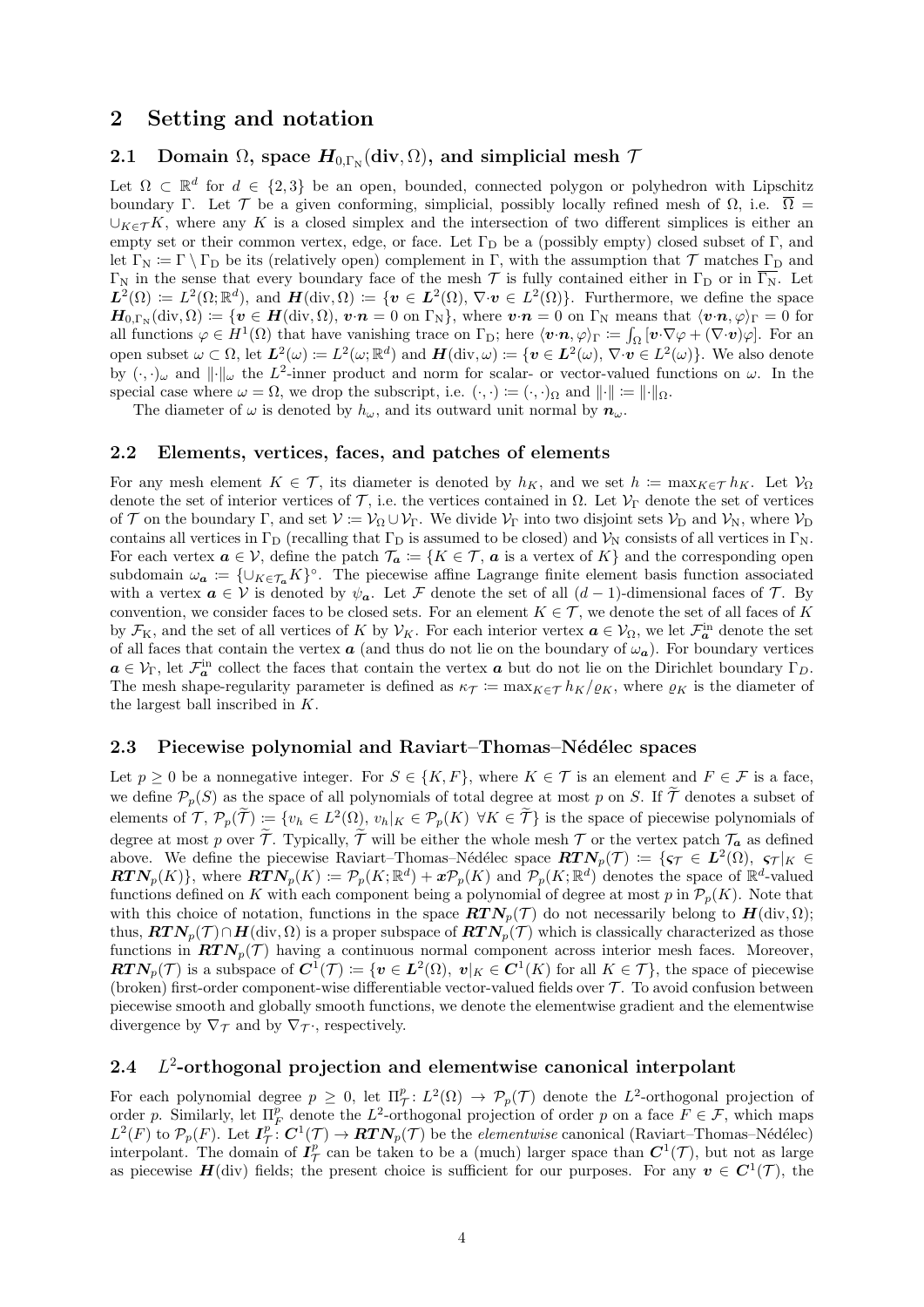interpolant  $I^p_{\mathcal{T}}v$  is defined separately on each element  $K \in \mathcal{T}$  by the conditions

<span id="page-5-2"></span>
$$
((\mathbf{I}_{\mathcal{T}}^p \mathbf{v})|_K \cdot \mathbf{n}_K, q_K)_F = (\mathbf{v}|_K \cdot \mathbf{n}_K, q_K)_F \quad \forall q_K \in \mathcal{P}_p(F), \ \forall F \in \mathcal{F}_K, (\mathbf{I}_{\mathcal{T}}^p \mathbf{v}, \mathbf{r}_K)_K = (\mathbf{v}, \mathbf{r}_K)_K \qquad \forall \mathbf{r}_K \in \mathcal{P}_{p-1}(K; \mathbb{R}^d),
$$
(2.1)

where  $v|_K \cdot n_K$  denotes the normal trace of  $v|_K$ , the restriction of v to K. Note that [\(2.1\)](#page-5-2) implies that  $((\mathbf{I}_{\mathcal{T}}^p \mathbf{v})|_K \cdot \mathbf{n}_K)|_F = \Pi_F^p((\mathbf{v}|_K \cdot \mathbf{n}_K)|_F)$  for all faces  $F \subset \mathcal{F}_K$ . A useful property of the operator  $\mathbf{I}_{\mathcal{T}}^p$  is the commuting identity:

<span id="page-5-7"></span>
$$
\nabla_{\mathcal{T}} \cdot (\mathbf{I}_{\mathcal{T}}^p \mathbf{v}) = \Pi_{\mathcal{T}}^p (\nabla_{\mathcal{T}} \cdot \mathbf{v}) \quad \forall \mathbf{v} \in \mathbf{C}^1(\mathcal{T}). \tag{2.2}
$$

#### 2.5 Spaces for patchwise equilibration

In the spirit of Braess *et al.* [\[8\]](#page-19-15) and [\[28,](#page-20-12) [29,](#page-20-13) [27\]](#page-20-15), we finally define the local mixed finite element spaces  $V_p(\omega_a)$  by

<span id="page-5-3"></span>
$$
V_p(\omega_a) \coloneqq \begin{cases} \{\varsigma_a \in \mathbf{RTN}_p(\mathcal{T}_a) \cap H(\text{div}; \omega_a), \, \varsigma_a \cdot n_{\omega_a} = 0 \text{ on } \partial \omega_a\} & \text{if } a \in \mathcal{V}_\Omega \cup \mathcal{V}_N, \\ \{\varsigma_a \in \mathbf{RTN}_p(\mathcal{T}_a) \cap H(\text{div}; \omega_a), \, \varsigma_a \cdot n_{\omega_a} = 0 \text{ on } \partial \omega_a \setminus \Gamma_D^a\} & \text{if } a \in \mathcal{V}_D, \end{cases} \tag{2.3}
$$

where  $\Gamma_{D}^{a}$  contains those boundary faces from  $\Gamma_{D}$  that share the vertex  $a$ . In particular, we observe that when  $\partial \omega_a \cap \Gamma_N \neq \emptyset$ , then  $\varsigma_a \cdot n = 0$  on  $\Gamma_N$  for any  $\varsigma_a \in V_p(\omega_a)$ . As a result of the above definitions, it follows that the zero extension to all of  $\Omega$  of any  $\zeta_a \in V_p(\omega_a)$  belongs to  $RTN_p(\mathcal{T}) \cap H_{0,\Gamma_N}(\text{div},\Omega)$ .

### <span id="page-5-1"></span>3 Main results

This section collects our main results.

### 3.1 A simple stable local commuting projector in  $\bm{H}_{0,\Gamma_{\rm N}}(\mathrm{div}, \Omega)$

We first construct a simple, local, and stable commuting projector defined over the entire space  $H_{0,\Gamma_N}(\text{div},\Omega)$ that leads to an approximation error equivalent to the local-best approximation error.

Recall the definition of the broken Raviart–Thomas–Nédélec interpolant  $I^p_{\mathcal{T}}$  from [\(2.1\)](#page-5-2) and that of the piecewise polynomial patchwise  $H(\text{div}; \omega_a)$ -conforming spaces  $V_p(\omega_a)$  from [\(2.3\)](#page-5-3). Recall also that zero extensions of elements of  $V_p(\omega_a)$  belong to  $RTN_p(\mathcal{T}) \cap H_{0,\Gamma_N}(\text{div},\Omega)$ , and that  $\psi_a$  is the piecewise affine Lagrange finite element basis function associated with the vertex  $a$ .

<span id="page-5-0"></span>**Definition 3.1** (A simple locally-defined mapping from  $H_{0,\Gamma_N}(\text{div}, \Omega)$  to  $RTN_p(\mathcal{T}) \cap H_{0,\Gamma_N}(\text{div}, \Omega)$ ). Let  $v \in H_{0,\Gamma_{\rm N}}(\text{div}, \Omega)$  be arbitrary. Let  $\tau_{\mathcal{T}} \in RTN_p(\mathcal{T})$  be defined elementwise by

<span id="page-5-4"></span>
$$
\tau_{\mathcal{T}}|_K := \underset{\nabla \cdot \varsigma_K = \Pi_{\mathcal{T}}^p(\nabla \cdot \mathbf{v})}{\operatorname{arg\,min}} \| \mathbf{v} - \varsigma_K \|_K \quad \forall K \in \mathcal{T}.
$$
\n(3.1)

For each mesh vertex  $\mathbf{a} \in \mathcal{V}$ , let  $\sigma_{\mathbf{a}} \in V_p(\omega_{\mathbf{a}})$  be defined by

<span id="page-5-5"></span>
$$
\sigma_{a} := \underset{\nabla \cdot \varsigma_{a} = \Pi_{\mathcal{T}}^{p}(\psi_{a} \nabla \cdot \mathbf{v} + \nabla \psi_{a} \cdot \tau_{\mathcal{T}})}{\operatorname{arg\,min}} \|\varsigma_{a} - \mathbf{I}_{\mathcal{T}}^{p}(\psi_{a} \tau_{\mathcal{T}})\|_{\omega_{a}}.
$$
\n(3.2)

Extending  $\sigma_a$  from the  $\omega_a$  to the rest of  $\Omega$  by zero, we define  $P^p_{\mathcal{T}}(v) \in \mathbf{RTN}_p(\mathcal{T}) \cap \mathbf{H}_{0,\Gamma_N}(\text{div},\Omega)$  by

<span id="page-5-6"></span>
$$
P^p_{\mathcal{T}}(v) := \sigma_{\mathcal{T}} := \sum_{a \in \mathcal{V}} \sigma_a.
$$
\n(3.3)

The justification that the construction of  $P^p_{\mathcal{T}}(v)$  is well-defined is given in Section [4.1](#page-8-2) below. The first step  $(3.1)$  considers the elementwise  $L^2$ -norm local-best approximation that defines the *discontinuous* piecewise RTN polynomial  $\tau$ <sub>T</sub> closest to v under the divergence constraint. At this step, crucially, the minimal regularity  $v \in H_{0,\Gamma_N}(\text{div}, \Omega)$  is sufficient; note that we only work with v volume-wise and that no normal component of  $\boldsymbol{v}$  on a face is requested to exist, in contrast to common interpolation operators discussed in Section [1.](#page-1-0) Essentially, this step brings us into a piecewise polynomial setting, where we will stay henceforth, with  $\tau_T$  being the best approximation on each mesh element  $K \in \mathcal{T}$ .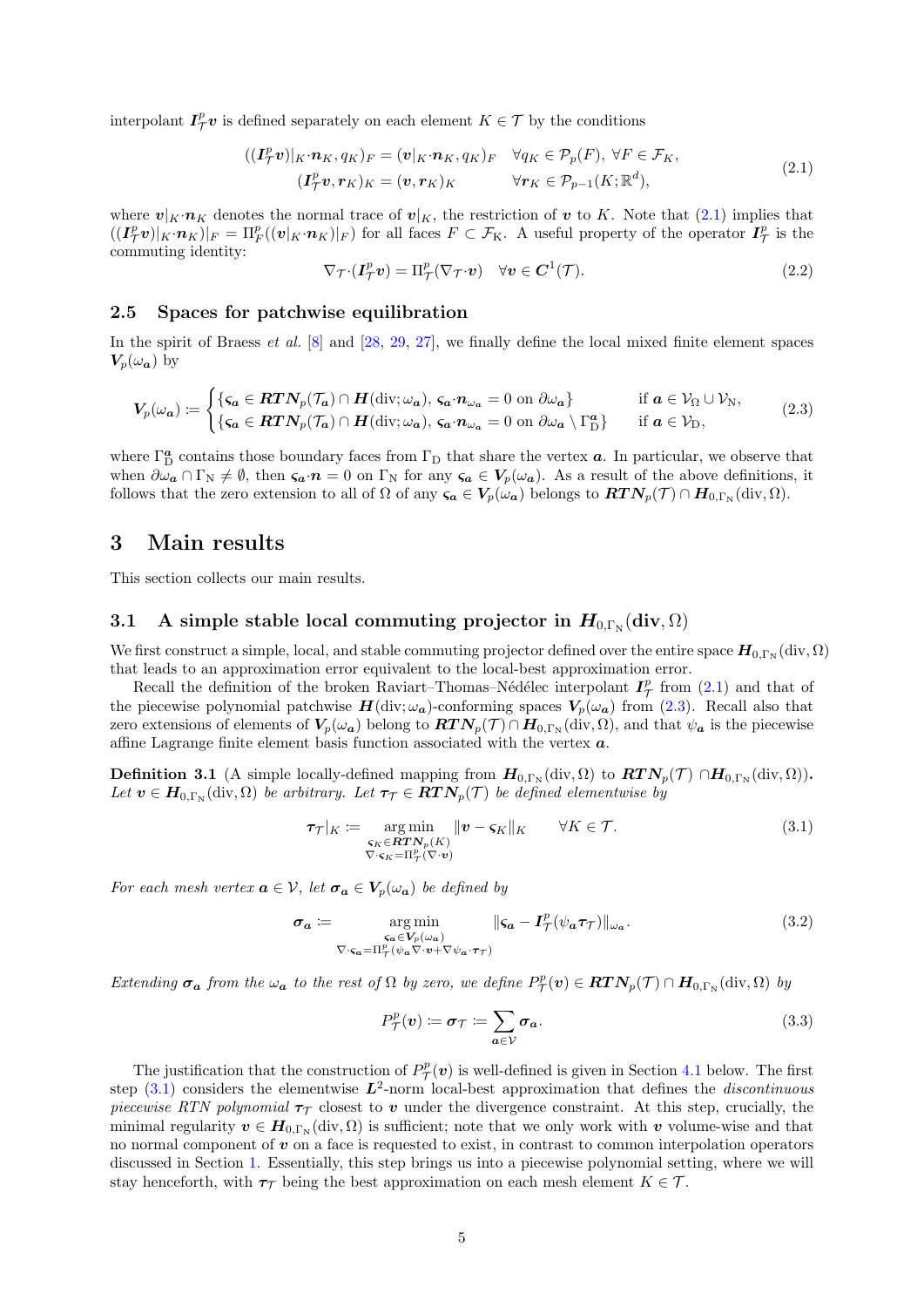As  $\tau$  from [\(3.1\)](#page-5-4) is discontinuous from one mesh element to the other, the second step in [\(3.2\)](#page-5-5) can be seen as *smoothing*  $\tau_T$  over the vertex patch subdomains  $\omega_a$  to obtain an  $H(\text{div}; \omega_a)$ -conforming approximation  $\sigma_a$  with a suitably prescribed divergence. An important ingredient is the employment of the elementwise canonical Raviart–Thomas–Nédélec interpolant  $I^p_{\mathcal{T}}$  (this is well-justified, since the argument  $\psi_a \tau_\mathcal{T}$  is a discrete object). The crucial role of  $I^p_\mathcal{T}$  is to decrease the order of  $\psi_a \tau_\mathcal{T}$ , which lies in  $RTN_{p+1}(\mathcal{T})$  because of the multiplication by the hat function  $\psi_a$ , back to  $RTN_p(\mathcal{T})$ . A similar construction below, see [\(5.3\)](#page-13-0), will avoid the use of  $I^{\tilde{p}}_{\mathcal{T}}$  and will be crucial for our hp-optimal approximation estimates. Finally, in the third step [\(3.3\)](#page-5-6), the approximations  $\sigma_a$  are summed into  $P^{\bar{p}}_{\cal{T}}(v)$ , thereby producing an  $H_{0,\Gamma_N}(\text{div}, \Omega)$ -conforming piecewise polynomial from the RTN space of order p. The overall procedure is motivated by equilibrated flux reconstructions coming from a posteriori error estimation, as in [\[22,](#page-20-10) [9,](#page-19-12) [28\]](#page-20-12). Here we adapt those techniques to the purpose of a priori error analysis.

Our first main result, whose proof is postponed to Section [4,](#page-8-1) is the following.

<span id="page-6-0"></span>**Theorem 3.2** (Commutativity, projection, approximation, and stability of  $P^p_{\mathcal{T}}$ ). Let a mesh  $\mathcal{T}$  of  $\Omega$  and a polynomial degree  $p \geq 0$  be fixed. Then, the operator  $P^p_{\tau}$  from Definition [3.1](#page-5-0) maps  $H_{0,\Gamma_N}(\text{div},\Omega)$  to  $\boldsymbol{RTN_p(\mathcal{T}) \cap H_{0,\Gamma_N}(\text{div},\Omega)}$  and

$$
\nabla \cdot P^p_{\mathcal{T}}(\boldsymbol{v}) = \Pi^p_{\mathcal{T}}(\nabla \cdot \boldsymbol{v}) \qquad \forall \boldsymbol{v} \in \boldsymbol{H}_{0,\Gamma_N}(\text{div},\Omega), \qquad (3.4)
$$

$$
P_{\mathcal{T}}^p(v) = v \qquad \qquad \forall v \in \mathbf{RTN}_p(\mathcal{T}) \cap \mathbf{H}_{0,\Gamma_N}(\text{div},\Omega). \tag{3.5}
$$

Thus  $P^p_\mathcal{T}$  is a projection from  $\mathbf{H}_{0,\Gamma_\text{N}}(\text{div},\Omega)$  onto  $\mathbf{RTN}_p(\mathcal{T}) \cap \mathbf{H}_{0,\Gamma_\text{N}}(\text{div},\Omega)$  such that the commuting property [\(3.4\)](#page-6-1) is satisfied; this can be cast into the commuting diagram

<span id="page-6-7"></span><span id="page-6-1"></span>
$$
\begin{array}{ccc}\n\mathbf{H}_{0,\Gamma_{\mathbb{N}}}(\operatorname{div},\Omega) & \stackrel{\nabla}{\longrightarrow} & L^{2}(\Omega) \\
\downarrow P_{\mathcal{T}}^{p} & & \downarrow \Pi_{\mathcal{T}}^{p} \\
\mathbf{R} \mathbf{T} \mathbf{N}_{p}(\mathcal{T}) \cap \mathbf{H}_{0,\Gamma_{\mathbb{N}}}(\operatorname{div},\Omega) & \stackrel{\nabla}{\longrightarrow} & \mathcal{P}_{p}(\mathcal{T})\n\end{array}
$$

Furthermore, for any  $v \in H_{0,\Gamma_N}(\text{div}, \Omega)$  and any  $K \in \mathcal{T}$ , we have the local approximation and stability bounds

$$
\|\mathbf{v} - P_{\mathcal{T}}^p(\mathbf{v})\|_{K}^2 + \left[\frac{h_K}{p+1} \|\nabla \cdot (\mathbf{v} - P_{\mathcal{T}}^p(\mathbf{v}))\|_{K}\right]^2 \tag{3.6}
$$

<span id="page-6-6"></span><span id="page-6-4"></span><span id="page-6-3"></span><span id="page-6-2"></span>
$$
\leq C \sum_{K' \in \mathcal{T}_K} \left\{ \min_{\varsigma_K \in \mathbf{R} \mathbf{T} \mathbf{N}_p(K')} ||\mathbf{v} - \varsigma_{K'}||^2_{K'} + \left[ \frac{h_{K'}}{p+1} ||\nabla \cdot \mathbf{v} - \Pi^p_{\mathcal{T}}(\nabla \cdot \mathbf{v})||^2_{K'} \right]^2 \right\},
$$

$$
||P^p_{\mathcal{T}}(\boldsymbol{v})||_K^2 \le C \sum_{K' \in \mathcal{T}_K} \left\{ ||\boldsymbol{v}||_{K'}^2 + \left[\frac{h_{K'}}{p+1} ||\nabla \cdot \boldsymbol{v} - \Pi^p_{\mathcal{T}}(\nabla \cdot \boldsymbol{v})||_{K'} \right]^2 \right\},\tag{3.7}
$$

$$
||P^p_{\mathcal{T}}(\boldsymbol{v})||_K^2 + h_\Omega^2 ||\nabla \cdot P^p_{\mathcal{T}}(\boldsymbol{v})||_K^2 \le C \sum_{K' \in \mathcal{T}_K} \left\{ ||\boldsymbol{v}||_{K'}^2 + h_\Omega^2 ||\nabla \cdot \boldsymbol{v}||_{K'}^2 \right\},\tag{3.8}
$$

where  $\mathcal{T}_K := \bigcup_{\mathbf{a}\in\mathcal{V}_K} \mathcal{T}_\mathbf{a}$  are the neighboring elements of K, and recalling that  $h_{\Omega}$  denotes the diameter of  $\Omega$ . The constant C above only depends on the space dimension d, the shape-regularity parameter  $\kappa_{\mathcal{T}}$ of  $\mathcal T$ , and the polynomial degree p.

Property [\(3.7\)](#page-6-2) readily implies that  $P^p_{\mathcal{T}}$  is globally  $\mathbf{L}^2$ -stable up to  $hp$  data oscillation of the divergence, since summing [\(3.7\)](#page-6-2) over the mesh elements leads to

$$
||P^p_{\mathcal{T}}(\mathbf{v})||^2 \leq C \Bigg\{ ||\mathbf{v}||^2 + \sum_{K \in \mathcal{T}} \Big[ \frac{h_K}{p+1} ||\nabla \cdot \mathbf{v} - \Pi^p_{\mathcal{T}}(\nabla \cdot \mathbf{v})||_K \Big]^2 \Bigg\} \qquad \forall \mathbf{v} \in \mathbf{H}_{0,\Gamma_N}(\text{div}, \Omega). \tag{3.9a}
$$

Similarly, from [\(3.8\)](#page-6-3), we infer that  $P^p_{\mathcal{T}}$  is  $\mathbf{H}$ (div)-stable, since

<span id="page-6-5"></span>
$$
||P^p_{\mathcal{T}}(\boldsymbol{v})||^2 + h_\Omega^2 ||\nabla \cdot P^p_{\mathcal{T}}(\boldsymbol{v})||^2 \le C [||\boldsymbol{v}||^2 + h_\Omega^2 ||\nabla \cdot \boldsymbol{v}||^2] \qquad \forall \boldsymbol{v} \in \boldsymbol{H}_{0,\Gamma_N}(\text{div},\Omega). \tag{3.9b}
$$

The projector  $P^p_{\mathcal{T}}$  in Definition [3.1](#page-5-0) and Theorem [3.2](#page-6-0) improves on [\[14\]](#page-19-7) in that the construction is local, and on [\[31\]](#page-20-8) in that it is, up to data oscillation, *stable in*  $L^2$  (i.e., with respect to  $||v||$ ), see [\(3.9a\)](#page-6-4), rather than only in  $H(\text{div})$  (i.e., with respect to  $\left[||\mathbf{v}||^2 + h_{\Omega}^2 ||\nabla \cdot \mathbf{v}||^2\right]^{1/2}$ ), see [\(3.9b\)](#page-6-5). We note more precisely that, for the divergence term,  $(3.7)$  improves the bound  $(5.2)$  of  $[31,$  Theorem  $5.2]$  since, in particular,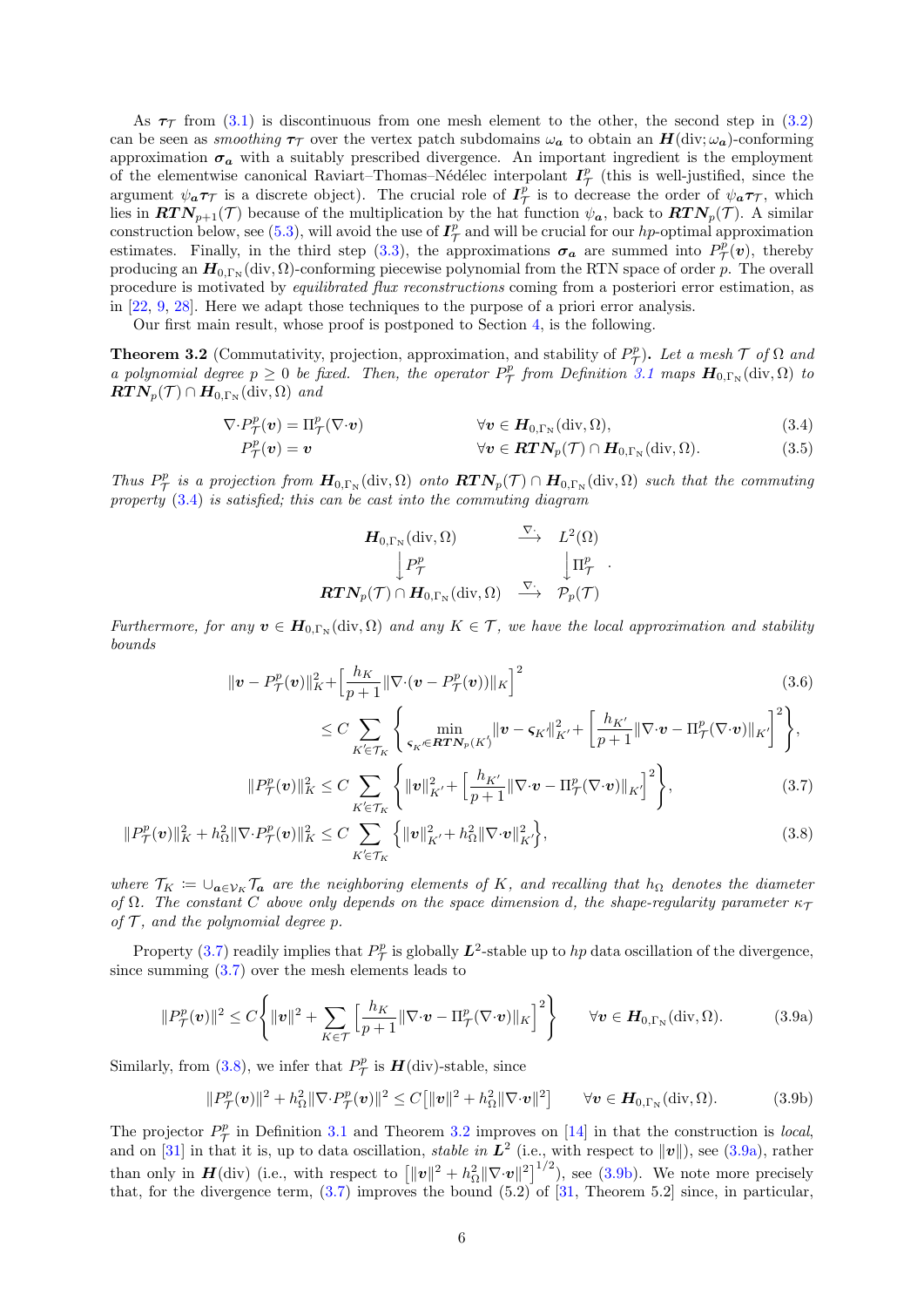we have  $\|\nabla \cdot \mathbf{v} - \Pi_{\mathcal{T}}^p(\nabla \cdot \mathbf{v})\|_K$  in place of  $\|\nabla \cdot \mathbf{v}\|_K$ , whereas [\(3.8\)](#page-6-3) is similar to the combination of the bounds (5.2) and (5.3) of [\[31,](#page-20-8) Theorem 5.2]. Additionally, the terms with  $\|\nabla \cdot \mathbf{v} - \Pi_{\mathcal{T}}^p(\nabla \cdot \mathbf{v})\|_K$  are of "hp data oscillation" type, containing the weight factors  $h_K/(p+1)$ , so that they tend optimally to zero for both  $h \to 0$  and  $p \to \infty$ . The projection operator  $P^p_{\mathcal{T}}$  defined here also satisfies the *commuting property* with the divergence operator  $(3.4)$ , in contrast to  $[25]$ .

### 3.2 Equivalence of local- and global-best approximations in  $\bm{H}_{0,\Gamma_{\rm N}}(\mathrm{div},\Omega)$

For any function  $v \in H_{0,\Gamma_N}(\text{div},\Omega)$ , we consider the *global-best approximation error*  $E_{\mathcal{T},p}(v)$  defined as the best approximation, in a weighted norm, from  $RTN_p(\mathcal{T}) \cap H_{0,\Gamma_N}(\text{div}, \Omega)$ , subject to a constraint on the divergence:

<span id="page-7-1"></span>
$$
[E_{\mathcal{T},p}(\boldsymbol{v})]^2 := \min_{\substack{\varsigma_{\mathcal{T}} \in \boldsymbol{R}\boldsymbol{T}\boldsymbol{N}_p(\mathcal{T}) \cap \boldsymbol{H}_{0,\Gamma_{\rm N}}(\text{div},\Omega) \\ \nabla \cdot \varsigma_{\mathcal{T}} = \Pi_{\mathcal{T}}^p(\nabla \cdot \boldsymbol{v})}} ||\boldsymbol{v} - \varsigma_{\mathcal{T}}||_{\Omega}^2 + \sum_{K \in \mathcal{T}} \left[ \frac{h_K}{p+1} ||\nabla \cdot \boldsymbol{v} - \Pi_{\mathcal{T}}^p(\nabla \cdot \boldsymbol{v})||_K \right]^2.
$$
(3.10)

Note that the global minimization in [\(3.10\)](#page-7-1) is subject to three constraints: the global minimizer  $\varsigma_T$  has to have the normal trace continuous across the mesh faces, the normal trace on  $\Gamma_{\rm N}$  equal to zero (whenever relevant), and the divergence equal to  $\Pi^p_{\mathcal{T}}(\nabla \cdot \boldsymbol{v})$ . We further consider the *local-best approximation errors* defined on each element  $K \in \mathcal{T}$  by

<span id="page-7-2"></span>
$$
[e_{K,p}(\boldsymbol{v})]^2 := \min_{\boldsymbol{\varsigma}_K \in \boldsymbol{R}\boldsymbol{T}\boldsymbol{N}_p(K)} \|\boldsymbol{v} - \boldsymbol{\varsigma}_K\|_K^2 + \left[\frac{h_K}{p+1} \|\nabla \cdot \boldsymbol{v} - \Pi^p_{\boldsymbol{\tau}}(\nabla \cdot \boldsymbol{v})\|_K\right]^2. \tag{3.11}
$$

Note that the local minimization in [\(3.11\)](#page-7-2) is completely *constraint-free:* the local minimizer  $\varsigma_K$  is completely free on the faces of the mesh element K, including those in  $\Gamma_{\rm N}$  (whenever relevant), and neither is a subject to any divergence constraint. Furthermore, since  $\Pi_{\mathcal{T}}^p$  is the  $L^2$ -orthogonal projection onto the broken polynomial space  $\mathcal{P}_p(\mathcal{T})$ , we have  $\|\nabla \cdot v - \Pi_{\mathcal{T}}^p(\nabla \cdot v)\|_K = \min_{q \in \mathcal{P}_p(K)} \|\nabla \cdot v - q\|_K$ . Thus the local approximation errors  $e_{K,p}(v)$  involve the local-best approximation errors in  $L^2$  plus a weighted  $L^2$ best approximation error of the divergence.

In a direct consequence of Theorem [3.2,](#page-6-0) we now show that the global-best error  $E_{\mathcal{T},p}(\boldsymbol{v})$  is in fact equivalent to the root-mean square sum of the local-best errors  $e_{K,p}(v)$  over all elements of the mesh. This may seem surprising at a first sight, since the latter is (much) smaller.

<span id="page-7-0"></span>**Theorem 3.3** (Equivalence of local- and global-best approximations). There exists a constant C depending only on the space dimension d, the shape-regularity parameter  $\kappa_{\mathcal{T}}$  of  $\mathcal{T}$ , and the polynomial degree  $p \geq 0$ , such that, for any  $\boldsymbol{v} \in \boldsymbol{H}_{0,\Gamma_{\text{N}}}(\text{div},\Omega)$ ,

<span id="page-7-3"></span>
$$
\left[E_{\mathcal{T},p}(\boldsymbol{v})\right]^2 \le C \sum_{K \in \mathcal{T}} \left[e_{K,p}(\boldsymbol{v})\right]^2 \le C \left[E_{\mathcal{T},p}(\boldsymbol{v})\right]^2. \tag{3.12}
$$

*Proof.* The second inequality in  $(3.12)$  follows immediately from the definitions in  $(3.10)$  and  $(3.11)$ : indeed, the global minimization set is (much) smaller than the local ones. To prove the first inequality, consider an arbitrary function  $\mathbf{v} \in \mathbf{H}_{0,\Gamma_{\mathbb{N}}}(\text{div},\Omega)$ . Then Theorem [3.2](#page-6-0) shows that the projection  $P^p_{\mathcal{T}}(\mathbf{v}) \in$  $RTN_p(\mathcal{T}) \cap H_{0,\Gamma_N}(\text{div},\Omega)$  satisfies the constraints of the global minimization set in  $(3.10)$  due to its commuting property [\(3.4\)](#page-6-1). Therefore, it suffices to pick the function  $P^p_{\mathcal{T}}(v)$  from the minimization set, sum the bound in the local approximation property [\(3.6\)](#page-6-6) over all mesh elements, and invoke the shaperegularity of the mesh which implies that the number of neighbors a mesh cell can have is uniformly bounded from above.  $\Box$ 

**Remark 3.4** (Necessity of the divergence error terms). Although the scaled divergence terms  $\frac{h_K}{p+1} \|\nabla \cdot \bm{v} - \vec{v}\|$  $\Pi^p_\mathcal{T}(\nabla \cdot \boldsymbol{v})\|_K$  take an identical form in both  $E_{\mathcal{T},p}(\boldsymbol{v})$  and  $e_{K,p}(\boldsymbol{v})$ , they cannot be removed from the local contributions  $e_{K,p}(\bm{v})$ . Otherwise, it would be possible to choose a sequence of functions  $\bm{v}$  in  $\bm{H}_{0,\Gamma_N}(\mathrm{div},\Omega)$ approaching a function  $\tau_\mathcal{T} \in \pmb{RTN}_p(\mathcal{T})$  but  $\tau_\mathcal{T} \notin \pmb{H}_{0,\Gamma_N}(\text{div},\Omega)$  such that the middle term in  $(3.12)$  would tend to zero, but  $E_{\mathcal{T},p}(\boldsymbol{v})$  would remain uniformly bounded away from zero.

Remark 3.5 (Equivalence with constraint on the right-hand side). Theorem [3.3](#page-7-0) also straightforwardly implies the slightly weaker property

$$
[E_{\mathcal{T},p}(\mathbf{v})]^2 \leq C \sum_{K \in \mathcal{T}} \left\{ \min_{\substack{\mathbf{G}_K \in \mathbf{R}\mathbf{T}\mathbf{N}_p(K) \\ \nabla \cdot \mathbf{G}_K = \Pi_{\mathcal{T}}^p(\nabla \cdot \mathbf{v})|_K}} ||\mathbf{v} - \mathbf{G}_K||_K^2 + \left[\frac{h_K}{p+1} ||\nabla \cdot \mathbf{v} - \Pi_{\mathcal{T}}^p(\nabla \cdot \mathbf{v})||_K \right]^2 \right\}
$$
  
 
$$
\leq C \left[ E_{\mathcal{T},p}(\mathbf{v}) \right]^2
$$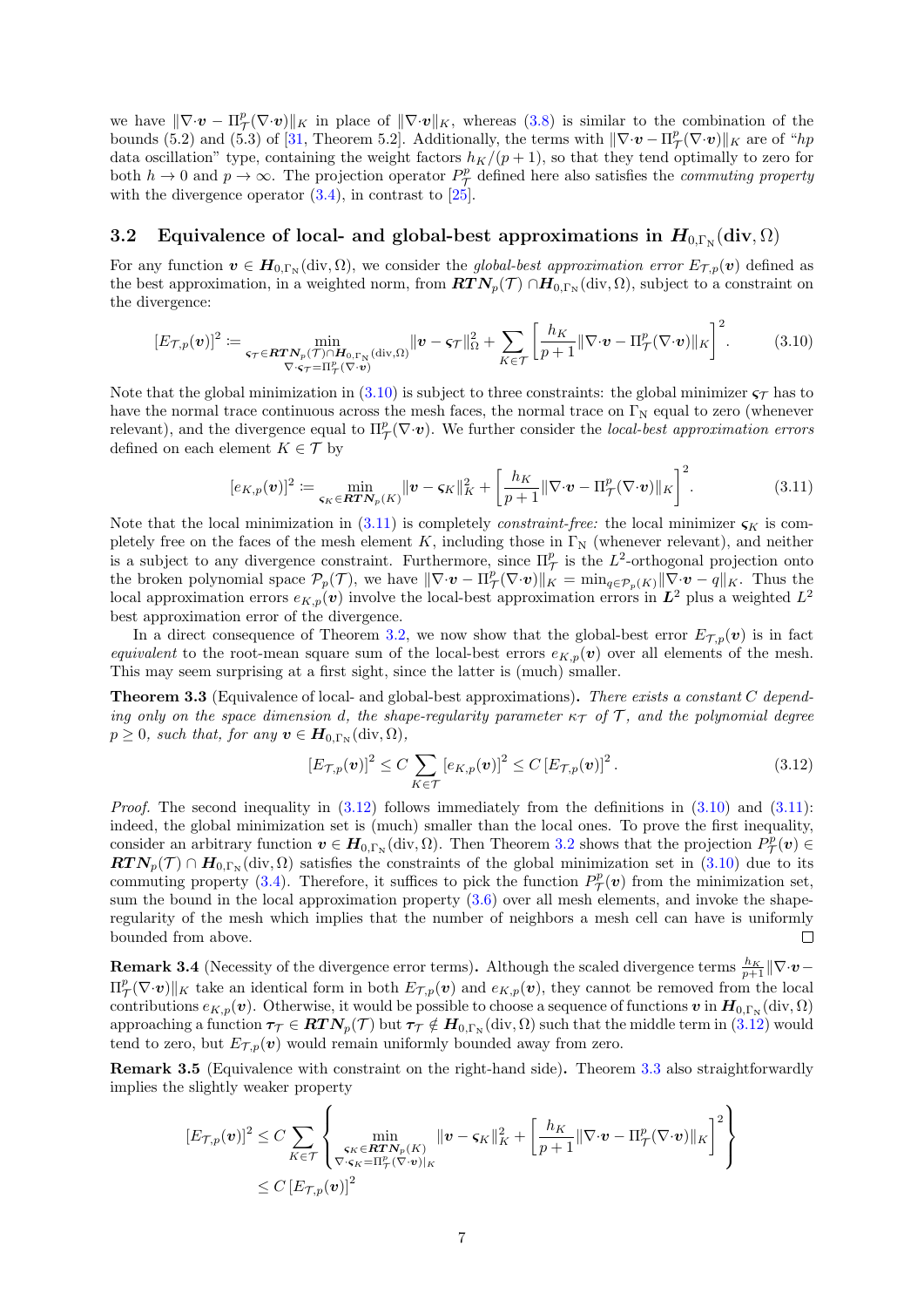with the same constant C, where the minimization problems in the middle term include a constraint on the divergence to mirror the divergence constraint in  $E_{\mathcal{T},p}(\boldsymbol{v})$ .

### 3.3 Optimal-order hp-approximation estimates in  $\bm{H}_{0,\Gamma_{\rm N}}(\mathrm{div},\Omega)$

We finally focus on functions with some additional elementwise regularity. For any  $s \geq 0$  and any mesh element  $K \in \mathcal{T}$ , let  $\mathbf{H}^s(K)$  denote the space of vector-valued fields in  $\mathbf{L}^2(K)$  with each component in  $H<sup>s</sup>(K)$ . Recall the definition [\(3.10\)](#page-7-1) of  $E<sub>T,p</sub>(v)$ . Our third and last main result, whose proof is postponed to Section [5,](#page-12-0) delivers hp-optimal convergence rates for vector fields in  $H_{0,\Gamma_N}(\text{div}, \Omega)$  with the minimally necessary additional elementwise regularity.

<span id="page-8-0"></span>**Theorem 3.6** (hp-optimal approximation estimates under minimal regularity). Let  $s \geq 0$  and let  $v \in \mathbb{R}$  $\boldsymbol{H}_{0,\Gamma_{\rm N}}(\text{div},\Omega)$  be such that

$$
\boldsymbol{v}|_K \in \boldsymbol{H}^s(K) \quad \forall K \in \mathcal{T}.
$$

Let the polynomial degree  $p \geq 0$ . Then there exists a constant C, depending only on the regularity exponent s, the space dimension d, and the shape-regularity parameter  $\kappa_{\mathcal{T}}$  of T, such that

<span id="page-8-3"></span>
$$
[E_{\mathcal{T},p}(\mathbf{v})]^2 \le C \bigg\{ \sum_{K \in \mathcal{T}} \Big[ \frac{h_K^{\min(s,p+1)}}{(p+1)^s} \|\mathbf{v}\|_{\mathbf{H}^s(K)} \Big]^2 + \delta_{s<1} \Big[ \frac{h_K}{p+1} \|\nabla \cdot \mathbf{v}\|_K \Big]^2 \bigg\},\tag{3.13}
$$

where  $\delta_{s<1} := 1$  if  $s < 1$  and  $\delta_{s<1} := 0$  if  $s \geq 1$ .

Notice that the above generic constant C is independent of p and that the bound  $(3.13)$  is optimal with respect both the mesh size h and the polynomial degree p for arbitrary regularity index  $s \geq 0$ .

### <span id="page-8-1"></span>4 Proof of Theorem [3.2](#page-6-0) (commutativity, projection, approximation, and stability of  $P^p_\mathcal{T}$  $\stackrel{op}{\mathcal{T}})$

The proof of Theorem [3.2](#page-6-0) is split into several parts. First, in Section [4.1,](#page-8-2) we analyse essential properties of the construction of the mapping  $P^p_{\mathcal{T}}$  from Definition [3.1.](#page-5-0) We next establish the commuting property [\(3.4\)](#page-6-1) in Section [4.2.](#page-9-1) Then, in Section [4.3,](#page-9-2) we prove the statement [\(3.6\)](#page-6-6) on the approximation properties of  $P_{\tau}^{p}$ . This is the most technical part of the proof. Finally, in Section [4.4,](#page-12-1) we conclude by proving the remaining three statements [\(3.5\)](#page-6-7), [\(3.7\)](#page-6-2), and [\(3.8\)](#page-6-3) (the projection property,  $\mathbf{L}^2$  stability, and  $\mathbf{H}$ (div) stability).

#### <span id="page-8-2"></span>4.1 Justification of the construction of  $P^p_{\tau}$  $\tau$

We start by showing that the operator  $P^p_{\mathcal{T}}$  of Definition [3.1](#page-5-0) is well-defined on  $\mathbf{H}_{0,\Gamma_N}(\text{div},\Omega)$ . Recall the notation from Section [2.2.](#page-4-1)

<span id="page-8-5"></span>**Lemma 4.1** (Discrete weak divergence of  $L^2$ -projection). For any function  $v \in H_{0,\Gamma_N}(\text{div}, \Omega)$ , let  $\tau_{\mathcal{T}}$  be defined elementwise in [\(3.1\)](#page-5-4). Then

<span id="page-8-4"></span>
$$
(\nabla \cdot \boldsymbol{v}, \psi_{\boldsymbol{a}})_{\omega_{\boldsymbol{a}}} + (\boldsymbol{\tau}_{\mathcal{T}}, \nabla \psi_{\boldsymbol{a}})_{\omega_{\boldsymbol{a}}} = 0 \quad \forall \boldsymbol{a} \in \mathcal{V}_{\Omega} \cup \mathcal{V}_{N}.
$$
\n(4.1)

*Proof.* First, observe that for any vertex  $a \in V_{\Omega} \cup V_{\mathbb{N}}$ , the hat function  $\psi_a$  belongs to  $H^1_{\Gamma_{\mathbb{D}}}(\Omega)$  owing to the conformity of T with respect to the Dirichlet and Neumann boundary sets. Therefore,  $(\nabla \cdot \boldsymbol{v}, \psi_{\boldsymbol{a}})_{\omega_{\boldsymbol{a}}}$  $(\mathbf{v}, \nabla \psi_a)_{\omega_a} = 0$ , where we use the fact that  $\omega_a$  is the support of  $\psi_a$ . Since  $\nabla \psi_a$  is a constant vector on each element  $K$ , the Euler–Lagrange equations for  $(3.1)$  imply that

<span id="page-8-7"></span>
$$
(\tau_{\mathcal{T}}, \nabla \psi_{a})_{K} = (\mathbf{v}, \nabla \psi_{a})_{K} \qquad \forall K \in \mathcal{T}_{a}.
$$
\n
$$
(4.2)
$$

Consequently,  $(\tau_\mathcal{T}, \nabla \psi_a)_{\omega_a} = (\mathbf{v}, \nabla \psi_a)_{\omega_a}$ , and [\(4.1\)](#page-8-4) follows.

 $\Box$ 

We now show that the local minimization problems [\(3.2\)](#page-5-5) give well-defined local contributions  $\sigma_a$ .

<span id="page-8-6"></span>**Lemma 4.2** (Existence and uniqueness of local problems [\(3.2\)](#page-5-5)). For each vertex  $a \in V$ , there exists a unique  $\sigma_a \in V_p(\omega_a)$  satisfying [\(3.2\)](#page-5-5).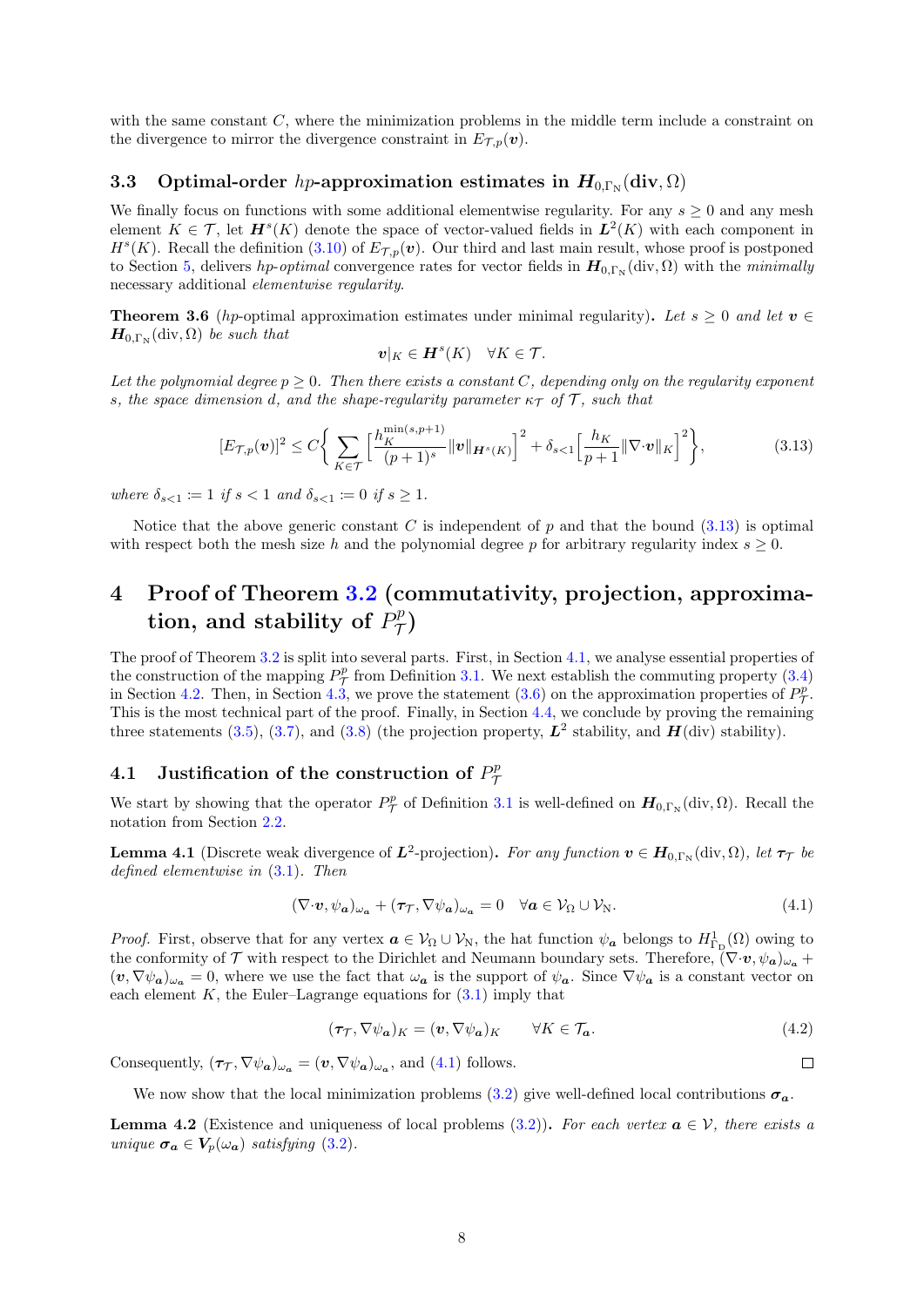*Proof.* The minimization problem  $(3.2)$  is equivalent to a mixed finite element problem in the patch subdomain  $\omega_a$ . For Dirichlet boundary vertices  $a \in V_D$ , this problem is well-posed with a unique minimizer since the space  $V_p(\omega_a)$  of [\(2.3\)](#page-5-3) does not impose the normal constraint everywhere on  $\partial \omega_a$ . For interior and Neumann vertices  $a \in V_\Omega \cup V_\mathbb{N}$ , the source term in the divergence constraint satisfies the compatibility condition

$$
(\Pi_{\mathcal{T}}^p(\psi_{\pmb{a}} \nabla \cdot \pmb{v} + \nabla \psi_{\pmb{a}} \cdot \pmb{\tau}_{\mathcal{T}}),1)_{\omega_{\pmb{a}}} = (\nabla \cdot \pmb{v}, \psi_{\pmb{a}})_{\omega_{\pmb{a}}} + (\pmb{\tau}_{\mathcal{T}}, \nabla \psi_{\pmb{a}})_{\omega_{\pmb{a}}} = 0,
$$

where the second equality follows from Lemma [4.1.](#page-8-5) Therefore,  $\sigma_a$  is also well-defined for interior and Neumann vertices  $a \in V_{\Omega} \cup V_{N}$ .  $\Box$ 

It follows from Lemma [4.2](#page-8-6) that  $P^p_{\mathcal{T}}(v) \in RTN_p(\mathcal{T}) \cap H_{0,\Gamma_N}(\text{div},\Omega)$  is well-defined for every  $v \in$  $\boldsymbol{H}_{0,\Gamma_{\rm N}}(\operatorname{div},\Omega).$ 

#### <span id="page-9-1"></span>4.2 Proof of the commuting property [\(3.4\)](#page-6-1)

We are now ready to establish:

**Lemma 4.3** (Commuting property  $(3.4)$ ).  $P^p_{\mathcal{T}}$  satisfies  $(3.4)$ .

*Proof.* Since the functions  $\{\psi_a\}_{a\in\mathcal{V}}$  form a partition of unity over  $\Omega$ , i.e.,  $\sum_{a\in\mathcal{V}} \psi_a = 1$ , and consequently  $\sum_{a\in\mathcal{V}} \nabla \psi_a = \mathbf{0}$ , we find from (3.3) and (3.2) that  $\sum_{\mathbf{a}\in\mathcal{V}}\nabla\psi_{\mathbf{a}}=\mathbf{0}$ , we find from [\(3.3\)](#page-5-6) and [\(3.2\)](#page-5-5) that

<span id="page-9-5"></span>
$$
\nabla \cdot P_{\mathcal{T}}^{p}(\mathbf{v}) = \sum_{a \in \mathcal{V}} \nabla \cdot \sigma_{a} = \sum_{a \in \mathcal{V}} \left\{ \Pi_{\mathcal{T}}^{p}(\psi_{a} \nabla \cdot \mathbf{v} + \nabla \psi_{a} \cdot \tau_{\mathcal{T}}) \right\} = \Pi_{\mathcal{T}}^{p}(\nabla \cdot \mathbf{v}). \tag{4.3}
$$

#### <span id="page-9-2"></span>4.3 Proof of the approximation property [\(3.6\)](#page-6-6)

Let us start with two useful technical results. For a given vertex  $a \in V$ , let the space  $H^1_*(\omega_a)$  be defined by

<span id="page-9-3"></span>
$$
H^1_*(\omega_a) := \begin{cases} {\{\varphi \in H^1(\omega_a), \quad (\varphi, 1)_{\omega_a} = 0\}} & \text{if } a \in \mathcal{V}_\Omega \cup \mathcal{V}_N, \\ {\{\varphi \in H^1(\omega_a), \quad \varphi|_{\partial \omega_a \cap \Gamma_\mathcal{D}^a} = 0\}} & \text{if } a \in \mathcal{V}_\mathcal{D}, \end{cases}
$$
(4.4)

where we recall that  $\Gamma_{D}^{\alpha}$  contains those boundary faces from  $\Gamma_{D}$  that share the vertex  $\alpha$ . Recall also the discrete spaces  $V_p(\omega_a)$  defined in [\(2.3\)](#page-5-3). The following result has been shown in Braess *et al.* [\[8,](#page-19-15) Theorem 7] in two space dimensions and [\[30,](#page-20-16) Corollaries 3.3, 3.6, and 3.8] in three space dimensions, crucially building on [\[16\]](#page-19-14) and [\[21\]](#page-20-1) to achieve the independence of the involved constant on the polynomial degree p.

<span id="page-9-0"></span>**Lemma 4.4** (Stability of patchwise flux equilibration). Let a vertex  $a \in V$  be fixed, and let  $g_a \in \mathcal{P}_p(\mathcal{T}_a)$ and  $\tau_a \in RTN_p(\mathcal{T}_a)$  be given discontinuous piecewise polynomials with the condition  $(g_a, 1)_{\omega_a} = 0$  if  $a \in V_{\Omega} \cup V_{\mathbb{N}}$ . Then, there exists a constant C, depending only on the space dimension d and the mesh shape-regularity parameter  $\kappa_{\tau}$ , such that

$$
\min_{\substack{\mathbf{v}_a \in V_p(\omega_a) \\ \nabla \cdot \mathbf{v}_a = g_a}} \| \mathbf{v}_a - \tau_a \|_{\omega_a} \leq C \sup_{\substack{\varphi \in H^1_*(\omega_a) \\ \|\nabla \varphi\|_{\omega_a} = 1}} \{ (g_a, \varphi)_{\omega_a} + (\tau_a, \nabla \varphi)_{\omega_a} \}.
$$

We shall also use the following auxiliary bound for face terms based on the bubble function technique of Verfürth, cf.  $[46]$ , from a posteriori error analysis.

<span id="page-9-4"></span>**Lemma 4.5** (Bound on face terms). Let a mesh face  $F \in \mathcal{F}$  be fixed, and let  $\mathcal{T}_F$  be the set of one or two mesh elements  $K \in \mathcal{T}$  to which F belongs, with  $\omega_F$  the corresponding open subdomain. Let  $h_F$  denote the diameter of  $F$ . Then, there exists a constant  $C$ , depending only on the space dimension  $d$ , the mesh shape-regularity parameter  $\kappa_{\mathcal{T}}$ , and the polynomial degree p, such that

$$
h_F^{1/2} \|q_h\|_F \leq C \sup_{\substack{\varphi \in H^1(\omega_F) \\ \varphi = 0 \text{ on } \partial \omega_F \setminus F \\ \|\nabla \varphi\|_{\omega_F} = 1}} (q_h, \varphi)_F \qquad \forall q_h \in \mathcal{P}_p(F).
$$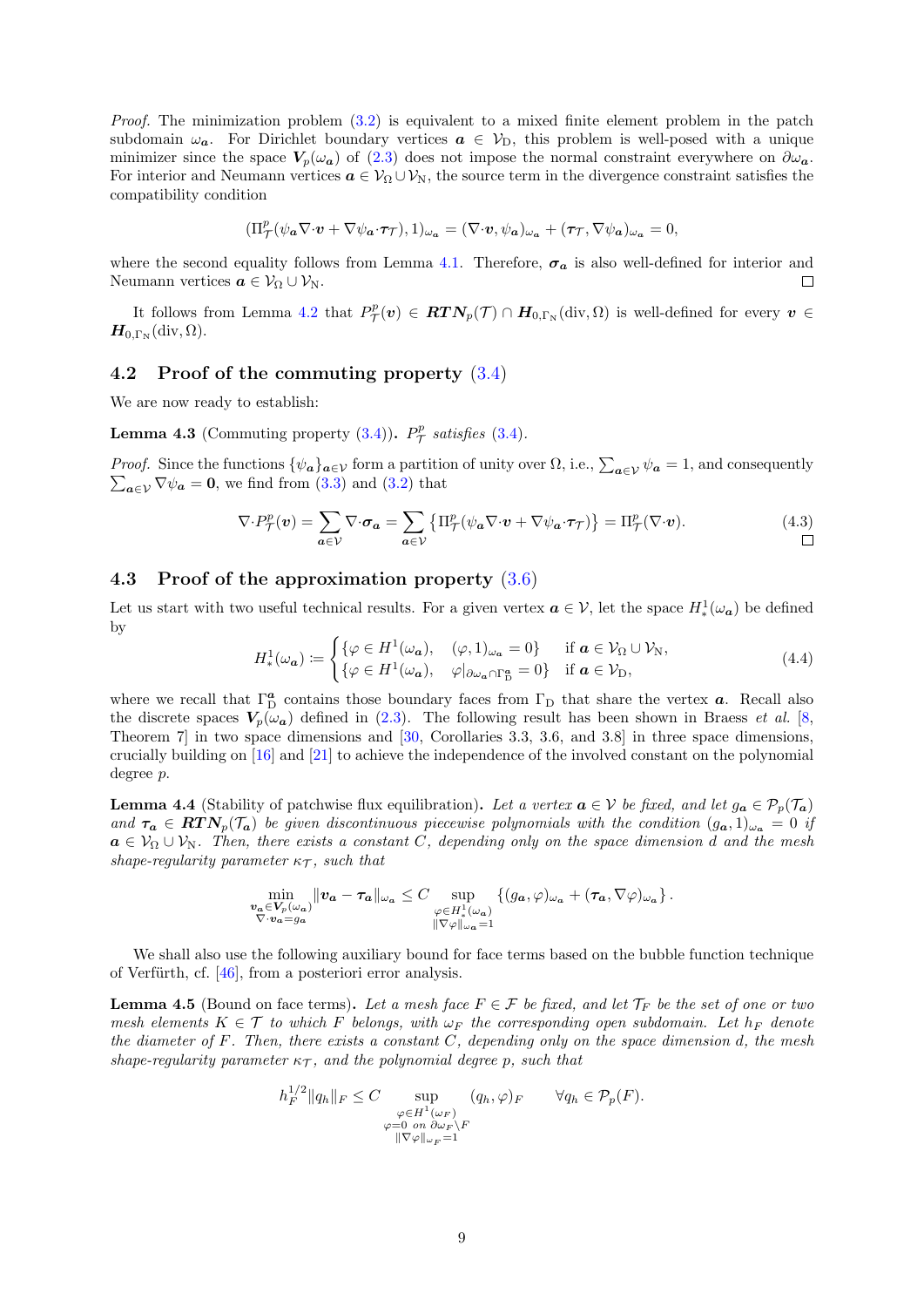We are now ready to prove the statement  $(3.6)$  from Theorem [3.2,](#page-6-0) where we now employ the shorthand notation  $e_{K,p}(\boldsymbol{v})$  from [\(3.11\)](#page-7-2). Let  $\boldsymbol{v} \in \boldsymbol{H}_{0,\Gamma_N}(\text{div},\Omega)$  be arbitrary. Since it follows from  $\nabla \cdot P^p_{\mathcal{T}}(\boldsymbol{v}) =$  $\Pi^p_{\mathcal{T}}(\nabla \cdot \boldsymbol{v})$  that

$$
\frac{h_K}{p+1} \|\nabla \cdot \mathbf{v} - \nabla \cdot P_{\mathcal{T}}^p(\mathbf{v})\|_K \leq e_{K,p}(\mathbf{v}),
$$

it only remains to prove that

<span id="page-10-4"></span>
$$
\|\mathbf{v} - P_{\mathcal{T}}^p(\mathbf{v})\|_K \le C \left\{ \sum_{K' \in \mathcal{T}_K} e_{K,p}(\mathbf{v})^2 \right\}^{\frac{1}{2}} \qquad \forall K \in \mathcal{T}.
$$
 (4.5)

We proceed for this purpose in two steps.

Step 1. Bound on  $\sigma_a$ . Recall that  $\sigma_a$  is defined in [\(3.2\)](#page-5-5) with  $\tau_{\tau}$  defined elementwise in [\(3.1\)](#page-5-4).

<span id="page-10-3"></span>**Lemma 4.6** (Bound on  $\sigma_a$ ). There exists a constant C, depending only on d,  $\kappa_{\mathcal{T}}$ , and p, such that

<span id="page-10-2"></span>
$$
\|\boldsymbol{\sigma_a} - \boldsymbol{I}_\mathcal{T}^p(\psi_a \boldsymbol{\tau}_\mathcal{T})\|_{\omega_a} \le C \left\{ \sum_{K \in \mathcal{T}_a} [e_{K,p}(\boldsymbol{v})]^2 \right\}^{\frac{1}{2}} \qquad \forall a \in \mathcal{V}.
$$
 (4.6)

Proof. First, since  $I^p_\mathcal{T}(\psi_a \tau_\mathcal{T}) \in RTN_p(\mathcal{T}_a)$ , we can apply Lemma [4.4](#page-9-0) to  $\sigma_a$ , with the choices  $\tau_a \coloneqq$  $I^p_{\mathcal{T}}(\psi_a \tau_{\mathcal{T}})$  and  $g_a := \Pi^p_{\mathcal{T}}(\psi_a \nabla \cdot v + \nabla \psi_a \cdot \tau_{\mathcal{T}}) \in \mathcal{P}_p(\mathcal{T}_a)$  to obtain

<span id="page-10-0"></span>
$$
\|\sigma_a - I_\mathcal{T}^p(\psi_a \tau_\mathcal{T})\|_{\omega_a} \le C \sup_{\substack{\varphi \in H_a^1(\omega_a) \\ \|\nabla \varphi\|_{\omega_a} = 1}} \{ (g_a, \varphi)_{\omega_a} + (I_\mathcal{T}^p(\psi_a \tau_\mathcal{T}), \nabla \varphi)_{\omega_a} \},\tag{4.7}
$$

where the space  $H^1_*(\omega_a)$  is defined in [\(4.4\)](#page-9-3). Let  $h_{\omega_a}$  denote the diameter of  $\omega_a$  and recall the Poincaré inequality  $||v||_{\omega_a} \leq Ch_{\omega_a} ||\nabla v||_{\omega_a}$  on  $H^1_*(\omega_a)$ , with a constant C depending only on the dimension d and on  $\kappa_{\mathcal{T}}$ . Moreover, note that the shape-regularity of the mesh implies that  $h_{\omega_a} \approx h_K \approx h_F$  for all  $K \in \mathcal{T}_a$ and all  $F \in \mathcal{F}_a^{\text{in}}$ .

Define for any  $\varsigma_{\mathcal{T}} \in C^1(\mathcal{T})$  the jump  $\llbracket \varsigma_{\mathcal{T}} \rrbracket$  on an interior face F shared by two mesh elements  $K_+$  and<br>by  $\llbracket \varsigma_{\mathcal{T}} \rrbracket := (\varsigma_{\mathcal{T}}|_{X_+})|_{\mathcal{T}}$  between  $\eta_{\mathcal{T}} := \eta_{X_+} = -\eta_{X_+}$  is the unit n  $K_{-}$  by  $\llbracket \varsigma_{\mathcal{T}} \rrbracket := (\varsigma_{\mathcal{T}}|_{K_{+}})|_{F} - (\varsigma_{\mathcal{T}}|_{K_{-}})|_{F}$ ; here  $n_F := n_{K_{-}} = -n_{K_{+}}$  is the unit normal to F that points outward K<sub>−</sub> and inward K<sub>+</sub>. Similarly, if F is a boundary face, then we define  $\llbracket \varsigma_T \rrbracket := \varsigma_T |_F$ . To bound the right-hand side of [\(4.7\)](#page-10-0), consider an arbitrary  $\varphi \in H^1_*(\omega_a)$  such that  $\|\nabla \varphi\|_{\omega_a} = 1$ . Then, using integration by parts elementwise, we find that

$$
\begin{split} \left(\pmb{I}_{\mathcal{T}}^{p}(\psi_{\pmb{a}}\pmb{\tau}_{\mathcal{T}}),\nabla\varphi\right)_{\omega_{\pmb{a}}} &= \sum_{F\in\mathcal{F}_{\pmb{a}}^{\mathrm{in}}} \left(\llbracket\pmb{I}_{\mathcal{T}}^{p}(\psi_{\pmb{a}}\pmb{\tau}_{\mathcal{T}})\rrbracket\cdot\pmb{n}_{F},\varphi\right)_{F} - \sum_{K\in\mathcal{T}_{\pmb{a}}} \left(\nabla\cdot\pmb{I}_{\mathcal{T}}^{p}(\psi_{\pmb{a}}\pmb{\tau}_{\mathcal{T}}),\varphi\right)_{K} \\ &= \sum_{F\in\mathcal{F}_{\pmb{a}}^{\mathrm{in}}} \left(\Pi_{F}^{p}(\psi_{\pmb{a}}\llbracket\pmb{\tau}_{\mathcal{T}}\rrbracket\cdot\pmb{n}_{F}),\varphi\right)_{F} - \left(\Pi_{\mathcal{T}}^{p}(\nabla_{\mathcal{T}}\cdot(\psi_{\pmb{a}}\pmb{\tau}_{\mathcal{T}})),\varphi\right)_{\omega_{\pmb{a}}}.\end{split}
$$

Here, in the first identity, the set of faces can be restricted to  $\mathcal{F}_a^{\text{in}}$ ; indeed, for interior vertices, this follows from the fact that  $\psi_a$  vanishes on  $\partial\omega_a$ , whereas for boundary vertices,  $\varphi \in H^1_*(\omega_a)$  vanishes on  $\Gamma^a_{\mathcal{D}}$ . The second identity is then obtained from the definition of the elementwise canonical interpolant  $I^p_\mathcal{T}$  in [\(2.1\)](#page-5-2) and the commutation identity [\(2.2\)](#page-5-7). Expanding  $\nabla_{\mathcal{T}} \cdot (\psi_a \tau_{\mathcal{T}}) = \nabla \psi_a \cdot \tau_{\mathcal{T}} + \psi_a \nabla_{\mathcal{T}} \cdot \tau_{\mathcal{T}}$  and simplifying gives

$$
(g_{\mathbf{a}}, \varphi)_{\omega_{\mathbf{a}}} + (\mathbf{I}_{\mathcal{T}}^{p}(\psi_{\mathbf{a}}\boldsymbol{\tau}_{\mathcal{T}}), \nabla \varphi)_{\omega_{\mathbf{a}}} = (\Pi_{\mathcal{T}}^{p}(\psi_{\mathbf{a}}\nabla_{\mathcal{T}}\cdot(\mathbf{v} - \boldsymbol{\tau}_{\mathcal{T}})), \varphi)_{\omega_{\mathbf{a}}}
$$
  
+ 
$$
\sum_{F \in \mathcal{F}_{\mathbf{a}}^{\text{in}}} (\Pi_{F}^{p}(\psi_{\mathbf{a}}\llbracket \boldsymbol{\tau}_{\mathcal{T}} \rrbracket \cdot \mathbf{n}_{F}), \varphi)_{F}.
$$
 (4.8)

<span id="page-10-1"></span>We now bound the two terms on the right-hand side of  $(4.8)$  separately.

To bound the first term, we consider first the case  $p \geq 1$ : using the divergence constraint on  $\tau_{\mathcal{T}}$  in [\(3.1\)](#page-5-4), the orthogonality of the L<sup>2</sup>-projections, the approximation bound  $\|\varphi - \Pi_{\mathcal{T}}^{p-1}\varphi\|_{K} \leq C \frac{h_K}{p+1} \|\nabla \varphi\|_{K}$  (note that  $\frac{1}{p} \leq \frac{2}{p+1}$  for all  $p \geq 1$ ), along with  $\|\psi_{a}\|_{\infty,\omega_{a}} = 1$  and  $\|\nabla \varphi\|_{\omega_{a}} = 1$ , we find that there is a constant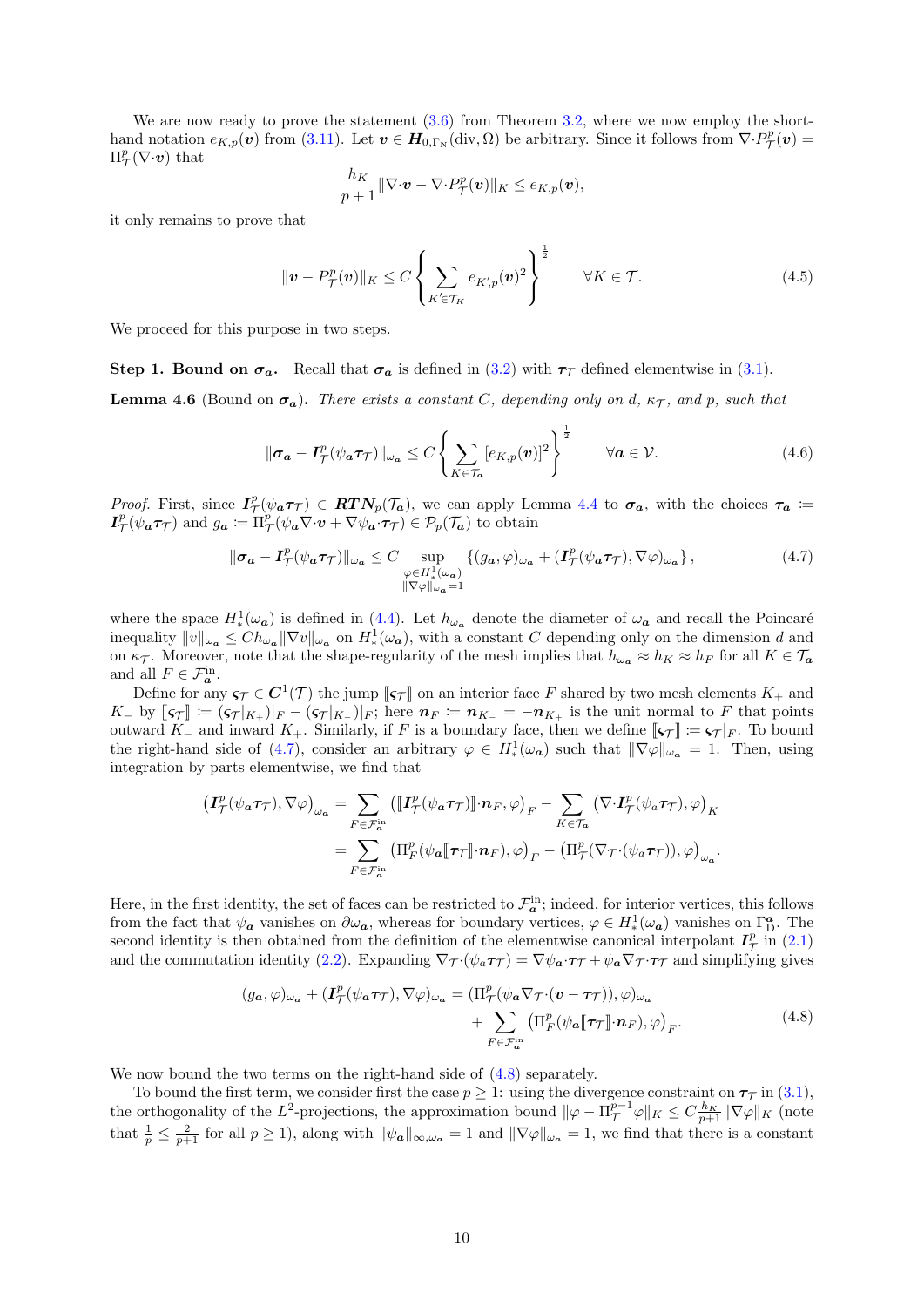C, depending only on d and  $\kappa_{\mathcal{T}}$ , such that

$$
\begin{split} (\Pi^p_{\mathcal{T}}(\psi_{\mathbf{a}} \nabla_{\mathcal{T}} \cdot (\boldsymbol{v} - \boldsymbol{\tau}_{\mathcal{T}})), \varphi)_{\omega_{\mathbf{a}}} &= \left( \nabla \cdot \boldsymbol{v} - \Pi^p_{\mathcal{T}} (\nabla \cdot \boldsymbol{v}), \psi_{\mathbf{a}} \Pi^p_{\mathcal{T}} (\varphi - \Pi^{p-1}_{\mathcal{T}} \varphi) \right)_{\omega_{\mathbf{a}}} \\ &\leq C \left\{ \sum_{K \in \mathcal{T}_{\mathbf{a}}} \frac{h_K^2}{(p+1)^2} \|\nabla \cdot \boldsymbol{v} - \Pi^p_{\mathcal{T}} (\nabla \cdot \boldsymbol{v}) \|_K^2 \right\}^{\frac{1}{2}} \\ &\leq C \left\{ \sum_{K \in \mathcal{T}_{\mathbf{a}}} [e_{K, p}(\boldsymbol{v})]^2 \right\}^{\frac{1}{2}} . \end{split}
$$

For  $p = 0$ , we instead apply the Cauchy–Schwarz inequality, the stability of the  $L^2$ -projection, the Poincaré inequality on  $H^1_*(\omega_a)$ , and  $\|\nabla \varphi\|_{\omega_a} = 1$  to get

$$
\begin{aligned} |(\Pi_{\mathcal{T}}^p(\psi_a \nabla_{\mathcal{T}^{\cdot}}(\boldsymbol{v}-\boldsymbol{\tau}_{\mathcal{T}})),\varphi)_{\omega_a}|&\leq C \|\nabla_{\mathcal{T}^{\cdot}}(\boldsymbol{v}-\boldsymbol{\tau}_{\mathcal{T}})\|_{\omega_a}h_{\omega_a}\|\nabla \varphi\|_{\omega_a}\\ &\leq C \left\{\sum_{K\in\mathcal{T}_a}[e_{K,p}(\boldsymbol{v})]^2\right\}^{\frac{1}{2}}, \end{aligned}
$$

where C depends only on d and  $\kappa_{\mathcal{T}}$ .

To bound the second term on the right-hand side of  $(4.8)$ , we recall the trace inequality

$$
\|\varphi\|_F^2 \leq C \left( \|\nabla \varphi\|_K \|\varphi\|_K + h_K^{-1} \|\varphi\|_K^2 \right),\,
$$

for any  $\varphi \in H^1(K)$  and  $F \in \mathcal{F}_K$ , where C depends only on d and  $\kappa_{\mathcal{T}}$ . Combined with the Poincaré inequality on  $H^1_*(\omega_a)$  and  $\|\nabla \varphi\|_{\omega_a} = 1$ , this gives

$$
\sum_{F\in\mathcal{F}_{\bm{a}}^{\rm in}}\!\left|\left(\Pi_F^p(\psi_{\bm{a}}\llbracket\tau_{\mathcal{T}}\rrbracket\cdot\bm{n}_F),\varphi\right)_F\right|\leq C\left\{\sum_{F\in\mathcal{F}_{\bm{a}}^{\rm in}}h_F\|\llbracket\tau_{\mathcal{T}}\rrbracket\cdot\bm{n}_F\|_F^2\right\}^{\frac{1}{2}},
$$

with C depending only on d and  $\kappa_{\mathcal{T}}$ . Finally, we invoke Lemma [4.5,](#page-9-4) yielding, for each  $F \in \mathcal{F}_a^{\text{in}}$ ,

<span id="page-11-0"></span>
$$
h_F^{1/2} \|\llbracket \tau_{\mathcal{T}} \rrbracket \cdot \mathbf{n}_F \|\_F \leq C \sup_{\substack{w \in H^1(\omega_F) \\ w = 0 \text{ on } \partial \omega_F \backslash F \\ \|\nabla w\|_{\omega_F} = 1}} (\llbracket \tau_{\mathcal{T}} \rrbracket \cdot \mathbf{n}_F, w)_F,
$$
(4.9)

where now the constant C depends on the polynomial degree p in addition to d and  $\kappa_{\mathcal{T}}$ . Fix  $w \in H^1(\omega_F)$ such that  $w = 0$  on  $\partial \omega_F \setminus F$  and  $\|\nabla w\|_{\omega_F} = 1$ . By definition,  $F \in \mathcal{F}_a^{\text{in}}$  means that F is either an internal face shared by two simplices, or a Neumann boundary face. Then, the zero extension of w to  $\Omega$  belongs to  $H^1_{\Gamma_{\text{D}}}(\Omega)$ . Since  $\boldsymbol{v} \in \boldsymbol{H}_{0,\Gamma_{\text{N}}}(\text{div},\Omega)$ , we infer from the definition of the weak divergence that

$$
(\nabla \cdot \boldsymbol{v}, w)_{\omega_F} + (\boldsymbol{v}, \nabla w)_{\omega_F} = 0.
$$

Consequently, developing  $(\llbracket \tau_{\mathcal{T}} \rrbracket \cdot \mathbf{n}_F, w)_F$  shows that

$$
\begin{split} |([\![\tau\tau]\!]\cdot n_F, w)_F| &= |(\nabla_T \cdot \tau_T, w)_{\omega_F} + (\tau_T, \nabla w)_{\omega_F}| \\ &\leq |(\nabla_T \cdot (\tau_T - v), w - \Pi^p_T w)_{\omega_F}| + |(\tau_T - v, \nabla w)_{\omega_F}| \\ &\leq \|\nabla_T \cdot (\tau_T - v)\|_{\omega_F} \|w - \Pi^p_T w\|_{\omega_F} + \|\tau_T - v\|_{\omega_F} \|\nabla w\|_{\omega_F} \\ &\leq C \sum_{K \in \mathcal{T}_F} \left\{ \|v - \tau_T\|_K^2 + \frac{h_K^2}{(p+1)^2} \|\nabla \cdot (v - \tau_T)\|_K^2 \right\}^{1/2}, \end{split}
$$

owing to the Cauchy–Schwarz inequality, the orthogonality of the  $L^2$ -projection, and the approximation bound  $||w - \Pi_{\mathcal{T}}^p w||_K \leq C \frac{h_K}{p+1} ||\nabla w||_K$ . Hence, Lemma [A.1](#page-18-1) below implies that

$$
\sum_{F \in \mathcal{F}_a^{\text{in}}} \left( \Pi_F^p(\psi_a \llbracket \tau_{\mathcal{T}} \rrbracket \cdot \boldsymbol{n}_F), \varphi \right)_F \leq C \left\{ \sum_{K \in \mathcal{T}_a} [e_{K,p}(\boldsymbol{v})]^2 \right\}^{\frac{1}{2}},
$$

where the constant C depends only on d,  $\kappa_{\mathcal{T}}$ , and the polynomial degree p via [\(4.9\)](#page-11-0). Combining these bounds implies [\(4.6\)](#page-10-2).  $\Box$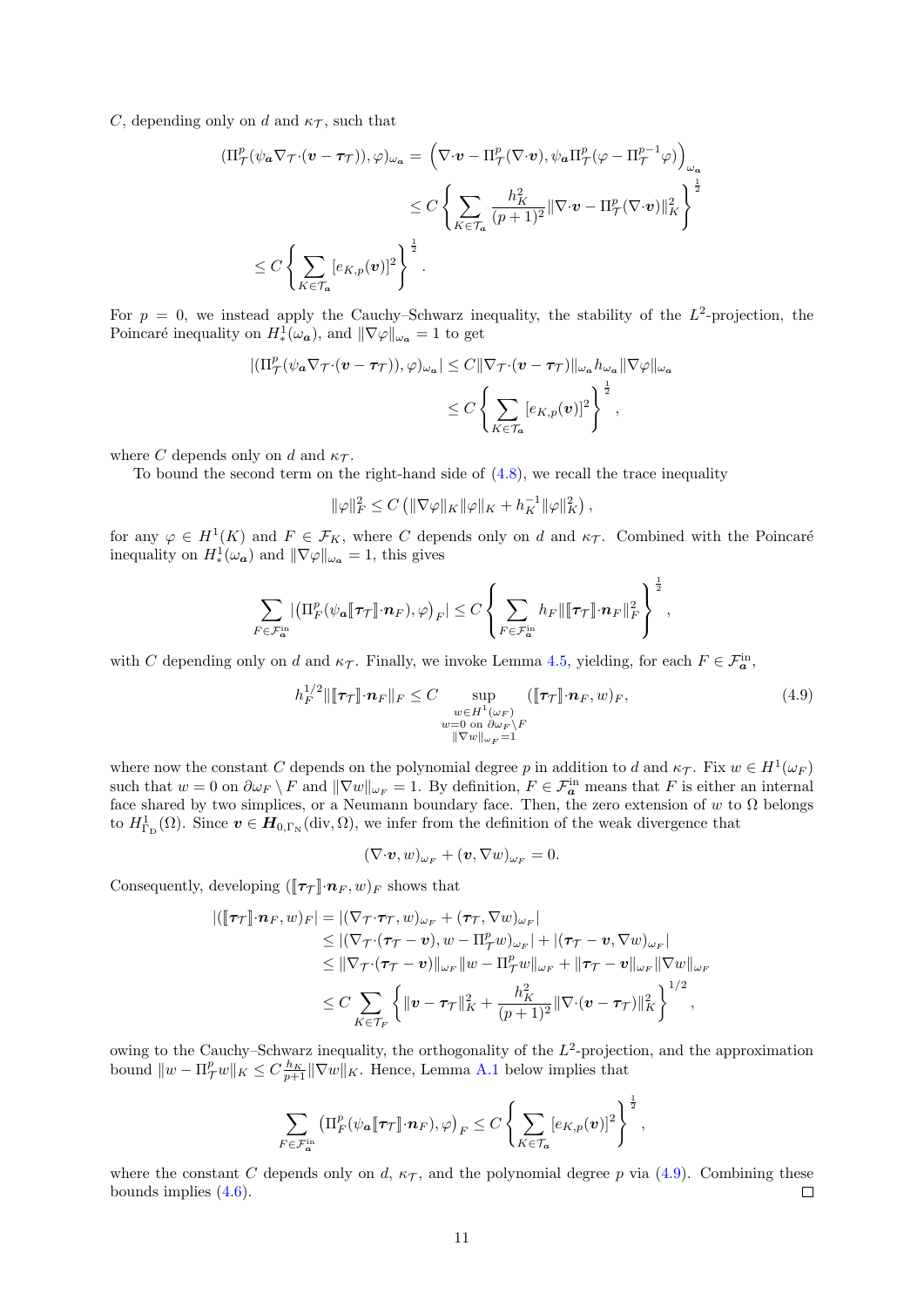**Step 2. Bound on**  $\|\mathbf{v} - P^p_{\mathcal{T}}(\mathbf{v})\|_K$ . Let  $K \in \mathcal{T}$ . In this second and last step, we first show that

<span id="page-12-2"></span>
$$
||P^p_{\mathcal{T}}(\boldsymbol{v}) - \boldsymbol{\tau}_{\mathcal{T}}||_K \le C \left\{ \sum_{K' \in \mathcal{T}_K} [e_{K,p}(\boldsymbol{v})]^2 \right\}^{\frac{1}{2}}.
$$
\n(4.10)

.

Recalling that  $V_K$  denotes the set of vertices of the element K, using the partition of unity  $\sum_{a\in V_K}\psi_a|_K =$ 1 and the linearity of the elementwise canonical interpolant  $I^p_{\tau}(2.1)$  $I^p_{\tau}(2.1)$  as well as definition  $(3.3)$  of  $P^p_{\tau}(v)$ and the fact that  $\tau_{\mathcal{T}} = I_{\mathcal{T}}^p(\tau_{\mathcal{T}})$ , we find that

$$
(P^p_{\mathcal{T}}(\boldsymbol{v}) - \boldsymbol{\tau}_{\mathcal{T}})|_K = (P^p_{\mathcal{T}}(\boldsymbol{v}) - \boldsymbol{I}_{\mathcal{T}}^p(\boldsymbol{\tau}_{\mathcal{T}}))|_K = \sum_{\boldsymbol{a} \in \mathcal{V}_K} (\boldsymbol{\sigma}_{\boldsymbol{a}} - \boldsymbol{I}_{\mathcal{T}}^p(\psi_{\boldsymbol{a}} \boldsymbol{\tau}_{\mathcal{T}}))|_K.
$$

Thus,

$$
||P^p_{\mathcal{T}}(\boldsymbol{v}) - \boldsymbol{\tau}_{\mathcal{T}}||_K^2 = \left\| \sum_{\boldsymbol{a} \in \mathcal{V}_K} (\boldsymbol{\sigma}_{\boldsymbol{a}} - \boldsymbol{I}_{\mathcal{T}}^p(\psi_{\boldsymbol{a}} \boldsymbol{\tau}_{\mathcal{T}})) \right\|_K^2 \leq (d+1) \sum_{\boldsymbol{a} \in \mathcal{V}_K} ||\boldsymbol{\sigma}_{\boldsymbol{a}} - \boldsymbol{I}_{\mathcal{T}}^p(\psi_{\boldsymbol{a}} \boldsymbol{\tau}_{\mathcal{T}})||_{\omega_{\boldsymbol{a}}}^2,
$$

and Lemma [4.6](#page-10-3) then yields [\(4.10\)](#page-12-2).

Finally, having obtained  $(4.10)$ , the main bound  $(4.5)$  then follows from the triangle inequality and Lemma [A.1,](#page-18-1) since

$$
\|\boldsymbol{v}-P_{\mathcal{T}}^{\boldsymbol{p}}(\boldsymbol{v})\|_{K}\leq\|\boldsymbol{v}-\boldsymbol{\tau}_{\mathcal{T}}\|_{K}+\|\boldsymbol{\tau}_{\mathcal{T}}-P_{\mathcal{T}}^{\boldsymbol{p}}(\boldsymbol{v})\|_{K}\leq C\left\{\sum_{K'\in\mathcal{T}_{K}}[e_{K',\boldsymbol{p}}(\boldsymbol{v})]^{2}\right\}^{\frac{1}{2}}
$$

This completes the proof of the approximation property [\(3.6\)](#page-6-6) from Theorem [3.2.](#page-6-0)

### <span id="page-12-1"></span>4.4 Proof of the projection property  $(3.5)$ ,  $L^2$  stability  $(3.7)$ , and  $H(\text{div})$  stability  $(3.8)$

To prove [\(3.5\)](#page-6-7), we observe that if  $v \in \mathbf{RTN}_p(\mathcal{T}) \cap \mathbf{H}_{0,\Gamma_N}(\text{div},\Omega)$ , then it follows from the definition  $(3.11)$ that  $e_{K,p}(v) = 0$  for all  $K \in \mathcal{T}$ , and thus  $(3.5)$  follows immediately from  $(3.6)$ .

To prove [\(3.7\)](#page-6-2), we observe that, for any  $K \in \mathcal{T}$ , the triangle inequality yields

$$
||P^p_{\mathcal{T}}(\bm{v})||_K \le ||\bm{v}||_K + ||\bm{v} - P^p_{\mathcal{T}}(\bm{v})||_K.
$$

The first term is trivially contained in the right-hand side of  $(3.7)$ . Bounding the second one by  $(3.6)$ , the definition [\(3.11\)](#page-7-2) of  $e_{K,p}(v)$  implies that

$$
e_{K,p}(\boldsymbol{v}) \leq \|\boldsymbol{v}\|_K + \frac{h_K}{(p+1)}\|\nabla \cdot \boldsymbol{v} - \Pi_{\mathcal{T}}^p(\nabla \cdot \boldsymbol{v})\|_K.
$$

This shows that [\(3.7\)](#page-6-2) holds true.

Finally, from [\(3.7\)](#page-6-2), the bound in [\(3.8\)](#page-6-3) follows immediately since  $\frac{h_K}{p+1} \leq h_\Omega$  and since both terms  $\|\Pi^p_\mathcal{T}(\nabla \cdot \boldsymbol{v})\|_K$  and  $\|\nabla \cdot \boldsymbol{v} - \Pi^p_\mathcal{T}(\nabla \cdot \boldsymbol{v})\|_K$  are bounded by  $\|\nabla \cdot \boldsymbol{v}\|_K$ .

## <span id="page-12-0"></span>5 Proof of Theorem  $3.6$  (*hp*-optimal approximation estimates under minimal regularity)

We present here a proof of Theorem [3.6.](#page-8-0) First, in Section [5.1,](#page-12-3) we derive an unbalanced but polynomialdegree-robust bound in Proposition [5.1.](#page-13-1) Then, in Section [5.2,](#page-14-0) we combine it with Theorem [3.3.](#page-7-0)

### <span id="page-12-3"></span>5.1 Polynomial-degree-robust one-sided bound

We present here an auxiliary result which gives a bound where the global-best approximation error  $(3.10)$ is bounded in terms of the sums of local-best approximation errors [\(3.11\)](#page-7-2) with a constant that is robust with respect to the polynomial degree, but where the polynomial degree in the local approximation errors is  $(p-1)$  instead of p. As a result, in contrast to Theorem [3.3,](#page-7-0) this is a one-sided inequality and not an equivalence, and it is valid only for  $p \ge 1$  and not for  $p \ge 0$ .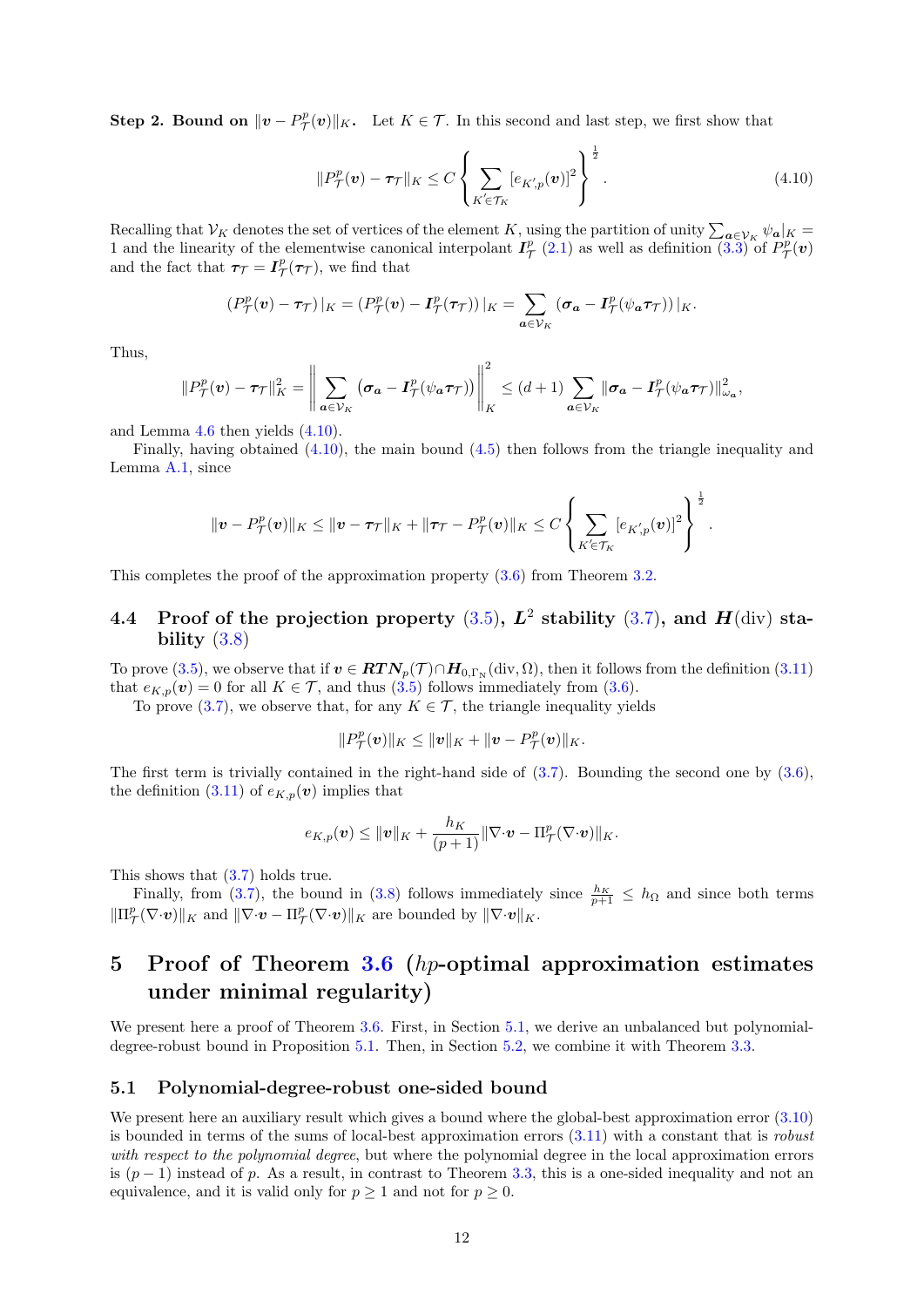<span id="page-13-1"></span>**Proposition 5.1** (Polynomial-degree-robust bound). There exists a constant  $C$ , depending only on the space dimension d and the shape-regularity parameter  $\kappa_T$  of T, such that, for any  $v \in H_{0,\Gamma_N}(\text{div},\Omega)$  and any  $p \geq 1$ ,

<span id="page-13-2"></span>
$$
[E_{\mathcal{T},p}(\boldsymbol{v})]^2 \le C \sum_{K \in \mathcal{T}} [e_{K,p-1}(\boldsymbol{v})]^2. \tag{5.1}
$$

Let us stress that  $(5.1)$  is similar to the first inequality in  $(3.12)$  but the constant C above is independent of the polynomial degree p.

The rest of this section is devoted to the proof of Proposition [5.1,](#page-13-1) performed in the spirit of that of Theorem [3.3.](#page-7-0) We start by adapting Definition [3.1](#page-5-0) as follows.

<span id="page-13-4"></span>**Definition 5.2** (Alternative locally-defined mapping from  $H_{0,\Gamma_N}(\text{div}, \Omega)$  to  $RTN_p(\mathcal{T}) \cap H_{0,\Gamma_N}(\text{div}, \Omega)$ ). Let  $v \in H_{0,\Gamma_{\rm N}}(\text{div}, \Omega)$  be arbitrary. Let  $\tau_{\mathcal{T}}$  be defined elementwise by

<span id="page-13-3"></span>
$$
\tau_{\mathcal{T}}|_K := \underset{\nabla \cdot \mathbf{S}_K = \Pi_{\mathcal{T}}^{p-1}(\nabla \cdot \mathbf{v})}{\arg \min} \|\mathbf{v} - \mathbf{S}_K\|_K \qquad \forall K \in \mathcal{T}.
$$
\n(5.2)

For each mesh vertex  $a \in V$ , the patchwise contributions  $\sigma_a$  are now defined as

<span id="page-13-0"></span>
$$
\sigma_a := \underset{\nabla \cdot \varsigma_a = \Pi^p_T(\psi_a \nabla \cdot \mathbf{v}) + \nabla \psi_a \cdot \tau_T}{\text{arg min}} ||\varsigma_a - \psi_a \tau_T ||_{\omega_a},
$$
\n(5.3)

with the spaces  $V_p(\omega_a)$  still defined in [\(2.3\)](#page-5-3). Finally, after extending each  $\sigma_a$  from  $\omega_a$  to the rest of  $\Omega$ by zero, the equilibrated flux reconstruction  $\sigma_{\mathcal{T}} \in RTN_p(\mathcal{T}) \cap H_{0,\Gamma_N}(\text{div},\Omega)$  is defined as

$$
\sigma_{\mathcal{T}} \coloneqq \sum_{a \in \mathcal{V}} \sigma_a. \tag{5.4}
$$

The prescription [\(5.2\)](#page-13-3) is similar to [\(3.1\)](#page-5-4) up to the employment of the polynomial degree  $p-1$  in place of p. Likewise,  $(5.3)$  is similar to  $(3.2)$ , up to two subtle differences: the canonical interpolant  $I^p_\mathcal{T}$  is no longer used (since from [\(5.2\)](#page-13-3),  $\psi_a \tau_\mathcal{T}$  already lies in  $\mathbf{RTN}_p(\mathcal{T})$ ), and the projection  $\Pi_\mathcal{T}^p$  in the divergence constraint only concerns the term  $\psi_{\alpha} \nabla \cdot v$ . Definition [5.2](#page-13-4) is also well posed. In particular, existence and uniqueness for the local minimization problems [\(5.3\)](#page-13-0) follows as in Lemma [4.2,](#page-8-6) since the orthogonality property [\(4.2\)](#page-8-7) also holds here, implying that [\(4.1\)](#page-8-4) is satisfied with the above definitions. Also, just as in [\(4.3\)](#page-9-5), we deduce that

$$
\nabla \cdot \boldsymbol{\sigma}_{\mathcal{T}} = \Pi^p_{\mathcal{T}}(\nabla \cdot \boldsymbol{v}).
$$

We continue with the following lemma.

<span id="page-13-6"></span>**Lemma 5.3** (Bound on  $\sigma_a$ ). Let  $\tau_{\mathcal{T}}$  be given by [\(5.2\)](#page-13-3) and let  $\sigma_a$  be given by [\(5.3\)](#page-13-0). Then, there exists a constant C, depending only on d and  $\kappa_{\mathcal{T}}$ , such that

<span id="page-13-5"></span>
$$
\|\boldsymbol{\sigma_a} - \psi_{\boldsymbol{a}} \boldsymbol{\tau}_{\mathcal{T}}\|_{\omega_{\boldsymbol{a}}} \le C \left\{ \sum_{K \in \mathcal{T}_{\boldsymbol{a}}} [e_{K, p-1}(\boldsymbol{v})]^2 \right\}^{\frac{1}{2}} \qquad \forall \boldsymbol{a} \in \mathcal{V}.
$$
 (5.5)

*Proof.* Fix a vertex  $a \in V$ . We rely on Lemma [4.4,](#page-9-0) where we take  $\tau_a := \psi_a \tau_{\mathcal{T}}$  and  $g_a := \Pi_{\mathcal{T}}^p(\psi_a \nabla \cdot v)$  +  $\nabla \psi_a \cdot \tau_\mathcal{T}$  in order to apply it to our construction [\(5.3\)](#page-13-0) from Definition [5.2.](#page-13-4) This yields

$$
\|\sigma_a - \psi_a \tau_{\mathcal{T}}\|_{\omega_a} \leq C \sup_{\substack{v \in H^1_*(\omega_a) \\ ||\nabla \varphi||_{\omega_a} = 1}} \left\{ (g_a, \varphi)_{\omega_a} + (\tau_a, \nabla \varphi)_{\omega_a} \right\},\,
$$

where the involved constant C is crucially independent of the polynomial degree p. Let  $\varphi \in H^1_*(\omega_a)$ with  $\|\nabla\varphi\|_{\omega_a} = 1$  be fixed, where we recall that the space  $H^1_*(\omega_a)$  is defined in [\(4.4\)](#page-9-3). Then, the product  $\psi_{\boldsymbol{\alpha}}\varphi \in H^1_{\Gamma_{\rm D}}(\Omega)$  for any  $\boldsymbol{\alpha} \in \mathcal{V}$  and thus the definition of the weak divergence implies that

$$
(\boldsymbol{v}, \nabla(\psi_{\boldsymbol{a}}\varphi))_{\omega_{\boldsymbol{a}}} + (\nabla \cdot \boldsymbol{v}, \psi_{\boldsymbol{a}}\varphi)_{\omega_{\boldsymbol{a}}} = 0.
$$

Then, the product rule and the orthogonality of the  $L^2$ -projection give

$$
(g_{a}, \varphi)_{\omega_{a}} + (\tau_{a}, \nabla \varphi)_{\omega_{a}} = (\Pi_{\mathcal{T}}^{p}(\psi_{a} \nabla \cdot \mathbf{v}), \varphi)_{\omega_{a}} + (\nabla \psi_{a} \cdot \tau_{\mathcal{T}}, \varphi)_{\omega_{a}} + (\psi_{a} \tau_{\mathcal{T}}, \nabla \varphi)_{\omega_{a}}
$$
  
\n
$$
= (\nabla \cdot \mathbf{v}, \psi_{a} \Pi_{\mathcal{T}}^{p}(\varphi))_{\omega_{a}} + (\tau_{\mathcal{T}}, \nabla(\psi_{a} \varphi))_{\omega_{a}}
$$
  
\n
$$
= (\nabla \cdot \mathbf{v}, \psi_{a} (\Pi_{\mathcal{T}}^{p}(\varphi) - \varphi))_{\omega_{a}} + (\tau_{\mathcal{T}} - \mathbf{v}, \nabla(\psi_{a} \varphi))_{\omega_{a}}
$$
  
\n
$$
= (\psi_{a} (\nabla \cdot \mathbf{v} - \Pi_{\mathcal{T}}^{p-1}(\nabla \cdot \mathbf{v})), \Pi_{\mathcal{T}}^{p}(\varphi) - \varphi)_{\omega_{a}} + (\tau_{\mathcal{T}} - \mathbf{v}, \nabla(\psi_{a} \varphi))_{\omega_{a}},
$$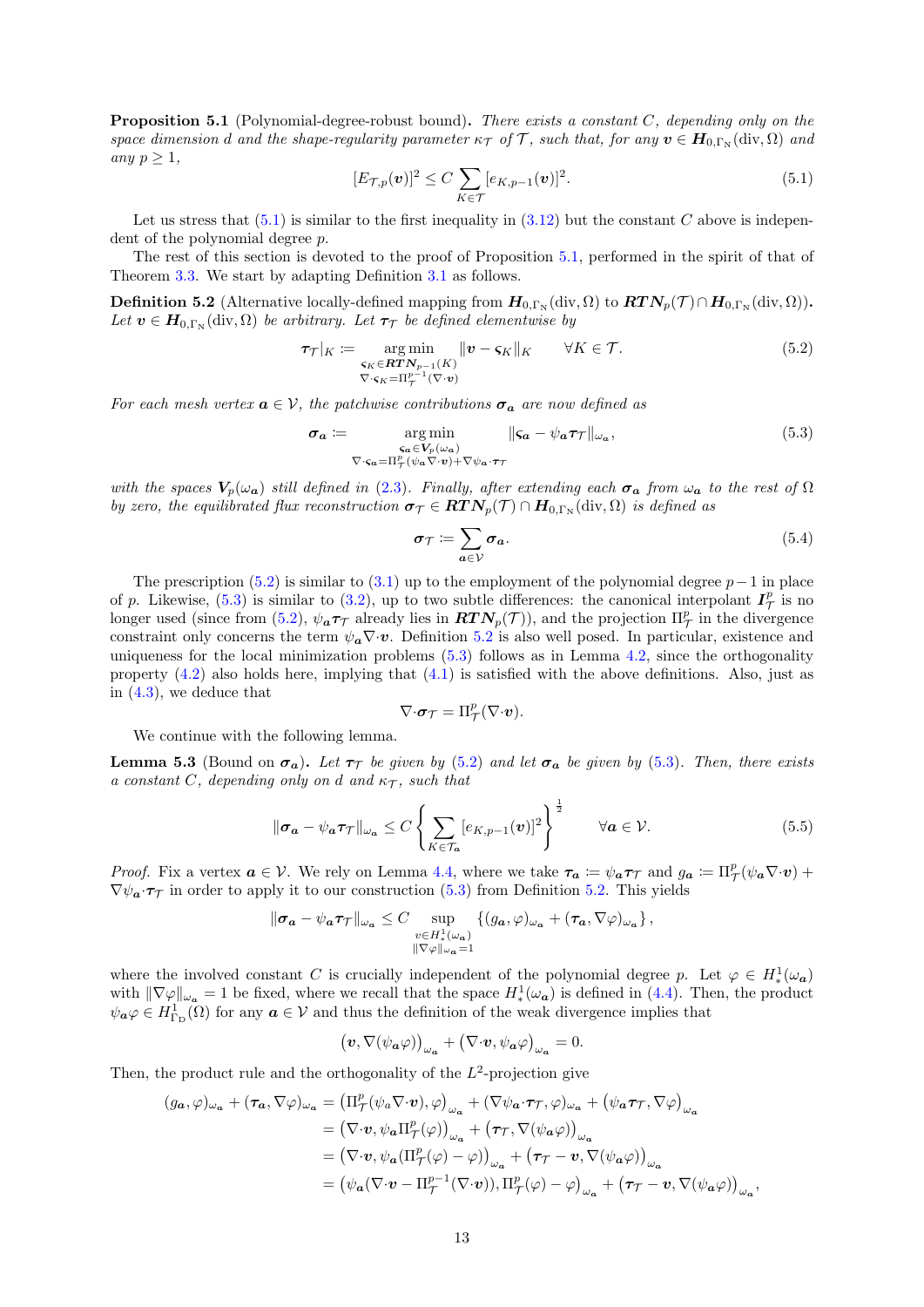since  $\psi_{a} \Pi_{\mathcal{T}}^{p-1}(\nabla \cdot \mathbf{v})$  is a piecewise polynomial of degree at most p. Therefore, we have

$$
\begin{split} |(g_{\mathbf{a}},\varphi)_{\omega_{\mathbf{a}}} + (\tau_{\mathbf{a}},\nabla\varphi)_{\omega_{\mathbf{a}}}| &\leq C \sum_{K\in\mathcal{T}_{\mathbf{a}}}\Big[\frac{h_K}{p}\|\nabla\cdot\boldsymbol{v} - \Pi_{\mathcal{T}}^{p-1}(\nabla\cdot\boldsymbol{v})\|_{K}\Big] \|\nabla\varphi\|_{\omega_{\mathbf{a}}} \\ &\quad + \| \boldsymbol{v} - \tau_{\mathcal{T}}\|_{\omega_{\mathbf{a}}}\|\nabla(\psi_{\mathbf{a}}\varphi)\|_{\omega_{\mathbf{a}}} \\ &\leq C\left(1 + \|\nabla(\psi_{\mathbf{a}}\varphi)\|_{\omega_{\mathbf{a}}}\right) \left\{\sum_{K\in\mathcal{T}_{\mathbf{a}}}[e_{K,p-1}(\boldsymbol{v})]^{2}\right\}^{\frac{1}{2}}, \end{split}
$$

where we have used  $\|\psi_{a}\|_{\infty,\omega_{a}} = 1$ , the hp approximation bound  $\|\varphi - \Pi_{\mathcal{T}}^{p}(\varphi)\|_{K} \leq C \frac{h_K}{p+1} \|\nabla \varphi\|_{K} \leq$  $C_{\frac{h_K}{p}}^{\frac{h_K}{p}} \|\nabla \varphi\|_K$ , the Cauchy–Schwarz inequality, the scaling  $\|\nabla \varphi\|_{\omega_a} = 1$ , and Lemma [A.1](#page-18-1) below applied  $\bigcirc_{p} \|\nabla \varphi\|_{K}$ , the Salachy Schwarz mequality, the seaming  $\|\nabla \psi\|_{\omega_a} = 1$ , and Echinia 11.1 Selow applied with  $(p-1)$  in place of p. Finally, the bound [\(5.5\)](#page-13-5) follows from the inequality  $\|\nabla(\psi_a\varphi)\|_{\omega_a} \leq C$ C for all  $\varphi \in H^1_*(\omega_a)$ , owing to the Poincaré inequality on  $H^1_*(\omega_a)$  and  $\|\nabla \varphi\|_{\omega_a} = 1$ .

We are now ready to complete the proof of Proposition [5.1.](#page-13-1) Let  $v \in H_{0,\Gamma_N}(\text{div}, \Omega)$  and let  $\sigma_{\mathcal{T}}$  be given by Definition [5.2.](#page-13-4) The triangle inequality gives

$$
\|\bm{v}-\bm{\sigma}_{\mathcal{T}}\| \leq \|\bm{v}-\bm{\tau}_{\mathcal{T}}\| + \|\bm{\tau}_{\mathcal{T}}-\bm{\sigma}_{\mathcal{T}}\|,
$$

and Lemma [A.1](#page-18-1) below applied with  $(p - 1)$  in place of p allows to bound the divergence-constrained minimization in  $(5.2)$  as

$$
\|\boldsymbol{v}-\boldsymbol{\tau}_{\mathcal{T}}\| \leq C \left\{\sum_{K\in\mathcal{T}}[e_{K,p-1}(\boldsymbol{v})]^2\right\}^{\frac{1}{2}},
$$

where C only depends on d and  $\kappa_{\mathcal{T}}$ . Finally, we obtain [\(5.1\)](#page-13-2) from the estimate

$$
\|\boldsymbol{\sigma}_{\mathcal{T}} - \boldsymbol{\tau}_{\mathcal{T}}\|^2 = \sum_{K \in \mathcal{T}} \left\| \sum_{\boldsymbol{a} \in \mathcal{V}_K} (\boldsymbol{\sigma}_{\boldsymbol{a}} - \psi_{\boldsymbol{a}} \boldsymbol{\tau}_{\mathcal{T}}) \right\|_K^2 \leq (d+1) \sum_{\boldsymbol{a} \in \mathcal{V}} \|\boldsymbol{\sigma}_{\boldsymbol{a}} - \psi_{\boldsymbol{a}} \boldsymbol{\tau}_{\mathcal{T}}\|^2_{\omega_{\boldsymbol{a}}},
$$

Lemma [5.3,](#page-13-6) and picking  $\sigma_{\mathcal{T}}$  in [\(3.10\)](#page-7-1).

### <span id="page-14-0"></span>5.2 Proof of Theorem [3.6](#page-8-0)

The proof of Theorem [3.6](#page-8-0) hinges on the bounds from Theorem [3.3](#page-7-0) and Proposition [5.1.](#page-13-1) Recall the definitions [\(3.10\)](#page-7-1) of  $E_{\mathcal{T},p}(\mathbf{v})$  and [\(3.11\)](#page-7-2) of  $e_{K,p}(\mathbf{v})$ . Recall also the notation  $\delta_{s-1} := 1$  if  $s < 1$  and  $\delta_{s<1} \coloneqq 0$  if  $s \geq 1$ . We proceed in two steps.

**Step 1. Case**  $p \leq s$ . We first suppose that  $p \leq s$  and let  $t := \min(s, p + 1)$ . Here, we will employ The-orem [3.3.](#page-7-0) Since  $\mathcal{P}_p(K;\mathbb{R}^d) \subset \mathbf{RTN}_p(K)$ , well-known hp-approximation bounds, see e.g. [\[2,](#page-19-16) Lemma 4.1], imply that

<span id="page-14-1"></span>
$$
[e_{K,p}(\mathbf{v})]^2 \le C \Bigg\{ \Big[ \frac{h_K^t}{(p+1)^s} ||v||_{\mathbf{H}^s(K)} \Big]^2 + \delta_{s<1} \Big[ \frac{h_K}{p+1} ||\nabla \cdot \mathbf{v}||_K \Big]^2 \Bigg\},\tag{5.6}
$$

for each  $K \in \mathcal{T}$ , with C depending only on s, d,  $\kappa_{\mathcal{T}}$ . Note that for  $s < 1$ , we applied here the trivial bound  $\|\nabla \cdot \bm{v} - \Pi_{\mathcal{T}}^p(\nabla \cdot \bm{v})\|_K \leq \|\nabla \cdot \bm{v}\|_K$  as  $\bm{v}|_K \in \bm{H}^s(K)$  is insufficient to improve the bound on the error of the divergence. Combining  $(5.6)$  with the first bound in  $(3.12)$  of Theorem [3.3](#page-7-0) then implies that there exists a constant  $C_{s,d,\kappa_{\mathcal{T}},p}$  depending only on s, d,  $\kappa_{\mathcal{T}}$ , and p, such that

$$
[E_{\mathcal{T},p}(\boldsymbol{v})]^2 \leq C_{s,d,\kappa_{\mathcal{T}},p} \sum_{K \in \mathcal{T}} \Big\{ \Big[ \frac{h_K^t}{(p+1)^s} ||v||_{\boldsymbol{H}^s(K)} \Big]^2 + \delta_{s<1} \Big[ \frac{h_K}{p+1} ||\nabla \cdot \boldsymbol{v}||_K \Big]^2 \Big\}.
$$

Define then the constant  $C_{s,d,\kappa_{\mathcal{T}}}^* := \max_{0 \leq p \leq s} C_{s,d,\kappa_{\mathcal{T}},p}$ , so that, for all  $p \leq s$ ,

$$
[E_{\mathcal{T},p}(\boldsymbol{v})]^2 \leq C_{s,d,\kappa_{\mathcal{T}}}^{\star} \sum_{K \in \mathcal{T}} \bigg\{ \Big[ \frac{h_K^t}{(p+1)^s} ||v||_{\boldsymbol{H}^s(K)} \Big]^2 + \delta_{s<1} \Big[ \frac{h_K}{p+1} ||\nabla \cdot \boldsymbol{v}||_K \Big]^2 \bigg\}.
$$

This implies [\(3.13\)](#page-8-3) for any  $p \leq s$  with constant  $C = C^*_{s,d,\kappa_{\mathcal{T}}}$ .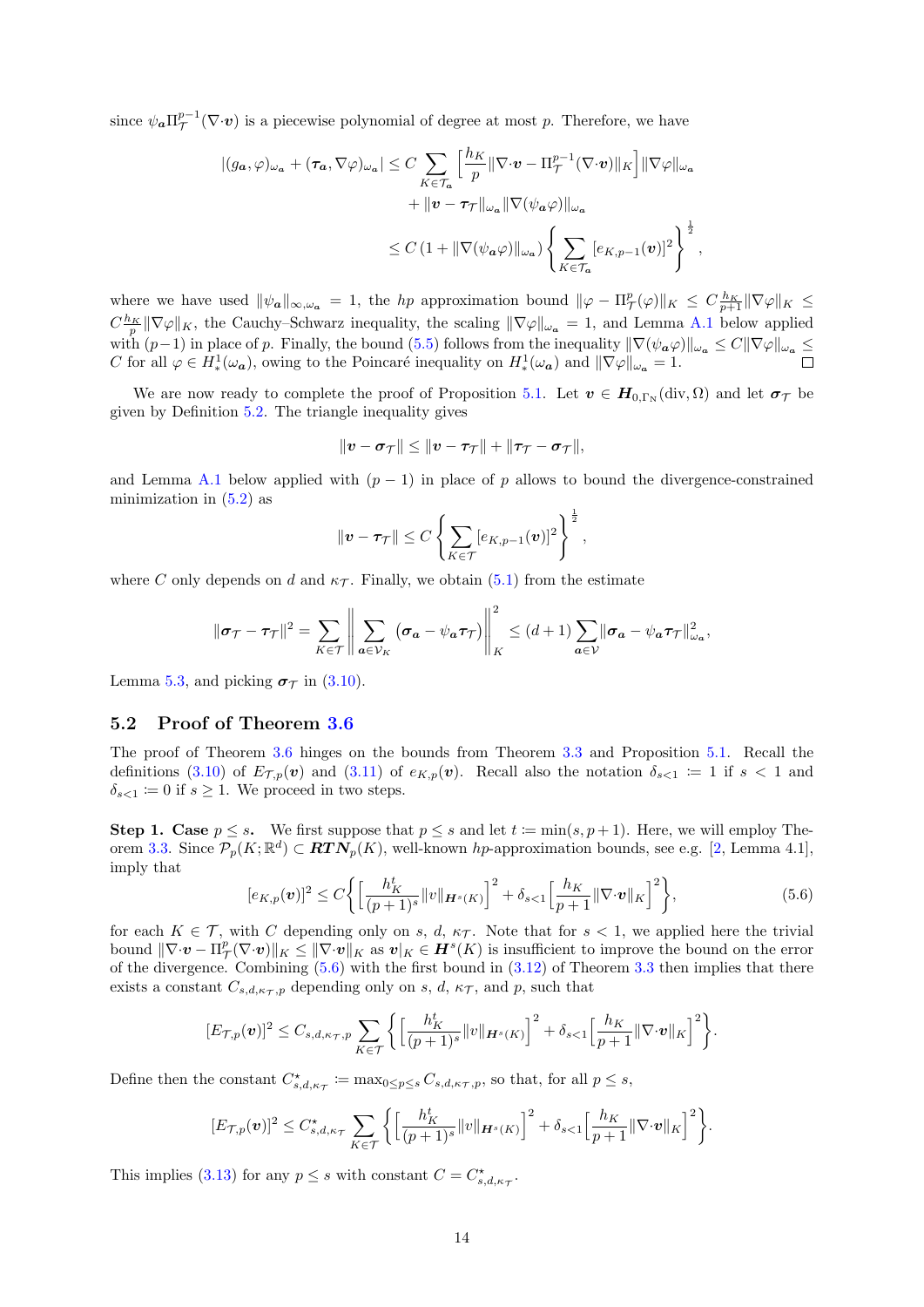**Step 2. Case**  $p > s$ . Now consider the case  $p > s$ ; since p is an integer, this implies that  $p \ge 1$ . Here we rely on Proposition [5.1.](#page-13-1) The approximation bounds, similarly to in  $(5.6)$ , imply that there exists a constant C, depending only on s, d, and  $\kappa_{\mathcal{T}}$ , such that

$$
[e_{K,p-1}(v)]^2 \leq C \bigg\{ \bigg[ \frac{h_K^s}{p^s} ||v||_{\mathbf{H}^s(K)} \bigg]^2 + \delta_{s<1} \bigg[ \frac{h_K}{p} ||\nabla \cdot v||_K \bigg]^2 \bigg\},\
$$

for all  $K \in \mathcal{T}$ . Note that  $p + 1 \leq 2p$  for all  $p \geq 1$ , so that the terms  $p^s$  in the denominators above can be replaced by  $(p+1)^s$  at the cost of an extra s-dependent constant, and similarly for  $1/p \leq 2/(p+1)$ . Hence, the inequality  $(5.1)$  $(5.1)$  $(5.1)$  of Proposition 5.1 and summation over the elements of  $\mathcal T$  shows that there exists a constant  $C_{s,d,\kappa\tau}^{\sharp}$  depending only on s, d, and  $\kappa\tau$  such that [\(3.13\)](#page-8-3) holds with constant  $C = C_{s,d,\kappa\tau}^{\sharp}$ for all  $p > s$ .

**Conclusion.** Combining Steps 1 and 2 shows that  $(3.13)$  holds for general  $s \ge 0$  and  $p \ge 0$  with a constant C that can be taken as  $\max\{C_{s,d,\kappa_{\mathcal{T}}}^{\star}, C_{s,d,\kappa_{\mathcal{T}}}^{\sharp}\}$ , which then depends only on s, d, and  $\kappa_{\mathcal{T}}$ .

Remark 5.4 (Full hp-optimality). Theorem [3.6](#page-8-0) shows that optimal order convergence rates with respect to both the mesh-sizes  $h_K$  and the polynomial degree p can be obtained despite the unfavorable dependence of the constant  $C$  on the polynomial degree  $p$  in Theorem [3.3](#page-7-0) and unbalanced polynomial degrees in Proposition [5.1.](#page-13-1)

### <span id="page-15-1"></span>6 Application to a priori error estimates

In this section we show how to apply the results of Section [3](#page-5-1) to the a priori error analysis of mixed finite element methods and least-squares mixed finite element methods for a model diffusion problem.

#### 6.1 Mixed finite element methods

<span id="page-15-2"></span>Let us consider the dual mixed finite element method for the Poisson model problem, following Raviart and Thomas [\[40\]](#page-20-17), Nédélec [\[37\]](#page-20-18), Roberts and Thomas [\[41\]](#page-21-5), or Boffi *et al.* [\[7\]](#page-19-17). Let  $f \in L^2(\Omega)$  and  $\Gamma_N = \emptyset$  for simplicity, so that  $\mathbf{H}_{0,\Gamma_{\mathbb{N}}}(\text{div},\Omega)$  becomes  $\mathbf{H}(\text{div},\Omega)$ . Consider the Laplace problem of finding  $u:\Omega\to\mathbb{R}$ such that

$$
-\Delta u = f \qquad \text{in } \Omega,\tag{6.1a}
$$

<span id="page-15-9"></span><span id="page-15-8"></span><span id="page-15-5"></span><span id="page-15-4"></span>
$$
u = 0 \qquad \text{on } \partial\Omega. \tag{6.1b}
$$

The primal weak formulation of  $(6.1)$  reads: find  $u \in H_0^1(\Omega)$  such that

<span id="page-15-3"></span>
$$
(\nabla u, \nabla v) = (f, v) \qquad \forall v \in H_0^1(\Omega). \tag{6.2}
$$

The dual weak formulation of [\(6.1\)](#page-15-2) then reads: find  $\sigma \in H(\text{div}, \Omega)$  and  $u \in L^2(\Omega)$  such that

$$
(\boldsymbol{\sigma}, \boldsymbol{v}) - (u, \nabla \cdot \boldsymbol{v}) = 0 \qquad \forall \boldsymbol{v} \in \boldsymbol{H}(\text{div}, \Omega), \tag{6.3a}
$$

<span id="page-15-6"></span>
$$
(\nabla \cdot \boldsymbol{\sigma}, q) = (f, q) \qquad \forall q \in L^{2}(\Omega). \tag{6.3b}
$$

Classically, u from [\(6.2\)](#page-15-3) and [\(6.3\)](#page-15-4) coincide and  $\sigma = -\nabla u$ . The dual mixed finite element method of order  $p \ge 0$  for the problem [\(6.3\)](#page-15-4) then looks for the pair  $\sigma_M \in RTN_p(\mathcal{T}) \cap H(\text{div}, \Omega)$  and  $u_M \in \mathcal{P}_p(\mathcal{T})$ such that

<span id="page-15-7"></span>
$$
(\boldsymbol{\sigma}_{M}, \boldsymbol{\varsigma}_{\mathcal{T}}) - (u_{M}, \nabla \cdot \boldsymbol{\varsigma}_{\mathcal{T}}) = 0 \qquad \forall \boldsymbol{\varsigma}_{\mathcal{T}} \in \boldsymbol{RTN}_{p}(\mathcal{T}) \cap \boldsymbol{H}(\text{div}, \Omega), \tag{6.4a}
$$

$$
(\nabla \cdot \boldsymbol{\sigma}_{M}, q_{\mathcal{T}}) = (f, q_{\mathcal{T}}) \qquad \forall q_{\mathcal{T}} \in \mathcal{P}_{p}(\mathcal{T}). \tag{6.4b}
$$

It is immediate to check from [\(6.3b\)](#page-15-5) and [\(6.4b\)](#page-15-6) that  $\nabla \cdot \boldsymbol{\sigma}_M = \Pi_{\boldsymbol{\mathcal{T}}}^p(\nabla \cdot \boldsymbol{\sigma})$ . Furthermore, the following a priori error characterization is classical, cf. [\[7\]](#page-19-17). We include its proof to highlight the precise arguments.

<span id="page-15-0"></span>**Lemma 6.1** (A priori bound for mixed finite element methods). Let  $\sigma_M$  be the first component of the dual mixed finite solution solving [\(6.4\)](#page-15-7), approximating  $\sigma$  from [\(6.3\)](#page-15-4). Then

$$
\|\boldsymbol{\sigma}-\boldsymbol{\sigma}_\mathrm{M}\|=\min_{\substack{\boldsymbol{\varsigma}_{\mathcal{T}}\in \boldsymbol{R}\boldsymbol{T}\boldsymbol{N}_p(\mathcal{T})\cap\boldsymbol{H}(\mathrm{div},\Omega)\\ \nabla\cdot\boldsymbol{\varsigma}_{\mathcal{T}}=\Pi^p_{\mathcal{T}}(\nabla\cdot\boldsymbol{\sigma})}}\|\boldsymbol{\sigma}-\boldsymbol{\varsigma}_{\mathcal{T}}\|.
$$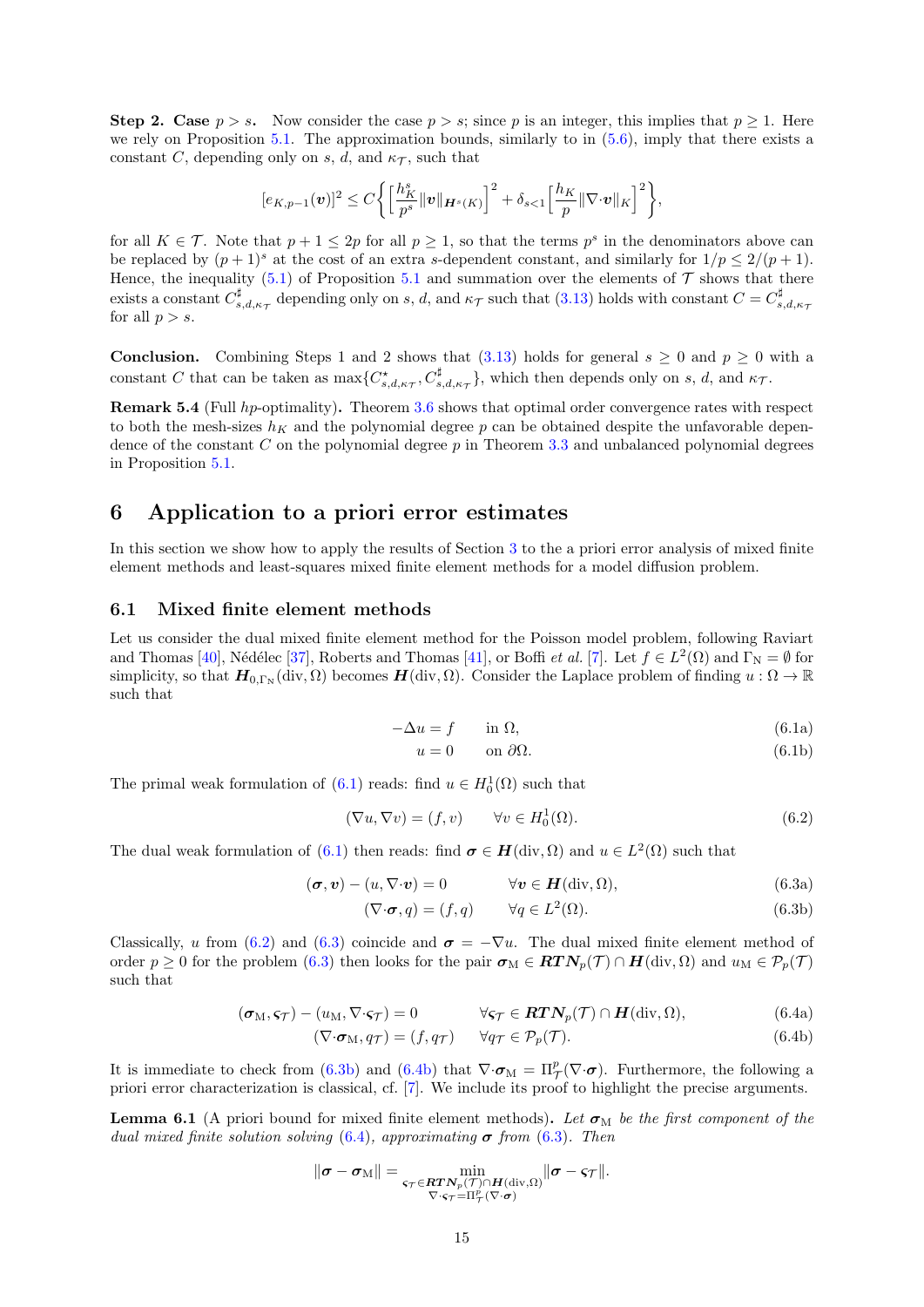*Proof.* Subtracting  $(6.4a)$  from  $(6.3a)$ , we have

<span id="page-16-0"></span>
$$
(\boldsymbol{\sigma} - \boldsymbol{\sigma}_{M}, \varsigma_{\mathcal{T}}) - (u - u_{M}, \nabla \cdot \varsigma_{\mathcal{T}}) = 0 \quad \forall \varsigma_{\mathcal{T}} \in \boldsymbol{RTN}_{p}(\mathcal{T}) \cap \boldsymbol{H}(\text{div}, \Omega).
$$
 (6.5)

Let  $\sigma_{\mathcal{T}} \in \mathbf{R} \mathbf{T} \mathbf{N}_p(\mathcal{T}) \cap \mathbf{H}(\text{div}, \Omega)$  be such that  $\nabla \cdot \sigma_{\mathcal{T}} = \Pi^p_{\mathcal{T}}(\nabla \cdot \sigma)$ . Taking  $\varsigma_{\mathcal{T}} = \sigma_{\mathcal{T}} - \sigma_{\text{M}}$  in [\(6.5\)](#page-16-0), we obtain, since  $\nabla \cdot \mathbf{s} = 0$ ,

$$
(\boldsymbol{\sigma}-\boldsymbol{\sigma}_{M},\boldsymbol{\sigma}_{\mathcal{T}}-\boldsymbol{\sigma}_{M})=0.
$$

Now clearly

$$
\|\boldsymbol{\sigma}-\boldsymbol{\sigma}_\mathrm{M}\|^2=(\boldsymbol{\sigma}-\boldsymbol{\sigma}_\mathrm{M},\boldsymbol{\sigma}-\boldsymbol{\sigma}_\mathrm{M})=(\boldsymbol{\sigma}-\boldsymbol{\sigma}_\mathrm{M},\boldsymbol{\sigma}-\boldsymbol{\sigma}_\mathcal{T})\leq\|\boldsymbol{\sigma}-\boldsymbol{\sigma}_\mathrm{M}\|\|\boldsymbol{\sigma}-\boldsymbol{\sigma}_\mathcal{T}\|,
$$

and hence  $\|\sigma - \sigma_M\| \le \|\sigma - \sigma_T\|$ . Since  $\sigma_T$  is arbitrary subject to the divergence constraint and can be taken as  $\sigma_M$ , we obtain the assertion. П

Thus,  $\|\boldsymbol{\sigma} - \boldsymbol{\sigma}_{M}\|$  can be readily estimated by using Theorems [3.3](#page-7-0) and [3.6.](#page-8-0)

#### 6.2 Least-squares mixed finite element methods

In this subsection, we showcase the application of our results to the least-squares mixed finite element method discussed in Pehlivanov et al. [\[39\]](#page-20-19), Cai and Ku [\[10\]](#page-19-18), and Ku [\[33\]](#page-20-20), see also the references therein.

Let again  $\Gamma_{\mathbb{N}} = \emptyset$  for simplicity and  $f \in L^2(\Omega)$ . Let  $\sigma \in H(\text{div}, \Omega)$  and  $u \in H_0^1(\Omega)$  be such that

$$
(\boldsymbol{\sigma},u) \coloneqq \arg\min_{(\boldsymbol{p},v)\in\boldsymbol{H}(\text{div},\Omega)\times H_0^1(\Omega)} \left\{h_{\Omega}^2\|\nabla\cdot\boldsymbol{p}-f\|^2+\|\boldsymbol{p}+\nabla v\|^2\right\},\
$$

where we recall that  $h_{\Omega}$  is a length scale equal to the diameter of  $\Omega$ . Then  $\sigma \in H(\text{div}, \Omega)$  and  $u \in H_0^1(\Omega)$ solve the following system of equations:

<span id="page-16-7"></span><span id="page-16-6"></span><span id="page-16-2"></span><span id="page-16-1"></span>
$$
(\boldsymbol{\sigma} + \nabla u, \nabla v) = 0 \qquad \qquad \forall v \in H_0^1(\Omega), \tag{6.6a}
$$

$$
h_{\Omega}^{2}(\nabla \cdot \boldsymbol{\sigma}, \nabla \cdot \boldsymbol{p}) + (\boldsymbol{\sigma} + \nabla u, \boldsymbol{p}) = h_{\Omega}^{2}(f, \nabla \cdot \boldsymbol{p}) \qquad \forall \boldsymbol{p} \in \boldsymbol{H}(\text{div}, \Omega).
$$
 (6.6b)

Again,  $\sigma$  and u coincide with the solutions of [\(6.2\)](#page-15-3) and [\(6.3\)](#page-15-4). Let  $p \ge 0$  and  $q \ge 1$  denote two fixed polynomial degrees. The least-squares mixed finite element method for the problem [\(6.6\)](#page-16-1) consists of finding  $\sigma_{LS} \in RTN_p(\mathcal{T}) \cap H(\text{div}, \Omega)$  and  $u_{LS} \in \mathcal{P}^q(\mathcal{T}) \cap H_0^1(\Omega)$  such that

$$
(\sigma_{LS} + \nabla u_{LS}, \nabla v_{\mathcal{T}}) = 0 \qquad \forall v_{\mathcal{T}} \in \mathcal{P}^q(\mathcal{T}) \cap H_0^1(\Omega), \tag{6.7a}
$$

$$
h_{\Omega}^{2}(\nabla \cdot \boldsymbol{\sigma}_{\text{LS}}, \nabla \cdot \boldsymbol{p}_{\mathcal{T}}) + (\boldsymbol{\sigma}_{\text{LS}} + \nabla u_{\text{LS}}, \boldsymbol{p}_{\mathcal{T}}) = h_{\Omega}^{2}(f, \nabla \cdot \boldsymbol{p}_{\mathcal{T}}) \quad \forall \boldsymbol{p}_{\mathcal{T}} \in \boldsymbol{R} \boldsymbol{T} \boldsymbol{N}_{p}(\mathcal{T}) \cap \boldsymbol{H}(\text{div}, \Omega). \tag{6.7b}
$$

Similarly to Lemma [6.1,](#page-15-0) we can obtain the following a priori error characterization.

<span id="page-16-5"></span>**Lemma 6.2** (A priori bound for least-squares mixed finite element methods). Let  $(\sigma_{LS}, u_{LS})$  be the least-squares mixed finite solution pair solving [\(6.7\)](#page-16-2), approximating ( $\sigma$ , u) from [\(6.6\)](#page-16-1). Then there exists a generic constant  $C$ , at most equal to 17, such that

$$
\|\boldsymbol{\sigma}-\boldsymbol{\sigma}_{\text{LS}}\|+\|\nabla(u-u_{\text{LS}})\| \leq C \left(\min_{\substack{\boldsymbol{\varsigma}_{\mathcal{T}} \in \boldsymbol{R} \boldsymbol{T} \boldsymbol{N}_p(\mathcal{T}) \cap \boldsymbol{H}(\text{div},\Omega) \\ \nabla \cdot \boldsymbol{\varsigma}_{\mathcal{T}} = \Pi_\mathcal{T}^p(\nabla \cdot \boldsymbol{\sigma})}} \|\boldsymbol{\sigma}-\boldsymbol{\varsigma}_{\mathcal{T}}\| + \min_{v_{\mathcal{T}} \in \mathcal{P}^q(\mathcal{T}) \cap \boldsymbol{H}_0^1(\Omega)} \|\nabla(u-v_{\mathcal{T}})\| \right).
$$

*Proof.* Define the bilinear form  $\mathcal A$  on  $(H(\text{div}, \Omega) \times H_0^1(\Omega)) \times (H(\text{div}, \Omega) \times H_0^1(\Omega))$  by

$$
\mathcal{A}(\boldsymbol{\sigma},u;\boldsymbol{p},v) \coloneqq (\boldsymbol{\sigma} + \nabla u,\nabla v) + h_{\Omega}^2(\nabla \cdot \boldsymbol{\sigma},\nabla \cdot \boldsymbol{p}) + (\boldsymbol{\sigma} + \nabla u,\boldsymbol{p}).
$$

We have the following orthogonality from  $(6.6)$  and  $(6.7)$ :

<span id="page-16-4"></span>
$$
\mathcal{A}(\boldsymbol{\sigma} - \boldsymbol{\sigma}_{LS}, u - u_{LS}; \boldsymbol{p}_{\mathcal{T}}, v_{\mathcal{T}}) = 0 \tag{6.8}
$$

for all  $p_{\mathcal{T}} \in \mathbf{RTN}_p(\mathcal{T}) \cap \mathbf{H}(\text{div}, \Omega)$  and for all  $v_{\mathcal{T}} \in \mathcal{P}^q(\mathcal{T}) \cap \mathbf{H}_0^1(\Omega)$ . Moreover, the following coercivity is known from  $[39]$ : there exists a constant C such that

<span id="page-16-3"></span>
$$
\mathcal{A}(\boldsymbol{p}, v; \boldsymbol{p}, v) \geq \frac{1}{C} \left( \|\boldsymbol{p}\|^2 + h_{\Omega}^2 \|\nabla \cdot \boldsymbol{p}\|^2 + \|\nabla v\|^2 \right) \qquad \forall (\boldsymbol{p}, v) \in \boldsymbol{H}(\text{div}, \Omega) \times H_0^1(\Omega)). \tag{6.9}
$$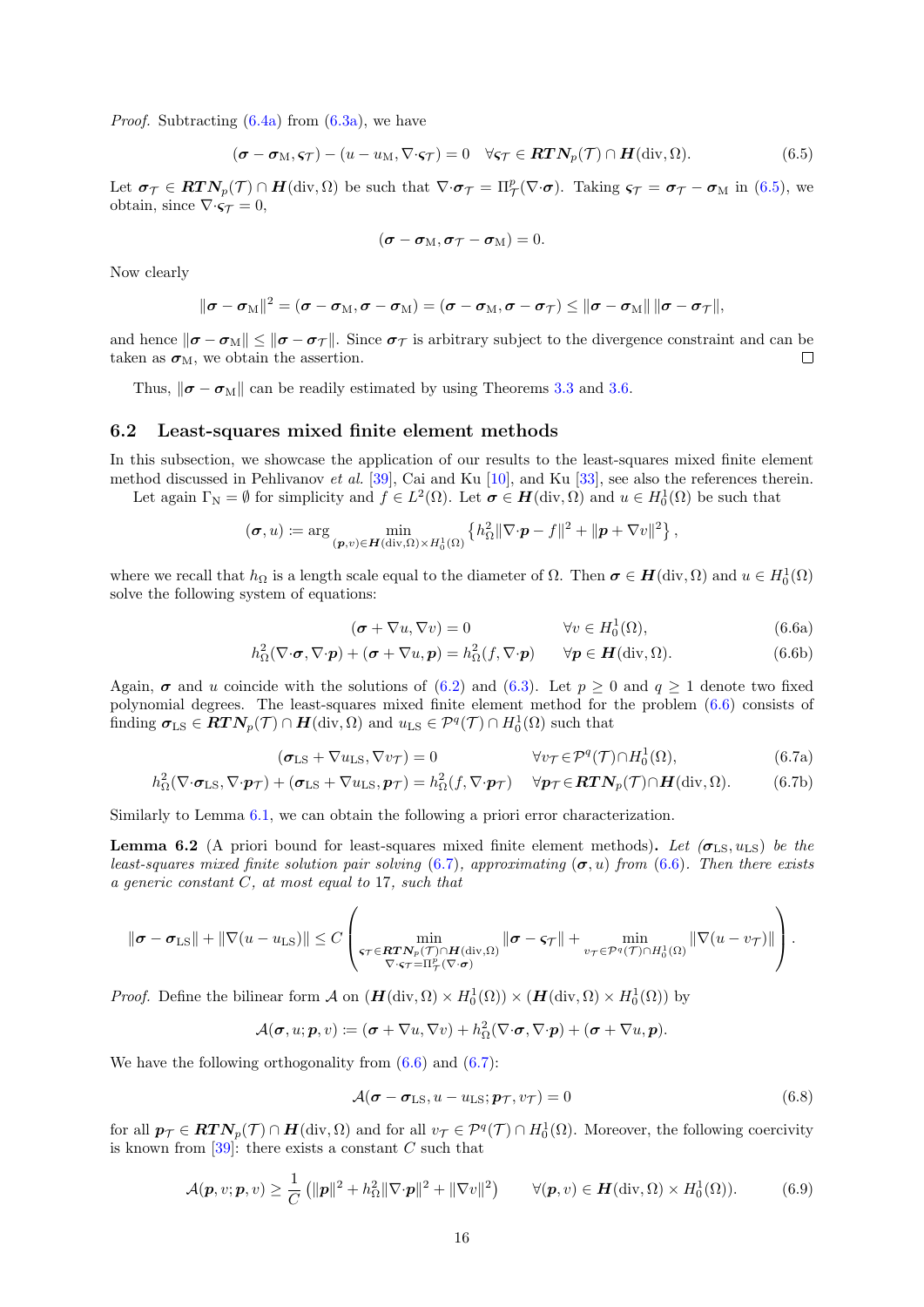Indeed, owing to the Cauchy–Schwarz and Young inequalities, we have, for any  $0 < \varepsilon < 2$ ,

$$
\mathcal{A}(\boldsymbol{p}, v; \boldsymbol{p}, v) = \|\nabla v\|^2 + (2 - \varepsilon)(\boldsymbol{p}, \nabla v) + h_{\Omega}^2 \|\nabla \cdot \boldsymbol{p}\|^2 + \|\boldsymbol{p}\|^2 + \varepsilon(\nabla v, \boldsymbol{p})
$$
  
\n
$$
\geq \|\boldsymbol{p}\|^2 + \|\nabla v\|^2 - \frac{2 - \varepsilon}{2} (\|\boldsymbol{p}\|^2 + \|\nabla v\|^2) + h_{\Omega}^2 \|\nabla \cdot \boldsymbol{p}\|^2 - \varepsilon \|\nabla \cdot \boldsymbol{p}\| \|v\|
$$
  
\n
$$
\geq \frac{\varepsilon}{2} (\|\boldsymbol{p}\|^2 + \|\nabla v\|^2) + h_{\Omega}^2 \|\nabla \cdot \boldsymbol{p}\|^2 - \varepsilon C_{\text{PF}} h_{\Omega} \left( C_{\text{PF}} h_{\Omega} \|\nabla \cdot \boldsymbol{p}\|^2 + \frac{1}{4C_{\text{PF}} h_{\Omega}} \|\nabla v\|^2 \right)
$$
  
\n
$$
= \frac{\varepsilon}{2} \|\boldsymbol{p}\|^2 + \frac{\varepsilon}{4} \|\nabla v\|^2 + \|\nabla \cdot \boldsymbol{p}\|^2 (h_{\Omega}^2 - \varepsilon C_{\text{PF}}^2 h_{\Omega}^2),
$$

where we have also employed the Green theorem  $(\nabla v, \mathbf{p}) = -(\nabla \cdot \mathbf{p}, v)$  and the Poincaré–Friedrichs inequality  $||v|| \leq C_{\text{PF}} h_{\Omega} ||\nabla v||$  (here  $h_{\Omega}$  is the diameter of  $\Omega$  and  $C_{\text{PF}} \leq 1$  a generic constant). The assertion [\(6.9\)](#page-16-3) follows by choosing, e.g.,  $\varepsilon = h_{\Omega}^2/(2C_{\rm PF}^2 h_{\Omega}^2)$ . Note that, employing  $C_{\rm PF} = 1$ , the constant  $C$  in  $(6.9)$  can be taken as 8.

Let now  $\varsigma_{\mathcal{T}} \in \mathbf{RTN}_p(\mathcal{T}) \cap \mathbf{H}(\text{div}, \Omega)$  be such that  $\nabla \cdot \varsigma_{\mathcal{T}} = \Pi_{\mathcal{T}}^p(\nabla \cdot \boldsymbol{\sigma})$  and  $v_{\mathcal{T}} \in \mathcal{P}^q(\mathcal{T}) \cap H_0^1(\Omega)$  be an arbitrary function. Set  $q_{\mathcal{T}} = v_{\mathcal{T}} - u_{\text{LS}}$  and  $p_{\mathcal{T}} = \varsigma_{\mathcal{T}} - \sigma_{\text{LS}}$ . Then using [\(6.8\)](#page-16-4) and [\(6.9\)](#page-16-3), we find

$$
\frac{1}{C} \left( \| \mathbf{p}_{\mathcal{T}} \|^2 + \| \nabla q_{\mathcal{T}} \|^2 \right) \leq \mathcal{A}(\mathbf{s}_{\mathcal{T}} - \boldsymbol{\sigma}_{\mathrm{LS}}, v_{\mathcal{T}} - u_{\mathrm{LS}}; \mathbf{p}_{\mathcal{T}}, q_{\mathcal{T}})
$$
\n
$$
= \mathcal{A}(\mathbf{s}_{\mathcal{T}} - \boldsymbol{\sigma}, v_{\mathcal{T}} - u; \mathbf{p}_{\mathcal{T}}, q_{\mathcal{T}})
$$
\n
$$
= (\mathbf{s}_{\mathcal{T}} - \boldsymbol{\sigma} + \nabla(v_{\mathcal{T}} - u), \nabla q_{\mathcal{T}}) + h_{\Omega}^2 (\nabla \cdot (\mathbf{s}_{\mathcal{T}} - \boldsymbol{\sigma}), \nabla \cdot \mathbf{p}_{\mathcal{T}})
$$
\n
$$
+ (\mathbf{s}_{\mathcal{T}} - \boldsymbol{\sigma} + \nabla(v_{\mathcal{T}} - u), \mathbf{p}_{\mathcal{T}}).
$$

Since  $\nabla \cdot \mathbf{s}_{\mathcal{T}} = \Pi_{\mathcal{T}}^p(\nabla \cdot \mathbf{\sigma})$  and  $\nabla \cdot \mathbf{p}_{\mathcal{T}} \in \mathcal{P}^p(\mathcal{T})$ , we have  $(\nabla \cdot (\mathbf{s}_{\mathcal{T}} - \mathbf{\sigma}), \nabla \cdot \mathbf{p}_{\mathcal{T}}) = 0$ . Using the Cauchy–Schwarz and the Young inequality, we then obtain, with the constant  $C$  from  $(6.9)$ ,

$$
\|\boldsymbol{p}_{\mathcal{T}}\| + \|\nabla q_{\mathcal{T}}\| \leq 2C \left( \|\boldsymbol{\sigma} - \boldsymbol{\varsigma}_{\mathcal{T}}\| + \|\nabla (u - v_{\mathcal{T}})\| \right),\
$$

which proves the claim owing to the triangle inequality and since  $\varsigma_{\mathcal{T}}$  and  $v_{\mathcal{T}}$  are arbitrary.  $\Box$ 

The two terms in the error bound from Lemma [6.2](#page-16-5) are uncoupled. For the first one, we can again straightforwardly use Theorems [3.3](#page-7-0) and [3.6.](#page-8-0) For the second one, the result of Veeser [\[45\]](#page-21-3) yields

$$
\min_{v\tau \in \mathcal{P}^q(\mathcal{T}) \cap H_0^1(\Omega)} \|\nabla (u - v_{\mathcal{T}})\|^2 \le C \sum_{K \in \mathcal{T}} \min_{q_K \in \mathcal{P}^q(K)} \|\nabla (u - q_K)\|^2_K,
$$

where the constant C depends only on the space dimension d, the shape-regularity parameter  $\kappa_{\mathcal{T}}$  of T, and the polynomial degree  $q$ , which is again optimal.

Finally, a localized estimate for the error  $\nabla \cdot (\sigma - \sigma_{LS})$  follows by the combination of the above results with the following lemma.

<span id="page-17-0"></span>Lemma 6.3 (A priori bound on the divergence for least-squares mixed finite element methods). Let  $(\sigma_{LS}, u_{LS})$  be the least-squares mixed finite solution solving [\(6.7\)](#page-16-2), approximating  $(\sigma, u)$  from [\(6.6\)](#page-16-1). Then

$$
h_{\Omega}^{2} \|\nabla \cdot (\boldsymbol{\sigma} - \boldsymbol{\sigma}_{\mathrm{LS}})\|^{2} \leq h_{\Omega}^{2} \|\nabla \cdot \boldsymbol{\sigma} - \Pi_{\mathcal{T}}^{p} (\nabla \cdot \boldsymbol{\sigma})\|^{2} + \|\nabla (u - u_{\mathrm{LS}})\|^{2} + \min_{\mathbf{S}_{\mathcal{T}} \in \mathbf{R}\mathbf{T}\mathbf{N}_{p}(\mathcal{T}) \cap \mathbf{H}(\mathrm{div}, \Omega)} \|\boldsymbol{\sigma} - \mathbf{S}_{\mathcal{T}}\|^{2}.
$$

*Proof.* Again let  $\sigma_{\mathcal{T}} \in \mathbf{RTN}_p(\mathcal{T}) \cap \mathbf{H}(\text{div}, \Omega)$  be such that  $\nabla \cdot \sigma_{\mathcal{T}} = \Pi_{\mathcal{T}}^p(\nabla \cdot \sigma)$ . Using [\(6.6b\)](#page-16-6) and [\(6.7b\)](#page-16-7), we have

$$
h_{\Omega}^{2} || \nabla \cdot (\boldsymbol{\sigma} - \boldsymbol{\sigma}_{\text{LS}})||^{2} = h_{\Omega}^{2} (\nabla \cdot (\boldsymbol{\sigma} - \boldsymbol{\sigma}_{\text{LS}}), \nabla \cdot (\boldsymbol{\sigma} - \boldsymbol{\sigma}_{\text{LS}}))
$$
  
\n
$$
= h_{\Omega}^{2} (\nabla \cdot (\boldsymbol{\sigma} - \boldsymbol{\sigma}_{\text{LS}}), \nabla \cdot (\boldsymbol{\sigma} - \boldsymbol{\sigma}_{\text{TS}})) + h_{\Omega}^{2} (\nabla \cdot (\boldsymbol{\sigma} - \boldsymbol{\sigma}_{\text{LS}}), \nabla \cdot (\boldsymbol{\sigma}_{\text{T}} - \boldsymbol{\sigma}_{\text{LS}}))
$$
  
\n
$$
= h_{\Omega}^{2} (\nabla \cdot (\boldsymbol{\sigma} - \boldsymbol{\sigma}_{\text{LS}}), \nabla \cdot (\boldsymbol{\sigma} - \boldsymbol{\sigma}_{\text{T}})) + h_{\Omega}^{2} (\nabla \cdot (\boldsymbol{\sigma} - \boldsymbol{\sigma}_{\text{LS}}), \nabla \cdot (\boldsymbol{\sigma}_{\text{T}} - \boldsymbol{\sigma}_{\text{LS}}))
$$
  
\n
$$
- \mathcal{A} (\boldsymbol{\sigma} - \boldsymbol{\sigma}_{\text{LS}}, u - u_{\text{LS}}; \boldsymbol{\sigma}_{\text{T}} - \boldsymbol{\sigma}_{\text{LS}}, 0)
$$
  
\n
$$
= h_{\Omega}^{2} (\nabla \cdot (\boldsymbol{\sigma} - \boldsymbol{\sigma}_{\text{LS}}), \nabla \cdot (\boldsymbol{\sigma} - \boldsymbol{\sigma}_{\text{T}})) - ((\boldsymbol{\sigma} - \boldsymbol{\sigma}_{\text{LS}}) + \nabla (u - u_{\text{LS}}), \boldsymbol{\sigma}_{\text{T}} - \boldsymbol{\sigma}_{\text{LS}})
$$
  
\n
$$
= h_{\Omega}^{2} (\nabla \cdot (\boldsymbol{\sigma} - \boldsymbol{\sigma}_{\text{T}}), \nabla \cdot (\boldsymbol{\sigma} - \boldsymbol{\sigma}_{\text{T}})) - ((\boldsymbol{\sigma} - \boldsymbol{\sigma}_{\text{LS}}) + \nabla (u - u_{\text{LS}}), \boldsymbol{\sigma}_{\text{T}} - \boldsymbol{\sigma}_{\text{LS}}),
$$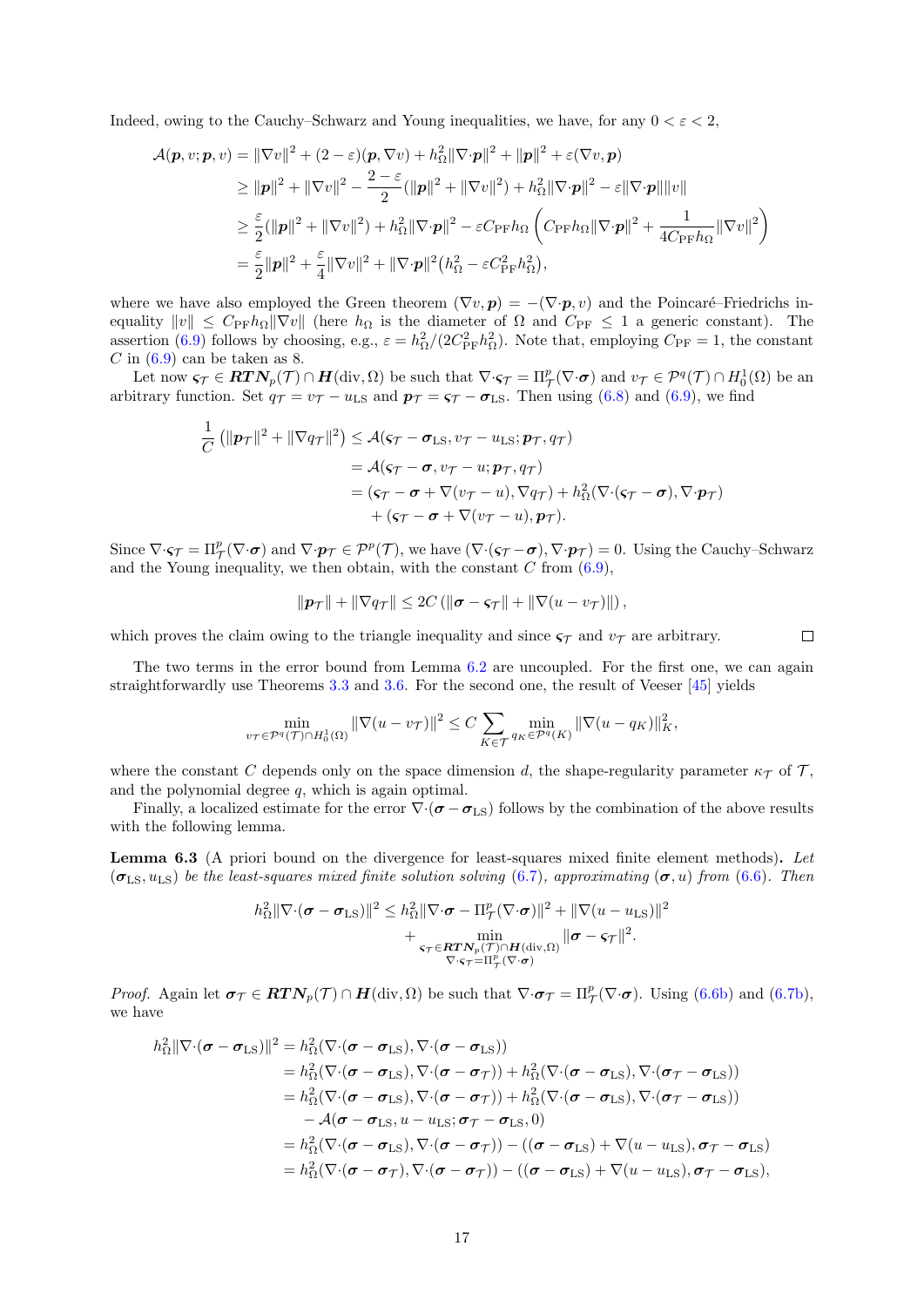where we used that  $(\nabla \cdot \boldsymbol{\sigma}_{\text{LS}}, \nabla \cdot (\boldsymbol{\sigma} - \boldsymbol{\sigma}_{\mathcal{T}})) = (\nabla \cdot \boldsymbol{\sigma}_{\mathcal{T}}, \nabla \cdot (\boldsymbol{\sigma} - \boldsymbol{\sigma}_{\mathcal{T}})) = 0$  since both  $\nabla \cdot \boldsymbol{\sigma}_{\text{LS}}$  and  $\nabla \cdot \boldsymbol{\sigma}_{\mathcal{T}}$  belong to  $\mathcal{P}_p(\mathcal{T})$  in the last equality. Adding and subtracting  $\sigma$  in the second term on the right-hand side above and applying the Cauchy–Schwarz and Young inequalities implies that

$$
h_{\Omega}^{2} \|\nabla \cdot (\boldsymbol{\sigma} - \boldsymbol{\sigma}_{\mathrm{LS}})\|^{2} + \|\boldsymbol{\sigma} - \boldsymbol{\sigma}_{\mathrm{LS}}\|^{2}
$$
  
=  $h_{\Omega}^{2} \|\nabla \cdot \boldsymbol{\sigma} - \Pi_{\mathcal{T}}^{p} (\nabla \cdot \boldsymbol{\sigma})\|^{2} - (\nabla (u - u_{\mathrm{LS}}), \boldsymbol{\sigma} - \boldsymbol{\sigma}_{\mathrm{LS}})$   

$$
- (\nabla (u - u_{\mathrm{LS}}), \boldsymbol{\sigma}_{\mathcal{T}} - \boldsymbol{\sigma}) - (\boldsymbol{\sigma} - \boldsymbol{\sigma}_{\mathrm{LS}}, \boldsymbol{\sigma}_{\mathcal{T}} - \boldsymbol{\sigma})
$$
  

$$
\leq h_{\Omega}^{2} \|\nabla \cdot \boldsymbol{\sigma} - \Pi_{\mathcal{T}}^{p} (\nabla \cdot \boldsymbol{\sigma})\|^{2} + \|\nabla (u - u_{\mathrm{LS}})\|^{2} + \|\boldsymbol{\sigma} - \boldsymbol{\sigma}_{\mathcal{T}}\|^{2} + \|\boldsymbol{\sigma} - \boldsymbol{\sigma}_{\mathrm{LS}}\|^{2}.
$$

We infer that

$$
h_{\Omega}^2 \|\nabla \cdot (\boldsymbol{\sigma} - \boldsymbol{\sigma}_{\text{LS}})\|^2 \leq h_{\Omega}^2 \|\nabla \cdot \boldsymbol{\sigma} - \Pi_{\mathcal{T}}^p (\nabla \cdot \boldsymbol{\sigma})\|^2 + \|\nabla (u - u_{\text{LS}})\|^2 + \|\boldsymbol{\sigma} - \boldsymbol{\sigma}_{\mathcal{T}}\|^2.
$$

This finishes the proof since  $\sigma_{\mathcal{T}}$  is arbitrary.

### <span id="page-18-0"></span>A p-robust constrained–unconstrained equivalence on a simplex

We present in this appendix a way to remove the divergence constraint on a single simplex, and we do this in a polynomial-degree-robust way. This equivalence of constrained and unconstrained local-best approximations is an important consequence of the result of Costabel and McIntosh [\[16,](#page-19-14) Corollary 3.4].

Recall the notation  $e_{K,p}(v)$  from [\(3.11\)](#page-7-2), where  $\mathbf{RTN}_p(K) = \mathcal{P}_p(K;\mathbb{R}^d) + \mathbf{z}\mathcal{P}_p(K)$  is the Raviart-Thomas–Nédélec space of degree p on the simplex K, as well as that  $h<sub>K</sub>$  denotes the diameter of K and  $\rho_K$  the diameter of the largest ball inscribed in K.

<span id="page-18-1"></span>**Lemma A.1** (Local p-robust constrained–unconstrained equivalence). Let a simplex  $K \subset \mathbb{R}^d$ ,  $d \geq 1$ , and  $v \in H(\text{div}; K)$  be fixed. Let  $\tau_{\mathcal{T}}$  be defined as in [\(3.1\)](#page-5-4). Then, there exists a constant C, depending only on the space dimension d and the shape-regularity parameter  $\kappa_K \coloneqq h_K/\varrho_K$  of K, such that

$$
e_{K,p}(\boldsymbol{v}) \leq \|\boldsymbol{v} - \boldsymbol{\tau}_{\mathcal{T}}\|_{K} + \frac{h_K}{p+1} \|\nabla \cdot (\boldsymbol{v} - \boldsymbol{\tau}_{\mathcal{T}})\|_{K} \leq Ce_{K,p}(\boldsymbol{v}). \tag{A.1}
$$

*Proof.* Since  $\nabla \cdot \tau = \Pi^p_\mathcal{T}(\nabla \cdot \mathbf{v})$  from [\(3.1\)](#page-5-4), the first inequality in [\(A.1\)](#page-18-2) is obvious, so we show the second one. Therein,  $\frac{h_K}{p+1} \|\nabla \cdot (\boldsymbol{v} - \boldsymbol{\tau})\|_K \leq e_{K,p}(\boldsymbol{v})$  trivially holds true for the same reason, so it remains only to bound  $\|\boldsymbol{v} - \boldsymbol{\tau}_{\mathcal{T}}\|_{K}$ .

Let  $\widetilde{\tau}_{\mathcal{T}}$  be the elementwise  $L^2$ -projection of v into  $RTN_p(\mathcal{T})$ , so that

$$
[e_{K,p}(\boldsymbol{v})]^2 = \|\boldsymbol{v} - \widetilde{\boldsymbol{\tau}}_{\mathcal{T}}\|_K^2 + \frac{h_K^2}{(p+1)^2} \|\nabla \cdot \boldsymbol{v} - \Pi_{\mathcal{T}}^p (\nabla \cdot \boldsymbol{v})\|_K^2.
$$

It follows from [\[16,](#page-19-14) Corollary 3.4] that there exists  $\varsigma_K \in \mathbf{RTN}_p(K)$  such that  $\nabla \cdot \varsigma_K = \Pi^p_{\mathcal{T}}(\nabla \cdot \boldsymbol{v})$  and

<span id="page-18-3"></span>
$$
\|\varsigma_K - \widetilde{\tau}_{\mathcal{T}}\|_K \le C \sup_{\substack{\varphi \in H_0^1(K) \\ \|\nabla \varphi\|_K = 1}} \left\{ \left(\Pi_{\mathcal{T}}^p(\nabla \cdot \boldsymbol{v}) - \nabla \cdot \widetilde{\tau}_{\mathcal{T}}, \varphi\right)_K \right\},\tag{A.2}
$$

where C only depends on d and  $\kappa_K$ . Since  $(\nabla \cdot \mathbf{v}, \varphi)_K + (\mathbf{v}, \nabla \varphi)_K = 0$ , and since also  $(\nabla \cdot \tilde{\tau}_T, \varphi)_K +$  $(\tilde{\tau}_{\mathcal{T}}, \nabla \varphi)_K = 0$  for all  $\varphi \in H_0^1(K)$ , we see that

$$
(\Pi^p_{\mathcal{T}}(\nabla \cdot \boldsymbol{v}), \varphi)_K - (\nabla \cdot \widetilde{\boldsymbol{\tau}}_{\mathcal{T}}, \varphi)_K = (\Pi^p_{\mathcal{T}}(\nabla \cdot \boldsymbol{v}) - \nabla \cdot \boldsymbol{v}, \varphi - \Pi^p_{\mathcal{T}}(\varphi))_K - (\boldsymbol{v} - \widetilde{\boldsymbol{\tau}}_{\mathcal{T}}, \nabla \varphi)_K,
$$

where we have also freely subtracted  $\Pi_{\tau}^{p}(\varphi)$ . Therefore, the inequality [\(A.2\)](#page-18-3) combined with the approximation bound  $\|\varphi - \Pi_{\mathcal{T}}^p(\varphi)\|_K \leq C \frac{h_K}{p+1} \|\nabla \varphi\|_K$ , with a constant C depending only on d and  $\kappa_K$ , implies that

$$
\|\mathbf{s}_{K}-\widetilde{\boldsymbol{\tau}}_{\mathcal{T}}\|_{K}\leq C\left\{\|\mathbf{v}-\widetilde{\boldsymbol{\tau}}_{\mathcal{T}}\|_{K}^{2}+\left[\frac{h_{K}}{p+1}\|\nabla\cdot\mathbf{v}-\Pi_{\mathcal{T}}^{p}(\nabla\cdot\mathbf{v})\|_{K}\right]^{2}\right\}^{\frac{1}{2}}=Ce_{K,p}(\mathbf{v}).
$$

Finally, owing to the triangle inequality  $\|\mathbf{v} - \mathbf{s}_K\|_K \leq \|\mathbf{v} - \tilde{\tau}_{\tau}\|_K + \|\tilde{\tau}_{\tau} - \mathbf{s}_K\|_K$ , we infer that  $||v - \zeta_K||_K \leq Ce_{K,p}(v)$ . Consequently, the definition of  $\tau_T$  as the minimizer in [\(3.1\)](#page-5-4) implies that  $||\boldsymbol{v} - \boldsymbol{\tau}_{\mathcal{T}}||_K \le ||\boldsymbol{v} - \boldsymbol{\zeta}_K||_K$ , and this yields the second bound in [\(A.1\)](#page-18-2).  $\Box$ 

<span id="page-18-2"></span>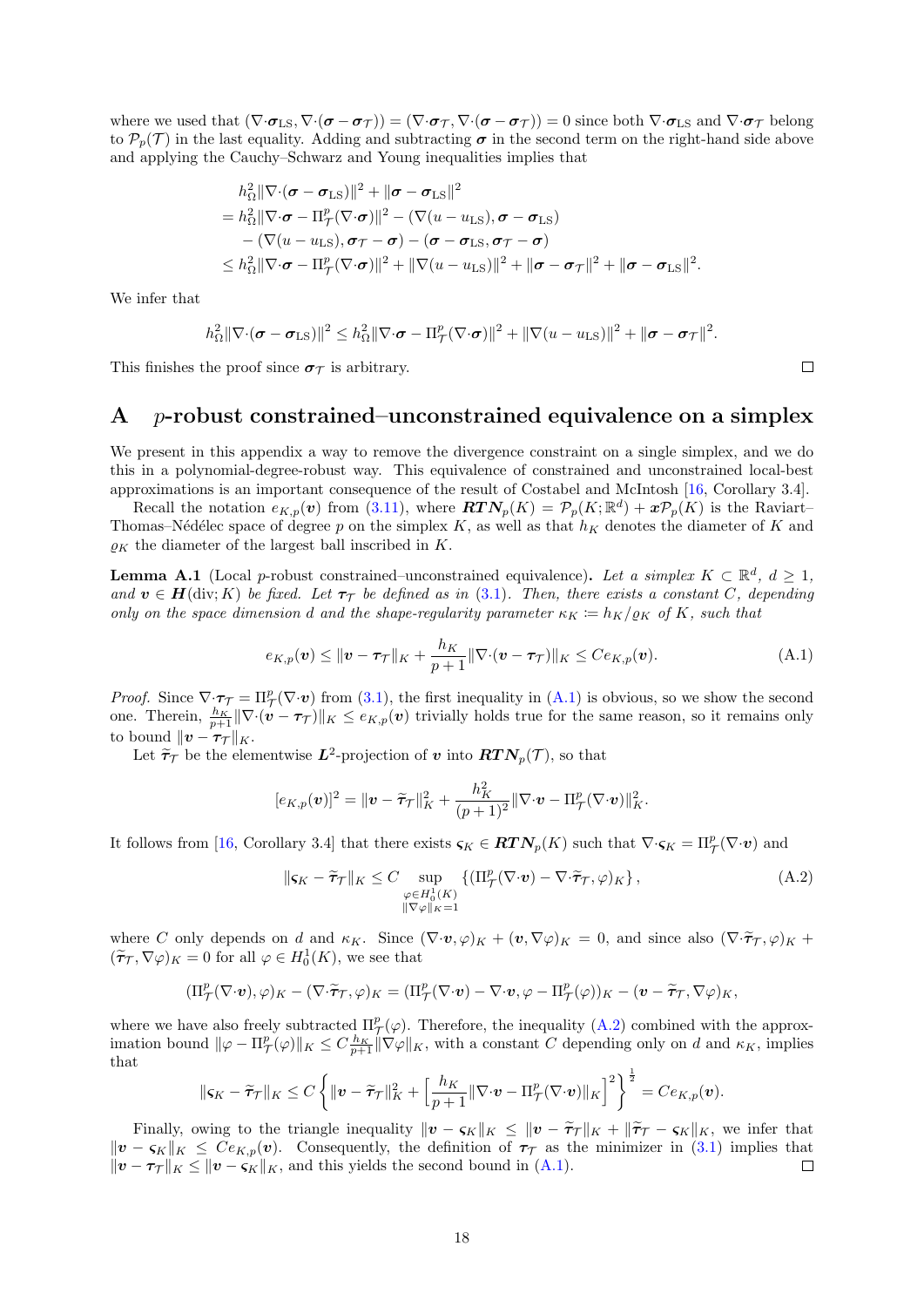### References

- <span id="page-19-9"></span>[1] AURADA, M., FEISCHL, M., KEMETMÜLLER, J., PAGE, M., AND PRAETORIUS, D. Each  $H^{1/2}$ stable projection yields convergence and quasi-optimality of adaptive FEM with inhomogeneous Dirichlet data in  $\mathbb{R}^d$ . ESAIM Math. Model. Numer. Anal. 47, 4 (2013), 1207-1235.
- <span id="page-19-16"></span>[2] BABUŠKA, I., AND SURI, M. The  $h-p$  version of the finite element method with quasi-uniform meshes. RAIRO Modél. Math. Anal. Numér. 21, 2 (1987), 199-238.
- <span id="page-19-13"></span>[3] Becker, R., Capatina, D., and Luce, R. Local flux reconstructions for standard finite element methods on triangular meshes. SIAM J. Numer. Anal. 54, 4 (2016), 2684–2706.
- <span id="page-19-5"></span>[4] BERNARDI, C., AND GIRAULT, V. A local regularization operator for triangular and quadrilateral finite elements. SIAM J. Numer. Anal. 35, 5 (1998), 1893–1916.
- <span id="page-19-6"></span>[5] BERNARDI, C., AND HECHT, F. Quelques propriétés d'approximation des éléments finis de Nédélec, application à l'analyse a posteriori. C. R. Math. Acad. Sci. Paris  $344$ , 7 (2007), 461–466.
- <span id="page-19-3"></span>[6] BESPALOV, A., AND HEUER, N. A new  $H$ (div)-conforming p-interpolation operator in two dimensions. ESAIM Math. Model. Numer. Anal. 45, 2 (2011), 255–275.
- <span id="page-19-17"></span>[7] BOFFI, D., BREZZI, F., AND FORTIN, M. Mixed finite element methods and applications, vol. 44 of Springer Series in Computational Mathematics. Springer, Heidelberg, 2013.
- <span id="page-19-15"></span>[8] BRAESS, D., PILLWEIN, V., AND SCHÖBERL, J. Equilibrated residual error estimates are  $p$ -robust. Comput. Methods Appl. Mech. Engrg. 198, 13-14 (2009), 1189–1197.
- <span id="page-19-12"></span>[9] BRAESS, D., AND SCHÖBERL, J. Equilibrated residual error estimator for edge elements. Math. Comp. 77, 262 (2008), 651–672.
- <span id="page-19-18"></span>[10] CAI, Z., AND KU, J. Optimal error estimate for the div least-squares method with data  $f \in L^2$  and application to nonlinear problems. SIAM J. Numer. Anal. 47, 6 (2010), 4098–4111.
- <span id="page-19-10"></span>[11] CANUTO, C., NOCHETTO, R. H., STEVENSON, R., AND VERANI, M. Convergence and optimality of hp-AFEM. Numer. Math. 135, 4 (2017), 1073–1119.
- <span id="page-19-8"></span>[12] Carstensen, C., Peterseim, D., and Schedensack, M. Comparison results of finite element methods for the Poisson model problem. SIAM J. Numer. Anal. 50, 6 (2012), 2803–2823.
- <span id="page-19-11"></span>[13] CARSTENSEN, C., AND SCHEDENSACK, M. Medius analysis and comparison results for first-order finite element methods in linear elasticity. IMA J. Numer. Anal. 35, 4 (2015), 1591–1621.
- <span id="page-19-7"></span>[14] Christiansen, S. H., and Winther, R. Smoothed projections in finite element exterior calculus. Math. Comp. 77, 262 (2008), 813–829.
- <span id="page-19-4"></span>[15] CLÉMENT, P. Approximation by finite element functions using local regularization. RAIRO Anal. Numer. 9, R-2 (1975), 77–84.
- <span id="page-19-14"></span>[16] COSTABEL, M., AND MCINTOSH, A. On Bogovskiı̆ and regularized Poincaré integral operators for de Rham complexes on Lipschitz domains. Math. Z. 265, 2 (2010), 297–320.
- <span id="page-19-1"></span>[17] Demkowicz, L. Polynomial exact sequences and projection-based interpolation with application to Maxwell equations. In Mixed finite elements, compatibility conditions, and applications, D. Boffi, F. Brezzi, L. F. Demkowicz, R. G. Durán, R. S. Falk, and M. Fortin, Eds., vol. 1939 of Lecture Notes in Mathematics. Springer-Verlag, Berlin; Fondazione C.I.M.E., Florence, 2008, pp. x+235. Lectures given at the C.I.M.E. Summer School held in Cetraro, June 26–July 1, 2006, Edited by D. Boffi and L. Gastaldi.
- <span id="page-19-0"></span>[18] DEMKOWICZ, L., AND BUFFA, A.  $H^1$ ,  $H$ (curl) and  $H$ (div)-conforming projection-based interpolation in three dimensions. Quasi-optimal  $p$ -interpolation estimates. Comput. Methods Appl. Mech. Engrg. 194, 2-5 (2005), 267–296.
- <span id="page-19-2"></span>[19] DEMKOWICZ, L., GOPALAKRISHNAN, J., AND SCHÖBERL, J. Polynomial extension operators. Part I. SIAM J. Numer. Anal. 46, 6 (2008), 3006–3031.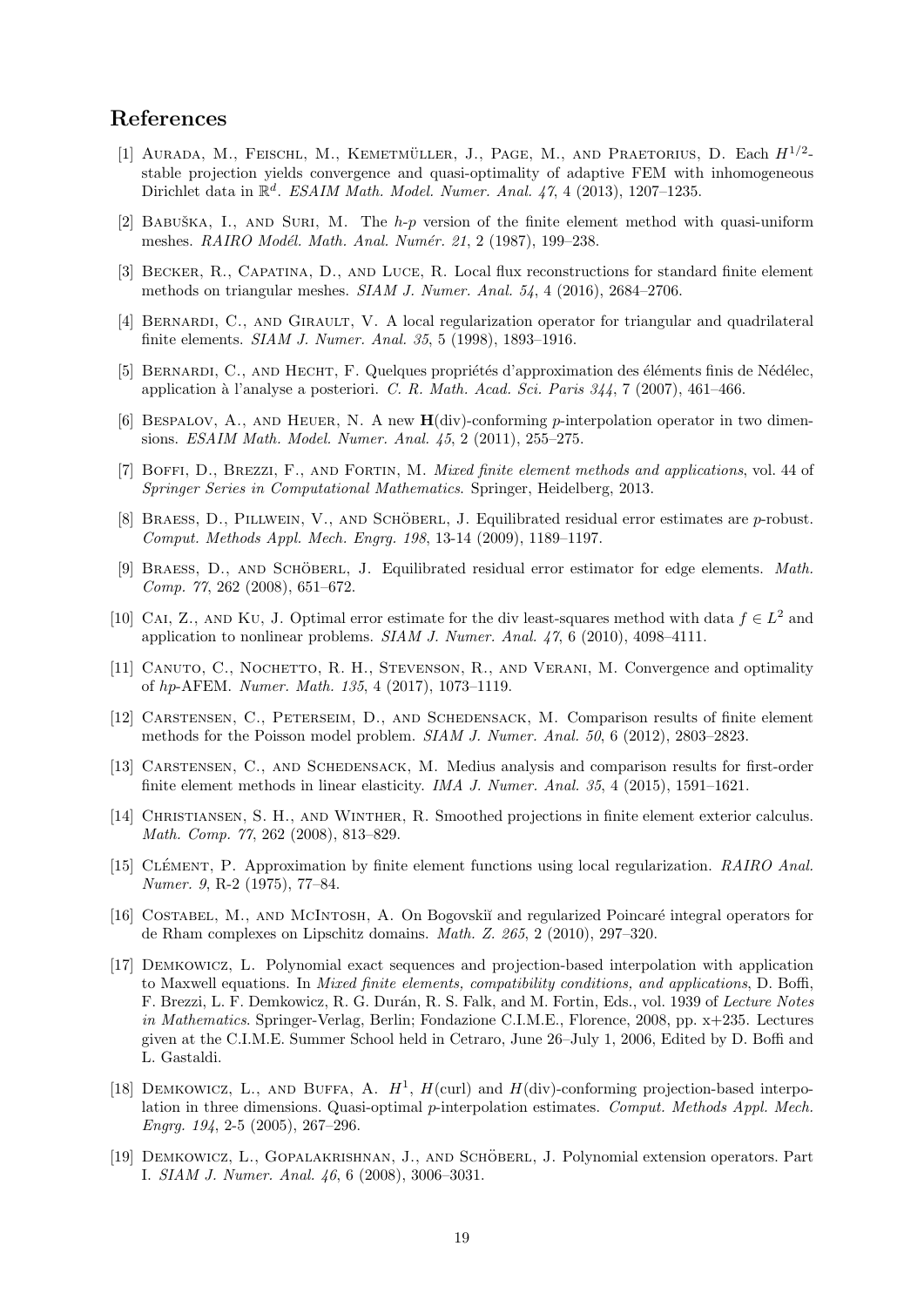- <span id="page-20-0"></span>[20] DEMKOWICZ, L., GOPALAKRISHNAN, J., AND SCHOBERL, J. Polynomial extension operators. Part II. SIAM J. Numer. Anal. 47, 5 (2009), 3293–3324.
- <span id="page-20-1"></span>[21] DEMKOWICZ, L., GOPALAKRISHNAN, J., AND SCHÖBERL, J. Polynomial extension operators. Part III. Math. Comp. 81, 279 (2012), 1289–1326.
- <span id="page-20-10"></span>[22] DESTUYNDER, P., AND MÉTIVET, B. Explicit error bounds in a conforming finite element method. Math. Comp. 68, 228 (1999), 1379–1396.
- <span id="page-20-14"></span>[23] DOLEJŠÍ, V., ERN, A., AND VOHRALÍK, M. hp-adaptation driven by polynomial-degree-robust a posteriori error estimates for elliptic problems. SIAM J. Sci. Comput. 38, 5 (2016), A3220–A3246.
- <span id="page-20-6"></span>[24] ERN, A., AND GUERMOND, J.-L. Mollification in strongly Lipschitz domains with application to continuous and discrete de Rham complexes. Comput. Methods Appl. Math. 16, 1 (2016), 51–75.
- <span id="page-20-5"></span>[25] Ern, A., and Guermond, J.-L. Finite element quasi-interpolation and best approximation. ESAIM Math. Model. Numer. Anal. 51, 4 (2017), 1367–1385.
- <span id="page-20-2"></span>[26] ERN, A., AND GUERMOND, J.-L. Quasi-optimal nonconforming approximation of elliptic PDEs with contrasted coefficients and minimal regularity. HAL Preprint 01964299, submitted for publication, 2018.
- <span id="page-20-15"></span>[27] ERN, A., SMEARS, I., AND VOHRALÍK, M. Discrete p-robust  $H(\text{div})$ -liftings and a posteriori estimates for elliptic problems with  $H^{-1}$  source terms. Calcolo 54, 3 (2017), 1009–1025.
- <span id="page-20-12"></span>[28] Ern, A., and Vohral´ık, M. Adaptive inexact Newton methods with a posteriori stopping criteria for nonlinear diffusion PDEs. SIAM J. Sci. Comput. 35, 4 (2013), A1761–A1791.
- <span id="page-20-13"></span>[29] Ern, A., and Vohral´ık, M. Polynomial-degree-robust a posteriori estimates in a unified setting for conforming, nonconforming, discontinuous Galerkin, and mixed discretizations. SIAM J. Numer. Anal. 53, 2 (2015), 1058–1081.
- <span id="page-20-16"></span>[30] ERN, A., AND VOHRALÍK, M. Stable broken  $H^1$  and  $H(\text{div})$  polynomial extensions for polynomialdegree-robust potential and flux reconstruction in three space dimensions. *Math. Comp. 89*, 322 (2020), 551–594.
- <span id="page-20-8"></span>[31] Falk, R. S., and Winther, R. Local bounded cochain projections. Math. Comp. 83, 290 (2014), 2631–2656.
- <span id="page-20-9"></span>[32] GUDI, T. A new error analysis for discontinuous finite element methods for linear elliptic problems. Math. Comp. 79, 272 (2010), 2169–2189.
- <span id="page-20-20"></span>[33] Ku, J. A comment on least-squares finite element methods with minimum regularity assumptions. Int. J. Numer. Anal. Model. 10, 4 (2013), 899–903.
- <span id="page-20-7"></span>[34] LICHT, M. W. Smoothed projections and mixed boundary conditions. *Math. Comp. 88*, 316 (2019), 607–635.
- <span id="page-20-11"></span>[35] Luce, R., and Wohlmuth, B. I. A local a posteriori error estimator based on equilibrated fluxes. SIAM J. Numer. Anal. 42, 4 (2004), 1394–1414.
- <span id="page-20-3"></span>[36] MELENK, J. M., AND ROJIK, C. On commuting p-version projection-based interpolation on tetrahedra. Math. Comp. 89, 321 (2020), 45–87.
- <span id="page-20-18"></span>[37] NÉDÉLEC, J.-C. Mixed finite elements in  $\mathbb{R}^3$ . Numer. Math. 35, 3 (1980), 315-341.
- <span id="page-20-4"></span>[38] NOCHETTO, R. H., AND STAMM, B. A posteriori error estimates for the electric field integral equation on polyhedra. In *Contributions to partial differential equations and applications*, vol. 47 of Comput. Methods Appl. Sci. Springer, Cham, 2019, pp. 371–394.
- <span id="page-20-19"></span>[39] PEHLIVANOV, A. I., CAREY, G. F., AND LAZAROV, R. D. Least-squares mixed finite elements for second-order elliptic problems. SIAM J. Numer. Anal. 31, 5 (1994), 1368–1377.
- <span id="page-20-17"></span>[40] Raviart, P.-A., and Thomas, J.-M. A mixed finite element method for 2nd order elliptic problems. In Mathematical aspects of finite element methods (Proc. Conf., Consiglio Naz. delle Ricerche (C.N.R.), Rome, 1975). Springer, Berlin, 1977, pp. 292–315. Lecture Notes in Math., Vol. 606.